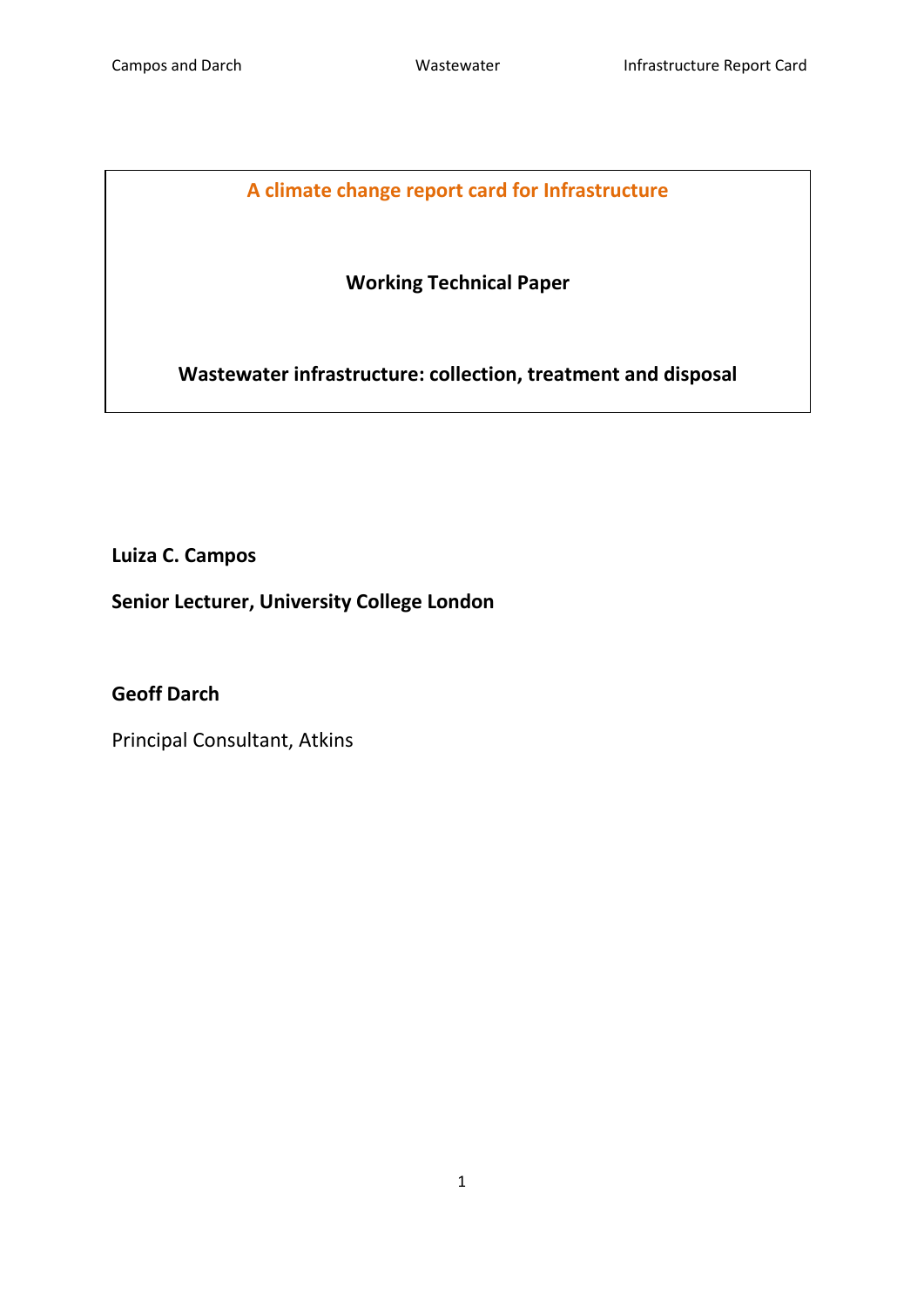## <span id="page-1-0"></span>**Executive summary**

This working technical paper focusses on climate change impacts on UK wastewater infrastructure. The paper considers impacts such as those caused by changes in precipitation (seasonal and event-based), temperature and sea level rise on infrastructure, services, society and the environment before discussing adaptation strategies including those to manage uncertainties. The paper is based on a review of published and grey literature and as such will not reflect current activities, for example those of wastewater companies. The paper is aimed at academics and researchers working in collaboration with the water industry.

The recent floods events in the UK highlight the vulnerability of infrastructure and essential services to disruption from natural hazards. The failure of wastewater infrastructure to withstand intense weather events demonstrates the need for new adaptation. Amongst the future impacts on the wastewater systems, sewers have been identified to be at significant risk of flooding from surface water runoff, which in turn may cause sewer backups, external flooding and internal flooding in buildings. This not only affects wastewater company assets but also customers who have to deal with the consequences of their properties being flooded by runoff contaminated with sewage.

Increased runoff will also impact sewage pumping stations (SPS) and wastewater treatment works (WWTW). During the UK summer floods in 2007, hundreds of SPS and WWTW were flooded and put out of action as sewers in many places were overwhelmed by runoff. These impacts were often exacerbated by elevated river levels causing backup in the sewerage systems. Increases in combined sewer overflow (CSO) discharges are expected in future, leading to increased pollutant loads from untreated wastewater discharged into receiving watercourses.

Prolonged periods of dry weather may result in increased sedimentation of solids in sewerage systems, contributing towards increased 'first flush' pollutant loads and concentrations of untreated wastewater from CSOs. Lower flows combined with higher temperatures also increases the probability of hydrogen sulphide gas production, septicity and associated odour-related issues, and an increasingly corrosive effluent in periods of prolonged dry weather.

Overall treatment processes are expected to improve due to increased retention times and higher temperatures. However, at the same time, climate change is likely to result in reduced river flows, in summer at least, requiring increased treatment to meet consents. Infiltration of saline water into sewers will adversely affect the performance of wastewater treatment predominantly in relation to interceptor sewers that have been laid along the coast.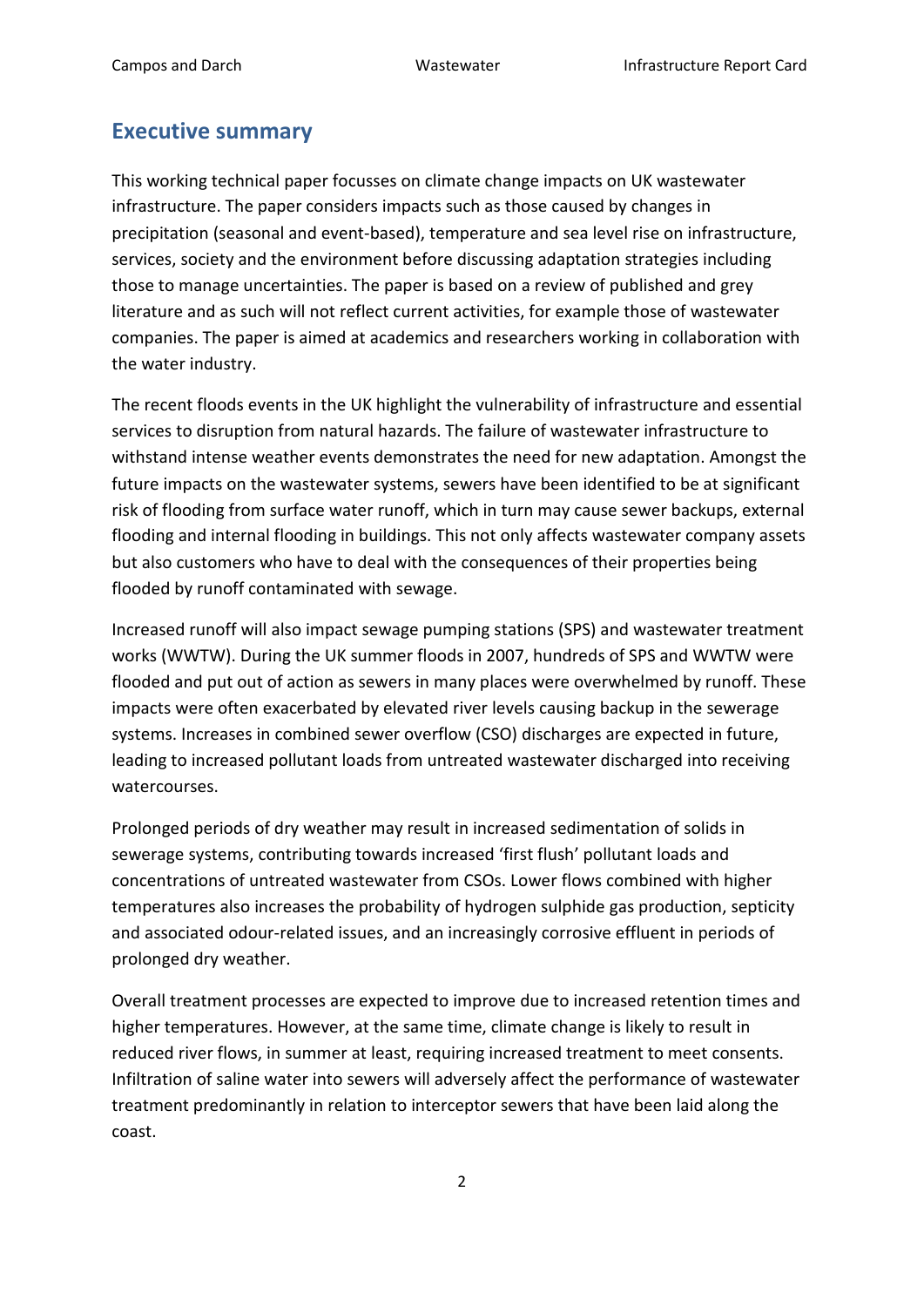Many of the risks imposed by climate change on wastewater infrastructure are already being addressed to some extent by the wastewater companies. This is evident in the reports produced under the Adaptation Reporting Power (ARP) in 2011. Previously, the focus of adaptation was on ensuring that no critical assets were seriously affected by extreme weather events over their estimated lifetime, taking into account the latest climate projections. However more recently, the adaptation strategies endorsed by Government Agencies are less prescriptive and encapsulate a broader strategy for adaptation as described by the UK Government's *Guide to improving the resilience of critical infrastructure and essential services*.

Although adaptation strategies are becoming increasingly more sophisticated, with a wide variety of different types of interventions, there is likely to be a need to increase capacity of critical wastewater infrastructure where deemed necessary by the sewerage companies be, and demonstrated to be cost-beneficial. But in general there remains considerable uncertainty about the effectiveness of adaptation measures, because impacts are not fully understood (and are uncertain) and because the effectiveness of these measures has not been evaluated in detail.

The main findings and recommendations identified by this report are:

- Climate change is affecting wastewater infrastructure and this has implications on the wastewater companies' performance indicators. These impacts are greater in some regions more than others. Further work is recommended to develop a set of indicators which can be applied at the catchment level to identify catchments that are most prone to the adverse effects of climate change. In the absence of accurate and precise climate predictions, a risk-based approach can be used to explicitly accommodate a range of possible futures.
- Designers and operators of wastewater systems have developed a good understanding of climate variability but the onset of climate change has increased the unpredictability of hazardous events in terms of location of occurrence, timing and magnitude. These uncertainties could be investigated further using integrated catchment and sewer system models, stochastic weather generators and the latest climate science on extremes.
- The consequential impacts on society and the environment are not well quantified. The development of vulnerability and risk assessments for potentially affected communities would help to better understand these impacts in a way that can inform decision making and adaptation strategies.

The development of monitoring programmes by wastewater companies is recommended to capture the impacts of a changing climate, define climate-related performance thresholds and relate these to service indicators. Monitoring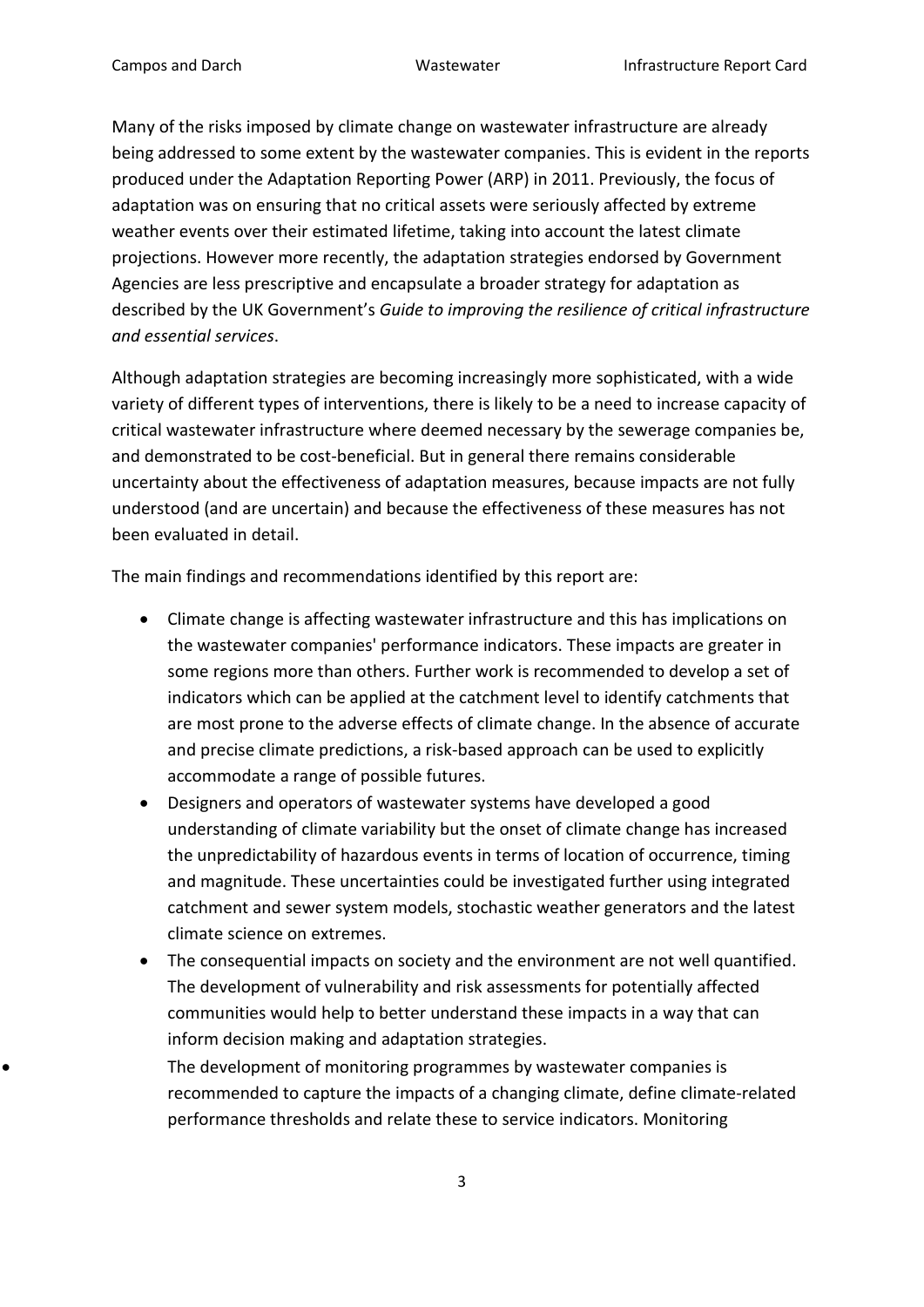programmes should therefore be supported by long-term data management strategies.

- The development of an 'adaptation strategies guide' for wastewater companies is recommended to promote a wider range of adaptation interventions based on the projected climate impacts for different regions. Wastewater companies could use the information included in the guide to develop plans containing adaptation options suited to their specific needs, taking into consideration their location, climate impacts of concern, and available resources.
- Given the increasing emphasis on customer demands and willingness to pay, information on cost-effectiveness will be vital to inform stakeholder consultation. Very little information was found on cost-effectiveness of adaptation options but this could be in part due to commercial sensitivity. In particular, a systematic assessment of the extent of benefits of SUDS to reduce sewage flooding-related problems is recommended.
- Studies to enhance the understanding of the drivers and challenges/barriers to uptake of adaptation measures strategies are also recommended. A focus should be given to social perception of impacts and acceptability of proposed adaptation strategies, considering economic incentives and disincentives, the roles of different actors in uptake of these strategies and any requirements for reforms in policy and regulatory frameworks.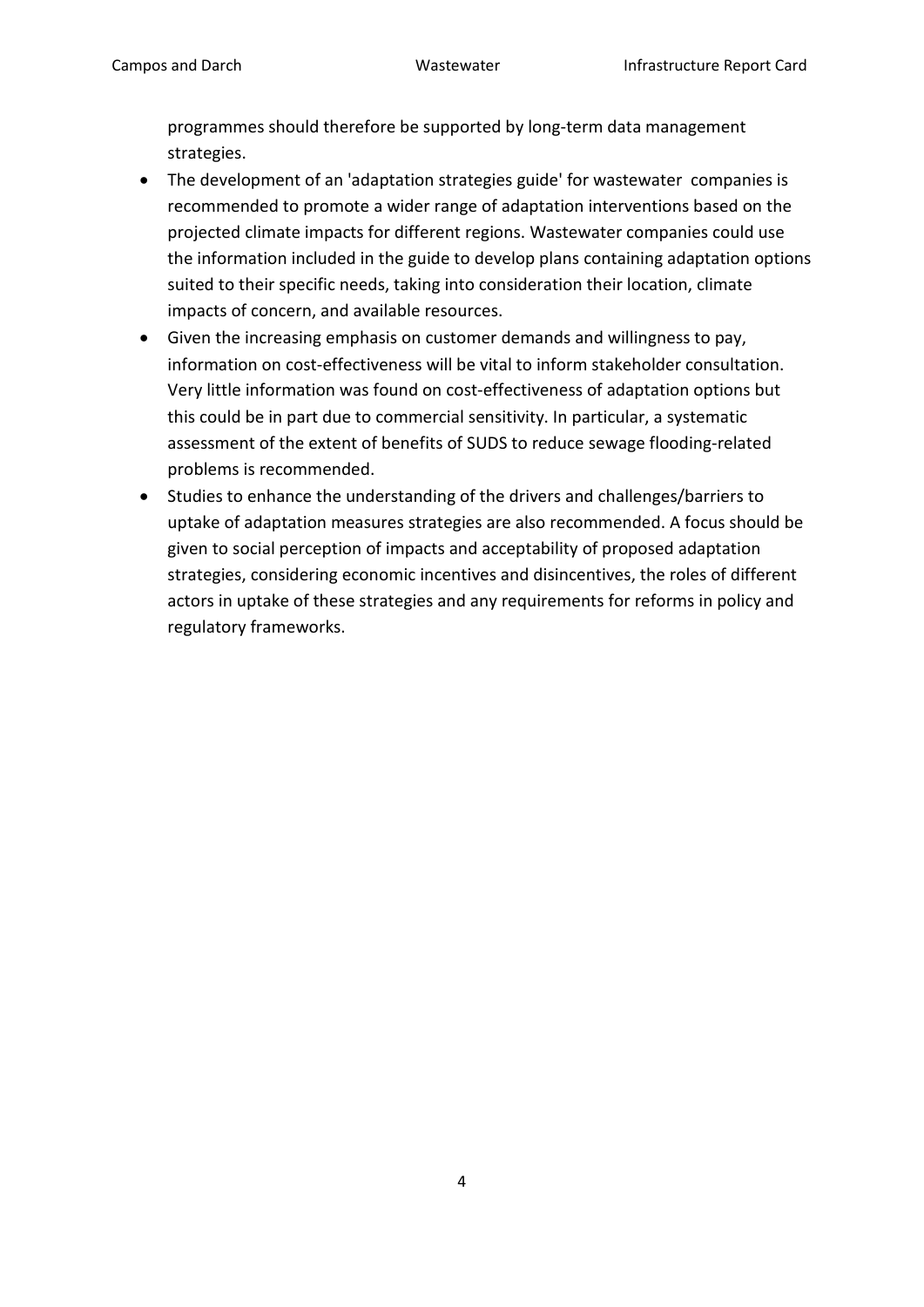# <span id="page-4-0"></span>**Contents**

| 1.1   |                                                                                               |  |
|-------|-----------------------------------------------------------------------------------------------|--|
| 1.2   |                                                                                               |  |
| 1.3   |                                                                                               |  |
| 1.4   | Main impacts of climate change on wastewater infrastructure in the UK 12                      |  |
| 1.5   |                                                                                               |  |
|       |                                                                                               |  |
| 2.1   |                                                                                               |  |
| 2.1.1 |                                                                                               |  |
| 2.1.2 |                                                                                               |  |
| 2.2   |                                                                                               |  |
| 2.3   |                                                                                               |  |
| 2.4   |                                                                                               |  |
|       |                                                                                               |  |
| 3.1   |                                                                                               |  |
| 3.1.1 |                                                                                               |  |
| 3.1.2 |                                                                                               |  |
| 3.1.3 |                                                                                               |  |
| 3.2   |                                                                                               |  |
| 3.2.3 |                                                                                               |  |
| 3.3   |                                                                                               |  |
| 3.4   |                                                                                               |  |
|       | 4. Wastewater system impacts on society and the environment exacerbated by climate change  21 |  |
| 4.1   |                                                                                               |  |
| 4.2   |                                                                                               |  |
|       | 5. Adaptation as a means to manage wastewater risks related to climatic impacts  24           |  |
| 5.1   |                                                                                               |  |
| 5.2   |                                                                                               |  |
| 5.3   |                                                                                               |  |
| 5.4   |                                                                                               |  |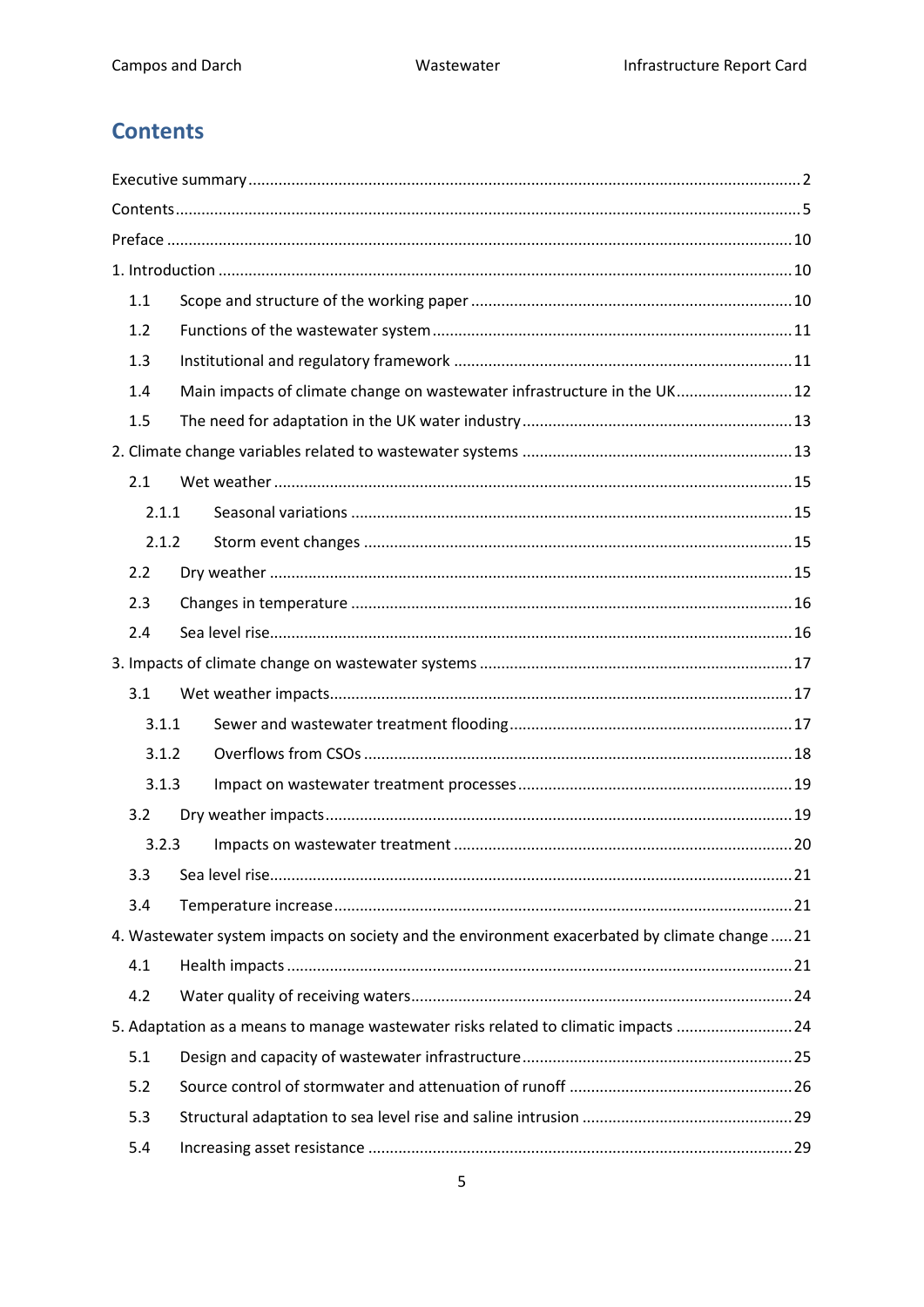|    | 5.5 |                                                                                                 |  |
|----|-----|-------------------------------------------------------------------------------------------------|--|
|    | 5.6 |                                                                                                 |  |
|    | 5.7 |                                                                                                 |  |
| 6. |     |                                                                                                 |  |
|    | 6.1 | Confidence in the science related to the level of understanding of the impacts33                |  |
|    |     | 6.2 Confidence and cost effectiveness of proposed adaptation strategies to manage these impacts |  |
|    | 6.3 |                                                                                                 |  |
| 7. |     |                                                                                                 |  |
|    | 7.1 |                                                                                                 |  |
|    | 7.2 |                                                                                                 |  |
|    |     |                                                                                                 |  |
|    |     |                                                                                                 |  |

# **List of Tables**

|                                                                                                                                                                                                 | 14  |
|-------------------------------------------------------------------------------------------------------------------------------------------------------------------------------------------------|-----|
|                                                                                                                                                                                                 | 14  |
| Table 3 - Table 3: Mean summer dry period and maximum summer dry period (hours) under the<br>baseline and climate change scenarios (central and higher estimates) (modified from Arkell et al.  |     |
| Table 4 - Adaptive strategies by the wastewater companies in response to flooding: wastewater<br>infrastructure (Source: Various wastewater company climate change adaptation reports, 2011) 27 |     |
| Table 5 - Adaptive strategies by the wastewater companies in response to flooding: SUDS (Source:<br>Various wastewater company climate change adaptation reports, 2011)  28                     |     |
| Table 6 - Wastewater company adaptive strategies in response to saline intrusion (Source: Various                                                                                               |     |
| Table 7 - Adaptive strategies by the wastewater companies in response to the floods: asset<br>resistance (Source: Various wastewater company climate change adaptation reports                  | 30  |
| Table 8 - Wastewater company adaptive strategies in response to dry weather (Source: Various                                                                                                    | -31 |
| Table 9 - Wastewater company adaptive strategies in response to temperature rise (Source: Various                                                                                               |     |
|                                                                                                                                                                                                 |     |
| Table 11 - Indicators of climate change impacts on urban drainage systems (Berggren 2008)39                                                                                                     |     |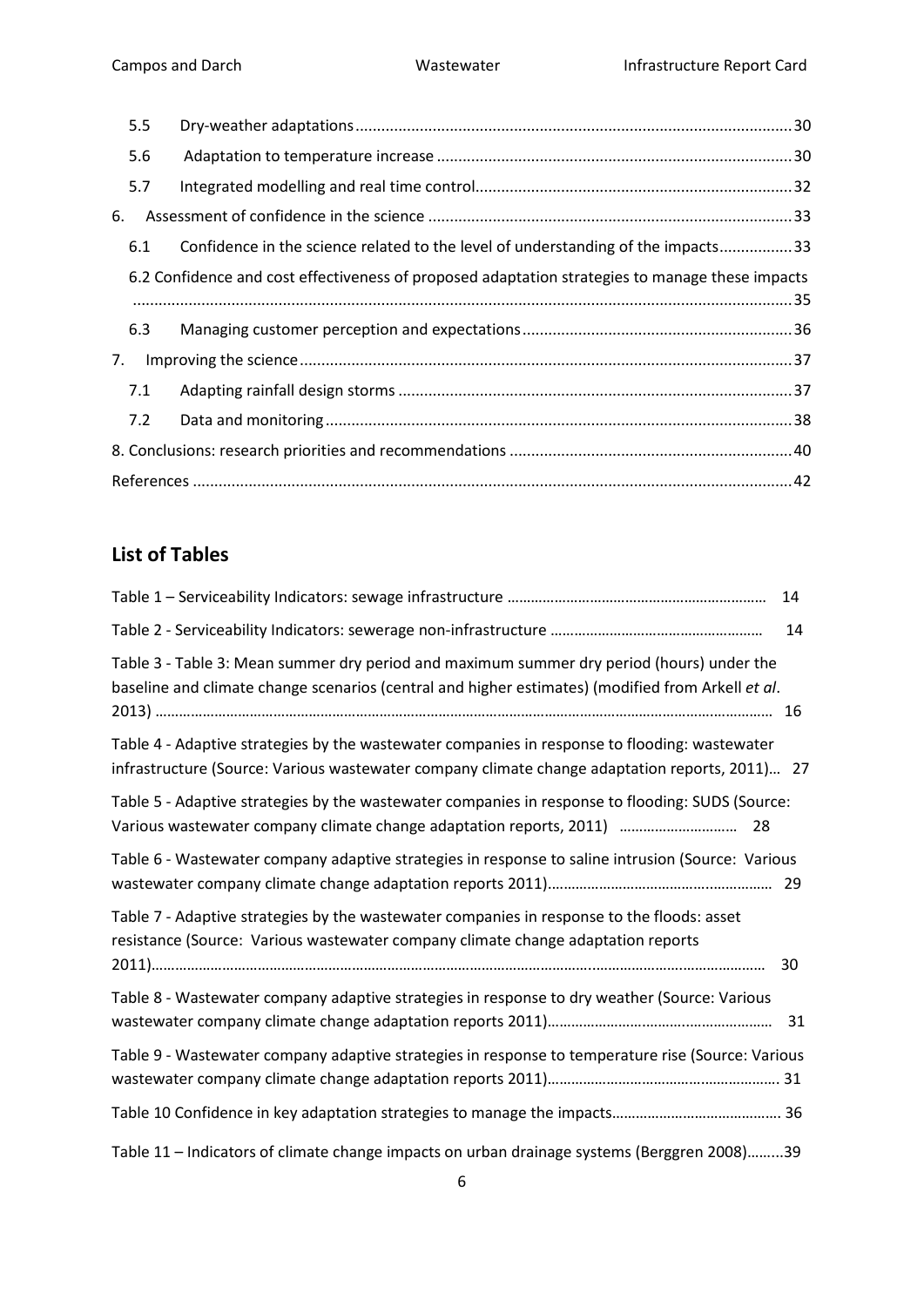# **Acknowledgements**

This work was funded by the UK Department for Environment, Food and Rural Affairs (Defra), and steered by the LWEC partnership. The views expressed are those of the authors alone, and not the organisations for which they work. The authors are also grateful to Dr. Jonathan Parkinson (i-San Consulting) for his valuable contributions and peer review.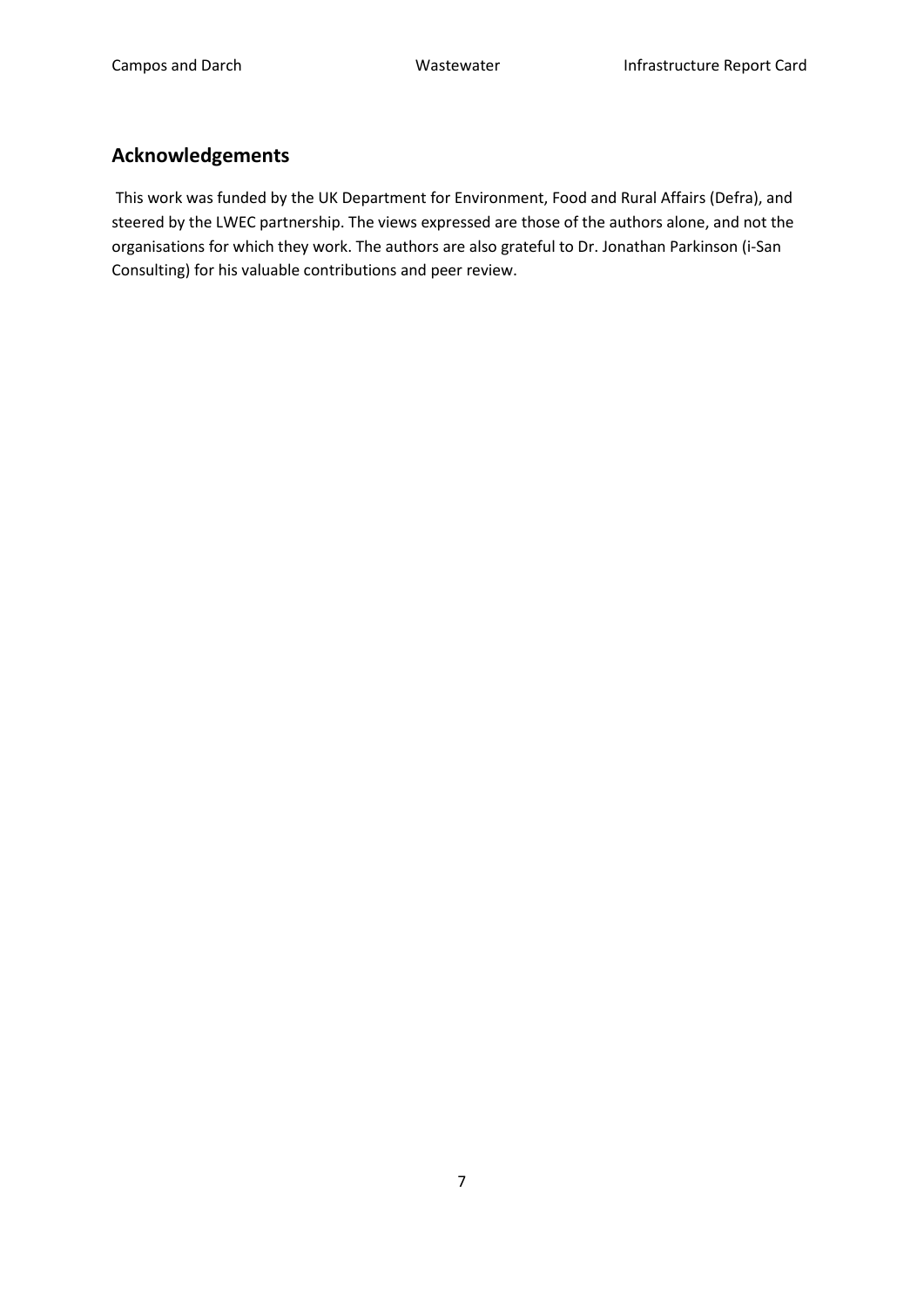### **Acronyms**

| <b>ARCC</b>  | Adaptation and Resilience to a Changing Climate             |
|--------------|-------------------------------------------------------------|
| <b>BOD</b>   | Biochemical oxygen demand                                   |
| <b>CIWEM</b> | Chartered Institution of Water and Environmental Management |
| <b>COD</b>   | Chemical oxygen demand                                      |
| <b>CCRA</b>  | Climate Change Risk Assessment                              |
| <b>CSO</b>   | Combined sewer overflow                                     |
| Defra        | Department for Environment Food and Rural Affairs           |
| DO           | Dissolved oxygen                                            |
| <b>IUD</b>   | <b>Integrated Urban Drainage</b>                            |
| <b>IUWS</b>  | Integrated Urban Wastewater System                          |
| LWEC         | Living with Environmental Change                            |
| <b>IPCC</b>  | Intergovernmental Panel on Climate Change                   |
| <b>MLSS</b>  | Mixed liquor suspended solids                               |
| Ofwat        | <b>Water Services Regulation Authority</b>                  |
| PHE          | <b>Public Health England</b>                                |
| <b>UKCP</b>  | <b>UK Climate Projections</b>                               |
| <b>UKWIR</b> | UK Water Industry Research Organisation                     |
| <b>UWWTD</b> | Urban Wastewater Treatment Directive                        |
| <b>SCADA</b> | Supervisory Control and Data Acquisition (SCADA) investment |
| <b>SUDS</b>  | Sustainable urban drainage systems                          |
| <b>UKCIP</b> | UK Climate Impacts Programme                                |
| <b>VTEC</b>  | Verotoxigenic Escherichia coli                              |
| <b>WFD</b>   | <b>EU Water Framework Directive</b>                         |
| <b>WRA</b>   | <b>Water Resources Act</b>                                  |
| <b>WRA91</b> | Water Resources Act 1991                                    |
| <b>WWTW</b>  | Wastewater treatment works                                  |

### **Key terms**

**Adaptation:** Adaptation is the adjustment of natural or human systems in response to expected climate hazards.

**Hazard:** Actual or expected climate change manifestation.

**Exposure:** Contact of a system with climate change hazards.

**Infrastructure assets:** Mainly below- or underground assets, such as sewer that last for a long time. A distinction is drawn between infrastructure and non-infrastructure assets because of the way the appointed wastewater companies manage, operate and maintain them.

**Mitigation:** Climate change mitigation aims to reduce climatic hazards either by reducing emissions of greenhouse gases that are the source of climate change or by enhancing sinks to absorb these gases.

**Non-infrastructure assets:** Mainly above-ground assets, such as water and sewage treatment works, pumping stations, company laboratories, depots and workshops.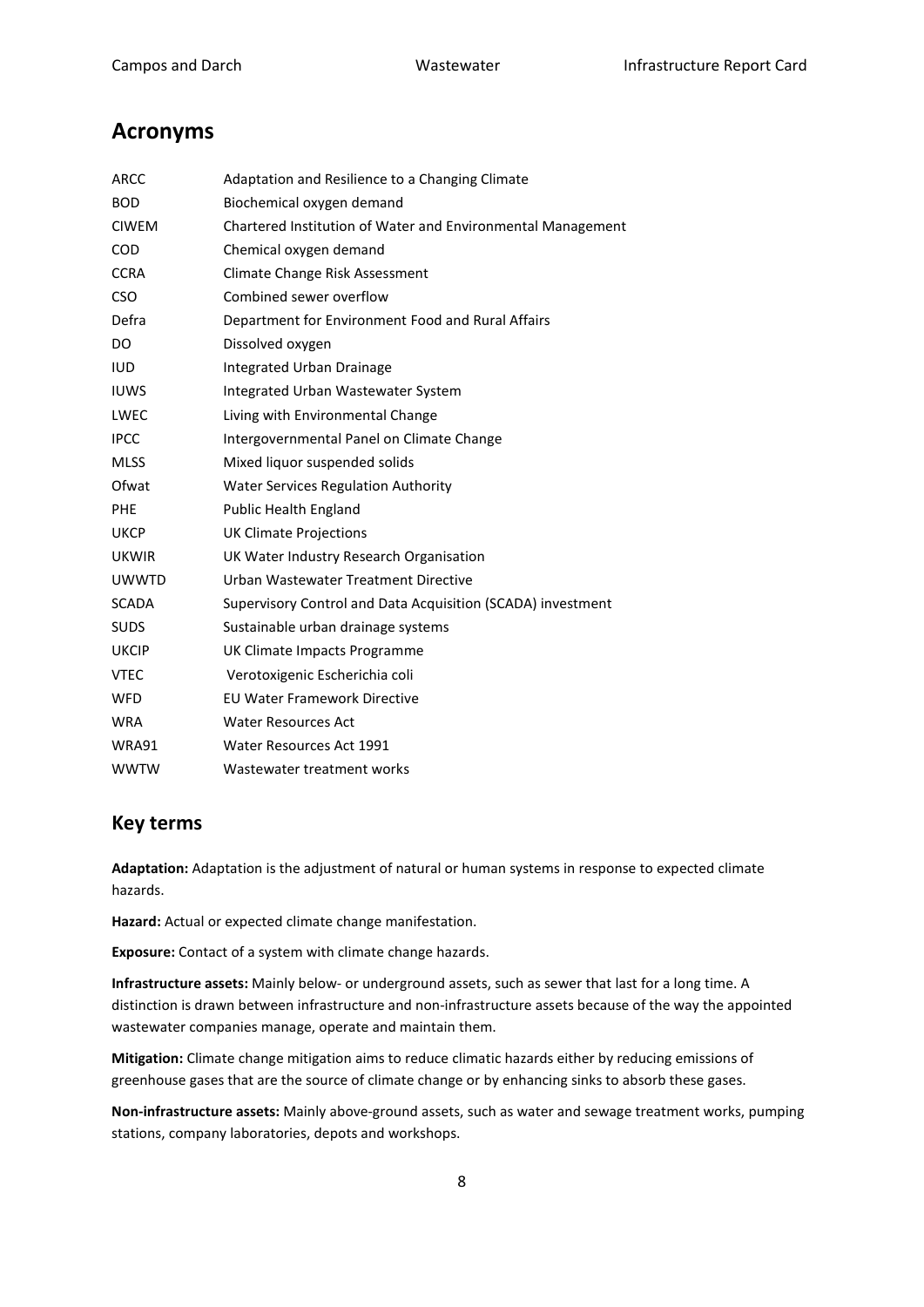**Wastewater:** (used in preference to 'waste water' in this report) surface runoff and raw sewage collected by wastewater companies.

**Wastewater company(ies):** (definition used in this report) water company(ies) that provides and operates sewerage services.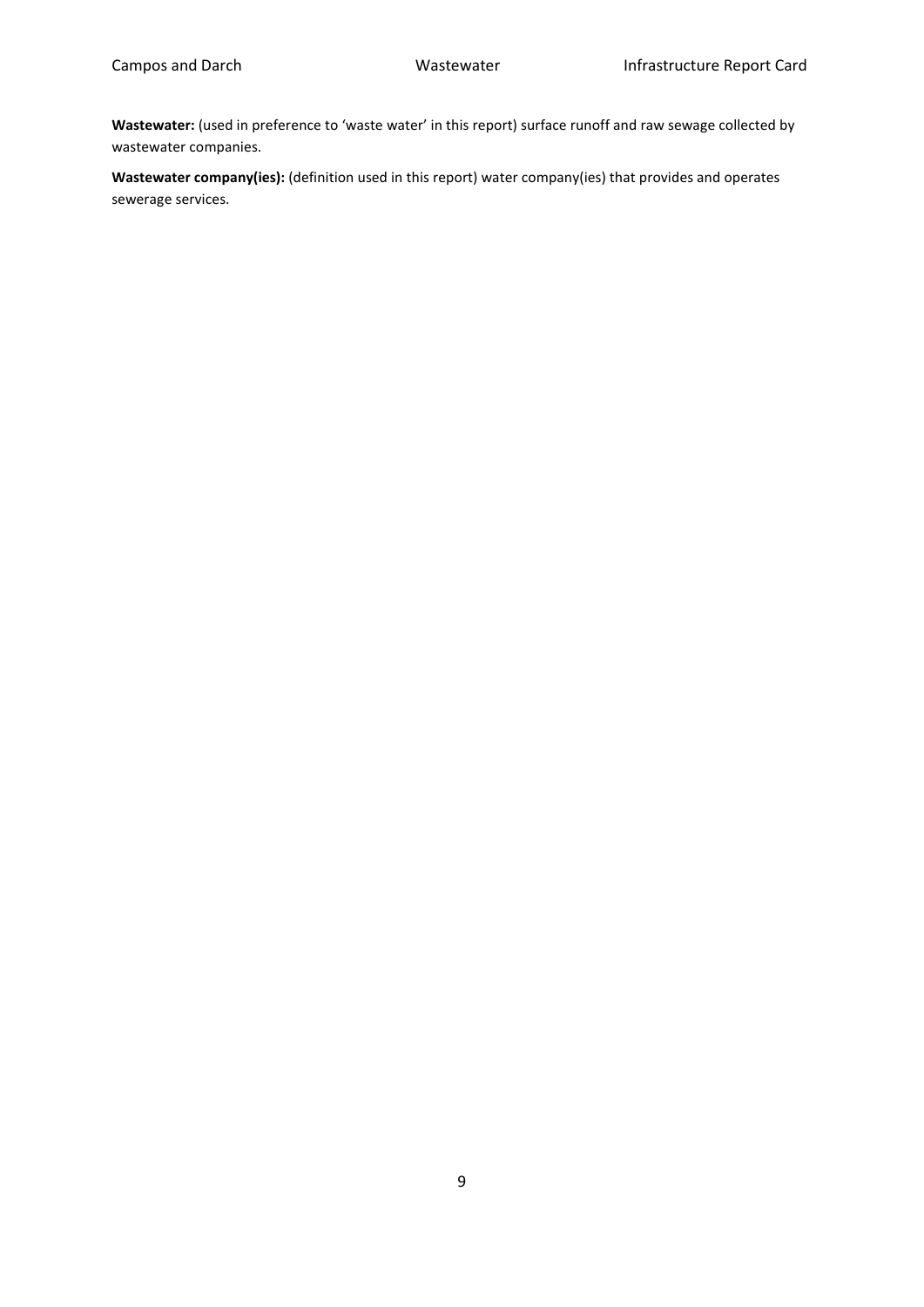# <span id="page-9-0"></span>**Preface**

The Living with Environmental Change (LWEC) partnership consists of 22 public sector organisations that fund, carry out and use environmental research and observations to work out what the UK's future knowledge and capacity needs are. The partnership includes the UK research councils, government departments with environmental responsibilities, devolved administrations and government agencies. The private sector is also represented by a Business Advisory Board.

LWEC aims to facilitate a multi-perspective approach to research investment strategy and promote collaborations resulting in increased efficiencies, rapid innovation and quicker delivery of results. For cross-cutting issues, LWEC can enable individual organisations to align their strategies to achieve a more holistic approach and avoid the risk of over-representation by one discipline or interest group.

The Adaptation and Resilience to a Changing Climate (ARCC) programme brings together a range of research projects, which look at the impacts of climate change and possible adaptation options in the built environment and its infrastructure. As part of the ARCC programme, the LWEC has commissioned a series of working papers focussing on different types of infrastructure including water resources, transport systems, telecommunications, energy and waste, in order to then produce a set of report cards which synthesise the information contained in the report cards.

These working papers will be summarised by LWEC in a report card. The report card will complement existing cards on other key areas such as biodiversity, water and health. The report card has been commissioned at the request of the Adaptation Sub-Committee of the UK's Committee on Climate Change to be used as evidence to:

- i) synthesise current understanding and point towards future research priorities;
- ii) inform the next UK Climate Change Risk Assessment (CCRA); and
- iii) iii) inform the evolution and priorities of the LWEC research programme.

# <span id="page-9-1"></span>**1. Introduction**

### <span id="page-9-2"></span>**1.1 Scope and structure of the working paper**

The scope of this working technical paper is on climate variability and change that impact upon wastewater systems such as those caused by changes in precipitation (seasonal and event-based), temperature and sea level rise. The wastewater system considered includes sewerage, pumping and other ancillaries (e.g. combined sewer overflow - CSOs) and treatment systems. The paper considers the impacts on society and the environment before going on discussing ways in which to manage the uncertainties related to these impacts through adaptation strategies. It is however important to note that climate change is only one of the drivers that influences the wastewater companies' business plans. Other factors, such as those related to population change and development creep, are not considered by this paper.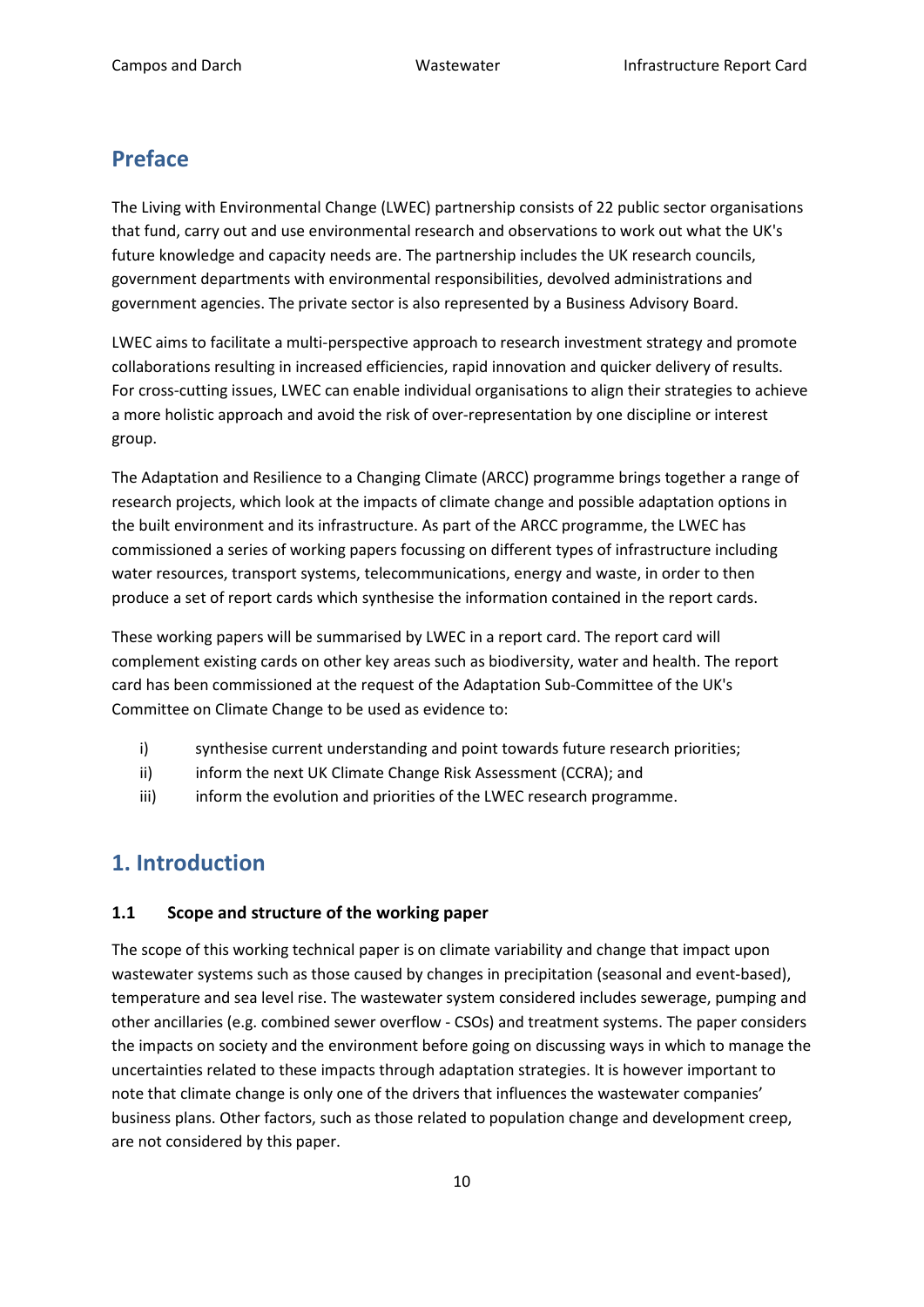The evidence documented in this review is sourced from published and 'grey' literature. Most of the information referring to the UK wastewater companies' experience and response to the challenges imposed by climate change was obtained from their adaptation strategies prepared for the Water Services Regulation Authority (Ofwat) in 2011. More up-to-date information to state how extensively the wastewater companies are implementing their proposed adaptation interventions, and how effective they are in adapting to the impacts of climate change, was not available at the time of this review.

### <span id="page-10-0"></span>**1.2 Functions of the wastewater system**

In the UK, the average total volume of wastewater produced every day is estimated to be 10 - 11 billion litres<sup>[1](#page-0-0)</sup>. Urban wastewater is defined in the EU Urban Wastewater Treatment Directive (91/271/EEC) as the mixture of:

- domestic wastewater from residential settlements and services which originates predominantly from the human metabolism and from household activities;
- industrial wastewater discharged from premises used for carrying out any trade or industry, other than domestic wastewater ; and
- rainwater run-off from roads and other impermeable surfaces such as roofs, pavements and roads draining to sewers.

Properties in the UK are either connected to a combined sewerage system which collects both rainwater run-off and wastewater from domestic, industrial, and commercial sources or are connected to a foul drainage system for wastewater effluents and a separate surface-water drainage system for urban run-off. Housing developments built since the mid-1960s generally have separate systems, while those built before tend to have combined systems.

Thus, from the customer perspective the primary function of the wastewater system in urban areas is to collect and drain wastewater, maintaining a sanitary environment and mitigating flood risks. In addition the wastewater system minimises the adverse impacts on water resources and flora and fauna, in both inland and marine waters by managing the quality of wastewater and also maintaining river flows, which is important for downstream abstraction, biodiversity and fisheries, and direct reuse.

Another important added benefit of the wastewater system is to mitigate problems related to resources recovery. There is an increased interest in wastewater reuse and recovery of nutrients such as nitrogen and phosphorus and production of gas and energy.

### <span id="page-10-1"></span>**1.3 Institutional and regulatory framework**

Broadly speaking, the role of the UK's water industry is to support the development of wastewater infrastructure that allows society to live within environmental limits and that helps ensure a strong, healthy and just society, having regard for environmental, social and economic considerations (Defra 2012a ). More specifically, the wastewater companies have various statutory requirements to

<span id="page-10-2"></span> <sup>1</sup> https://www.gov.uk/government/uploads/system/uploads/attachment\_data/file/69592/pb13811-wastewater-2012.pdf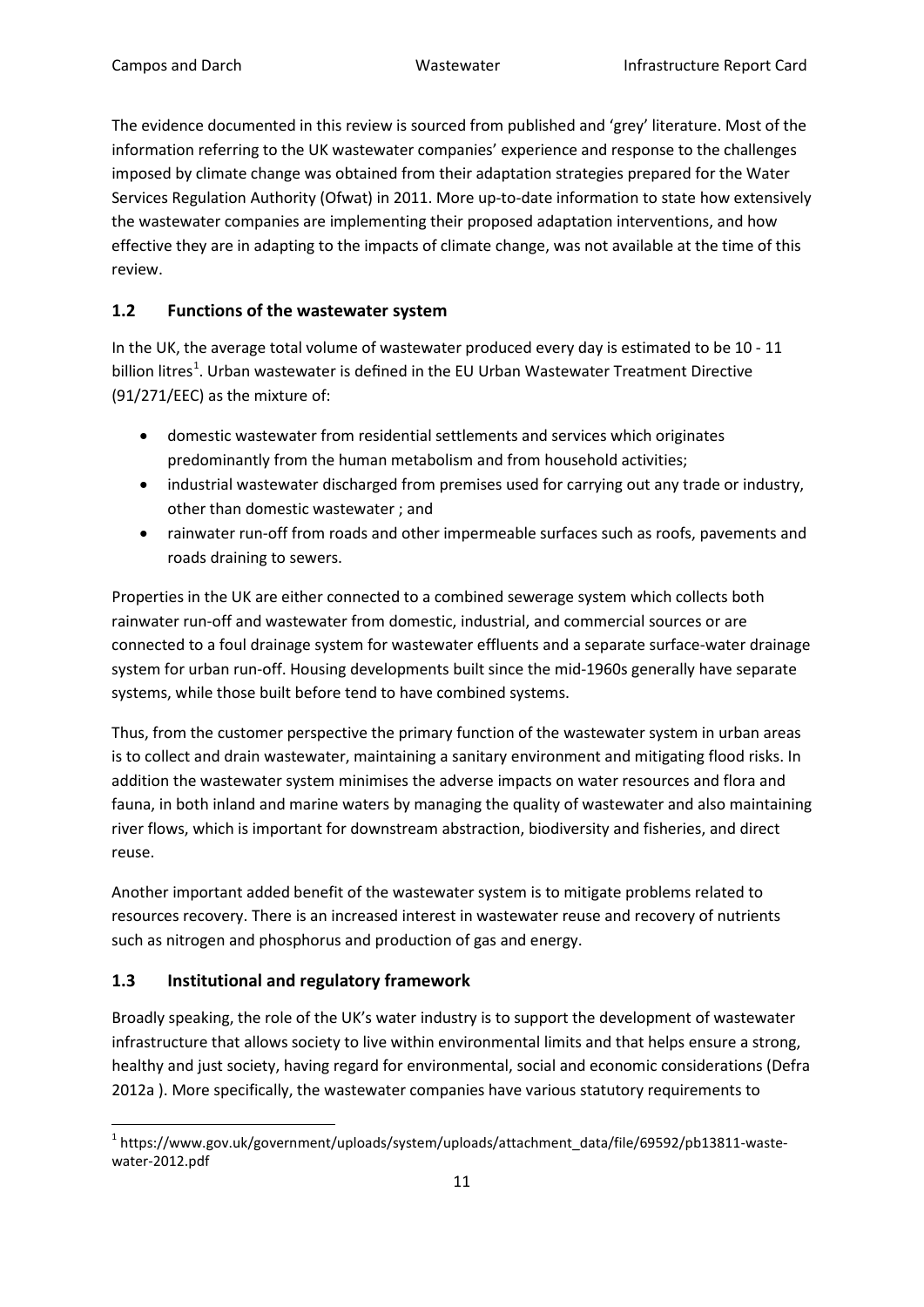uphold standards of water quality, protect public health, and maintain and improve the quality of the environment. In particular, there is still a need for investment in wastewater infrastructure in order to fulfil obligations principally related to the following EU Directives:

- *i)* The *Urban Waste Water Treatment Directive* (UWWTD) (1991/271/ EEC) by providing suitable collection and treatment systems to protect public health and the environment from the adverse effects of wastewater. The UWWTD sets treatment levels on the basis of sizes of wastewater discharges and the sensitivity of waters receiving the discharges.
- *ii)* The *EU Water Framework Directive* (WFD) is designed to improve and integrate the way water bodies are managed throughout Europe. It aims to enhance the status and prevent further deterioration of aquatic ecosystems, groundwater and associated wetlands, which depend on them.

Increasingly stringent environmental standards have driven and are continuing to drive improvements to wastewater treatment. The Environment Agency is the authority responsible for implementation of the UWWTD in England and Wales. Environmental laws include the Environmental Permitting (England & Wales) Regulations 2010, Section 94 – general duties of sewerage undertakers (duty to maintain sewers and lateral drains so as to effectually drain its area, and to deal effectually with the contents of sewers).

### <span id="page-11-0"></span>**1.4 Main impacts of climate change on wastewater infrastructure in the UK**

Climate change impacts in the UK on wastewater infrastructure related to warmer summers, wetter winters and more extreme weather conditions, combined with rising sea levels and increased river flows potentially leading to additional flood risk, are expected to worsen over the next few decades (Arkell *et al*. 2011). Sea level rise affects both flow and quality as a result of increased saline flows caused by infiltration, but concurrently a general reduction in pollutant concentration. Increased flood risk affects both wastewater company assets and customer properties. Overloading of the wastewater infrastructure causes damage to sewerage infrastructure, pump stations, wastewater treatment facilities and other ancillaries (Arkell *et al*. 2011).

Most of the highest order risks for the built environment highlighted in the Government's latest national Climate Change Risk Assessment (CCRA) are associated with the impacts of flooding, which are expected to become more severe. The CCRA highlights power generation, energy supply, strategic transport networks and sewers as being at significant risk of increased flooding (Defra 2013). As a result of more intense rainfall events, there are increased flood risks affecting areas already affected and other areas which are not currently thought of as being at risk (Defra 2012a ), especially in coastal areas which are subject to the impacts of sea level rise.

In general, those areas that already experience the most significant climatic conditions are likely to experience further increases (both extremes and averages) and therefore further disparities across the country are to be expected. These changes need to be taken into consideration alongside any other physical or environmental conditions – both regional and local – which may exacerbate, or potentially mitigate, the effects of climate change.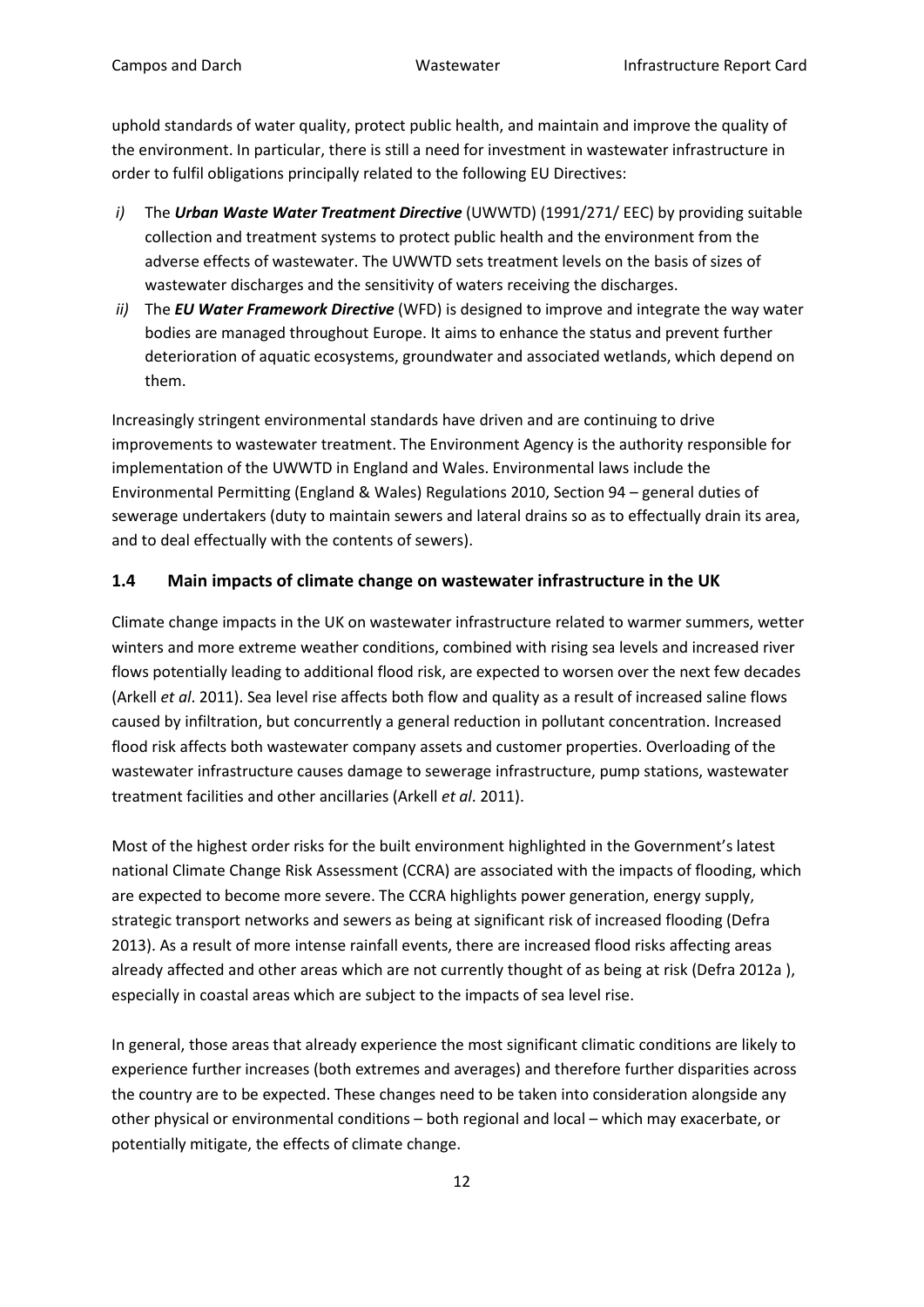### <span id="page-12-0"></span>**1.5 The need for adaptation in the UK water industry**

Climate change mitigation aims to reduce climatic hazards either by reducing emissions of greenhouse gases that are the source of climate change or by enhancing sinks to absorb these gases (Parry 2007). These strategies are required to help deliver the UK's obligation to reduce greenhouse gas emissions by 80% by 2050 meeting carbon budgets stipulated by the Climate Change Act 2008 (Defra 2012a). However, although the rapid introduction of mitigation measures is of critical importance, adaptation strategies are still necessary because previous global greenhouse gas emissions mean that we can expect continuing climate change for at least the next 30 years. Therefore, although mitigation measures will help support catchment based approaches and some adaptation strategies may have mitigation related benefits, the main focus of this review is on strategies for adaptation rather than mitigation.

The recent floods events in the UK highlight the vulnerability of essential services to disruption from natural hazards, including floods (Cabinet Office 2011). The failure of water and wastewater infrastructure to withstand intense weather events demonstrates the need for infrastructure adaptations that are able to resist a changing climate. Research by the UK Water Industry Research Organisation (UKWIR 2006) concluded that extensive modifications are needed to network infrastructure in response to the long term impacts of climate change.

Defra (2011a) acknowledges that climate change will create real challenges in the future and the Governmental White Paper highlights the urgent need to take action to ensure a resilient and sustainable wastewater sector in future (Defra 2011b). One approach is for water service providers to identify sewer and treatment works requiring adaptations based on process/asset performance thresholds and to develop strategies based on a business case providing economic justification for investment. However, increasingly, a more systematic approach to building resilience in critical infrastructure is being undertaken as initially recommended by the Pitt Review (Pitt 2008) (see Section 5).

# <span id="page-12-1"></span>**2. Climate change variables related to wastewater systems**

Tables 1 and 2 summarise the serviceability indicators applied to sewerage infrastructure and noninfrastructure respectively. These are included for reference to enable a consideration of potential impacts of climatic changes on performance of wastewater systems with respect to the level of service to a) customers and b) the environment. Although Ofwat and the wastewater companies make a differentiation between infrastructure and non-infrastructure assets (see Key Terms), the rest of this report uses the term infrastructure to cover both asset types.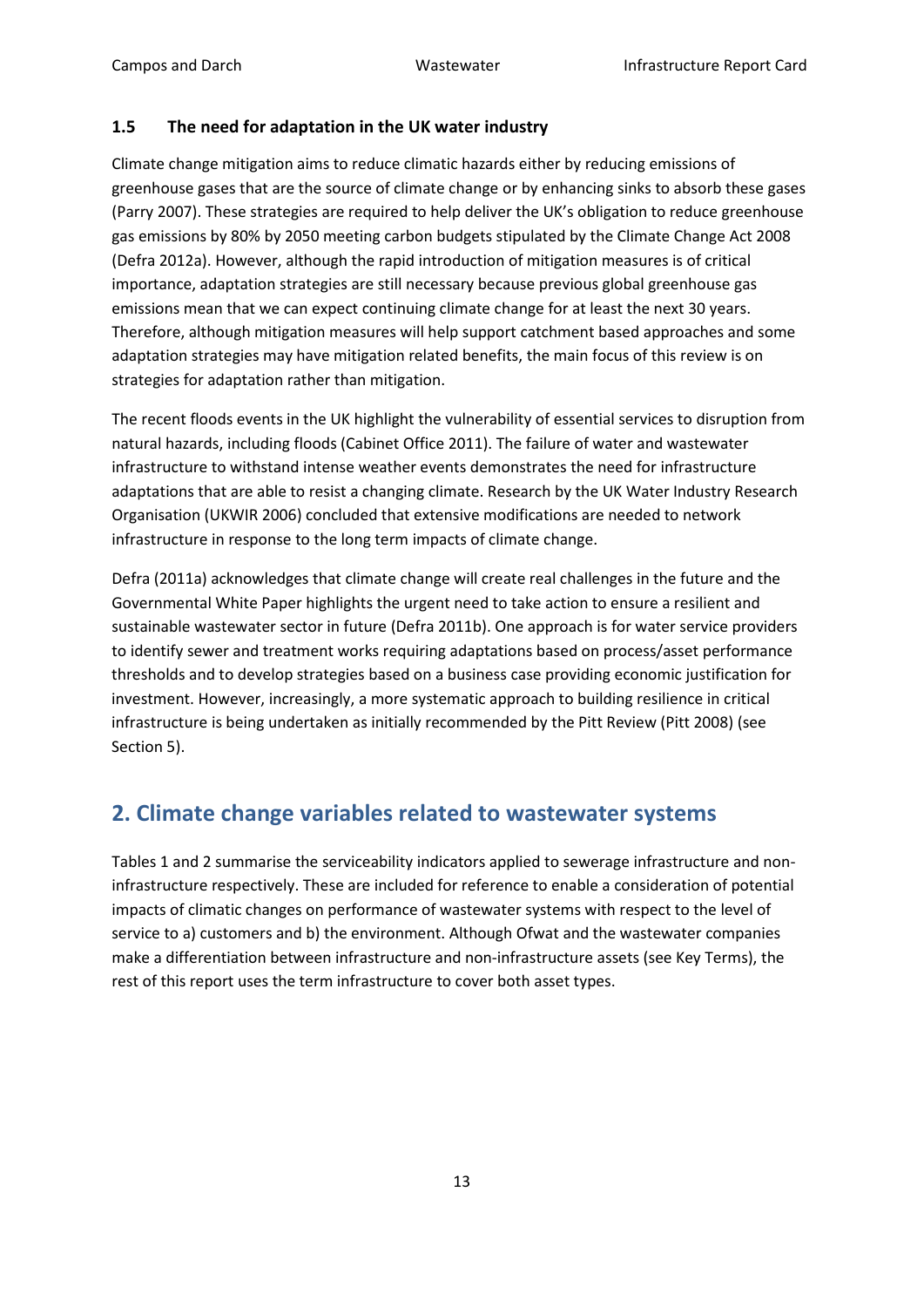| <b>Number of sewer collapses</b>                                                   | Includes collapses of gravity sewers and repairs to rising mains caused by poor<br>structural conditional and accidental failures but not those caused by a third party<br>damage where costs can be recovered from the third party.                                                                             |
|------------------------------------------------------------------------------------|------------------------------------------------------------------------------------------------------------------------------------------------------------------------------------------------------------------------------------------------------------------------------------------------------------------|
| Number of sewer blockages that<br>require cleaning                                 | A blockage is an obstruction in a sewer which causes a reportable problem such as<br>flooding or discharge to a watercourse, unusable sanitation, surcharged sewers or<br>odour.                                                                                                                                 |
| Properties internally flooded in<br>year because of other causes                   | The number of properties in a year affected by flooding incidents from i) equipment<br>failures, ii) blockages or collapses (collectively grouped as other causes). A property<br>affected by more than one incident in the year under this definition is only reported as<br>one property.                      |
| Properties internally flooded in<br>year due to hydraulically<br>overloaded sewers | Number of properties affected by internal flooding per year because of overloaded<br>sewers (excluding flooding attributed to severe weather).                                                                                                                                                                   |
| <b>Number of equipment failures</b>                                                | The total number of sewerage equipment failures which are likely to have a detrimental<br>impact on service to customers or the environment.                                                                                                                                                                     |
| <b>Number of pollution incidents</b><br>$0.6 + 120001$                             | The total number of category 1, 2 and 3 pollution incidents monitored by the EA per<br>1000 km of sewer per year emanating from a discharge or escape of untreated sewage<br>into controlled waters in the company's licensed area from i) a foul sewer ii) a<br>combined sewer overflow or iii) a rising mains. |

| Table 1 : | Serviceability Indicators : sewerage infrastructure |
|-----------|-----------------------------------------------------|
|-----------|-----------------------------------------------------|

Source : Ofwat (2009)

|  |  |  | Table 2: Serviceability Indicators: sewerage non-infrastructure |  |
|--|--|--|-----------------------------------------------------------------|--|
|--|--|--|-----------------------------------------------------------------|--|

| % of sewage treatment works<br>discharges failing numeric<br>consents                            | The percentage of discharges from sewage treatment works with numerical discharge<br>consents found to be non compliant with sanitary or non-sanitary consent conditions in<br>the calendar year. This includes both those failing Water Resources Act 1991 (WRA91)<br>consents and UWWTD self-monitored consents.   |
|--------------------------------------------------------------------------------------------------|----------------------------------------------------------------------------------------------------------------------------------------------------------------------------------------------------------------------------------------------------------------------------------------------------------------------|
| % of total p.e. served by sewage<br>treatment works in breach of<br><b>WRA or UWWTD consents</b> | Sewage treatment works effluent sampled during the calendar year found to be non-<br>compliant with i) EA look-up table and ii) Water Resource Act look-up table consent<br>conditions or iii) Urban Wastewater Treatment Directive look-up table consents for<br>biochemical oxygen demand (BOD) and/or phosphorus. |
| Unplanned non-infrastructure<br>maintenance                                                      | Unplanned maintenance required as a result of equipment failure or reduced asset<br>performance.                                                                                                                                                                                                                     |

Source : Ofwat (2009)

The Met Office and partners produced the UKCP09 (Murphy *et al*. 2009) to simulate a range of possible outcomes for climate change and the probability of each outcome, based on how much evidence there is for different levels of future climate change (Defra 2012b). The Projections are presented for three different future scenarios representing High, Medium and Low greenhouse gas emissions. Those that are considered most relevant to wastewater systems are summarized below.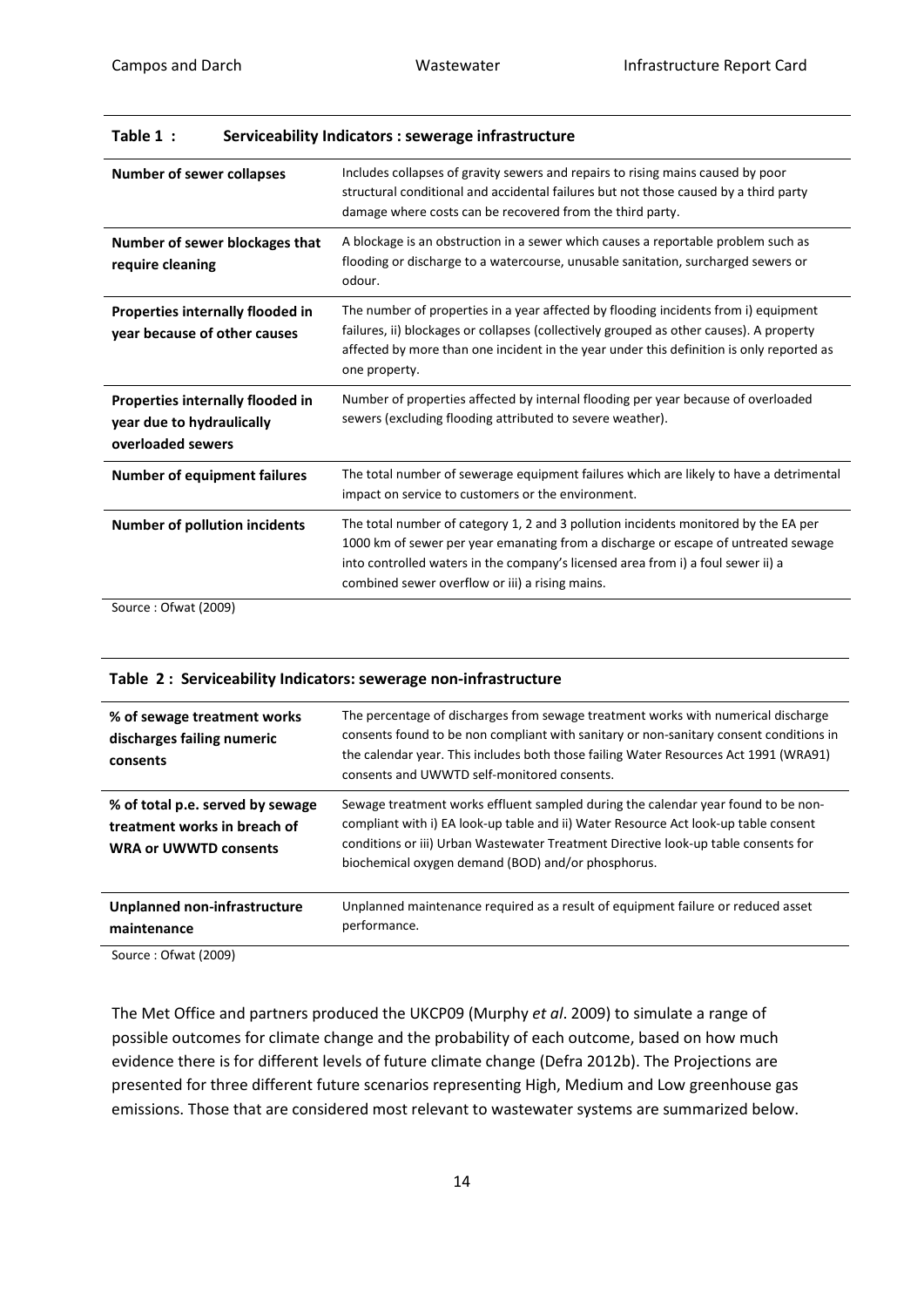### <span id="page-14-0"></span>**2.1 Wet weather**

### <span id="page-14-1"></span>*2.1.1 Seasonal variations*

Although annual precipitations are projected to remain largely unchanged, climate change is expected to bring wetter winters across the UK. Precipitation on the wettest day of the season is projected to increase in winter by up to 40-50 % in the south of the UK (Murphy *et al.* 2009).

Also climate change has the potential to bring longer, heavier spells of winter rainfall (Mott MacDonald, 2011) and central estimates of increases in average winter precipitation by the 2080s are projected to be in the region of +14 % in the North East and up to +23 % in the South-West. Projections for London and the Southeast are similar (average +23 % but with a large margin for error related to the minimum increase of +6 % and a maximum of +54 %). Projections of mean winter precipitation change in the North West are expected to rise by 6 % (min -1% / max +14 %) during the 2020s, +10 % (min +1 % / max +21 %) by the 2040s, and +16 % (min +3 / max +35 %) by the 2080s for a medium emissions scenario (Murphy *et al.* 2009).

### <span id="page-14-2"></span>*2.1.2 Storm event changes*

Climate change is expected to increase the frequency and duration of rainfall events and also result in longer high-intensity frontal rain, together with more intense convective storms.

Under medium emission projections, central estimates for heavy rain days (rainfall greater than 25 mm) over most of the lowland UK is projected to increase by a factor of between 2 and 3.5 in winter, and 1 to 2 in summer by the 2080s (Murphy *et al.* 2009). However, summer convective storms are not well captured in the climate models that were used in developing UKCP09, although more recent research has shown an increase in summer convective storms (Kendon *et al*. 2014); these storms have a significant impact on rainwater volumes in some catchments (Mott MacDonald 2011).

Sanderson (2010) has estimated the magnitudes of daily rainfall events with return periods of 1 in 5, 10, 20, 30, 50 and 100 years from observed rainfall amounts in 40 UK towns and cities. For winter (December, January and February), these extreme events are projected to become more frequent in future.

Furthermore, the conclusions of the Weather Generator analysis (Arkell *et al*. 2013) are that extreme winter rainfall events become more intense in future, particularly for the longer (12 hour) duration events, although there are large uncertainties in the sizes of the increases; the numbers of intense events are similar to the baseline.

### <span id="page-14-3"></span>**2.2 Dry weather**

In contrast to winter, summer precipitation is projected to decrease for the whole country – by up to 10 % under medium emissions for the 2080s. Central estimates of regional average summer precipitation change are projected to be between -17% to -23% in the 2080s. The largest reductions are projected for the Channel Islands (Central estimate -28 % min, max -56% / min +8%). In the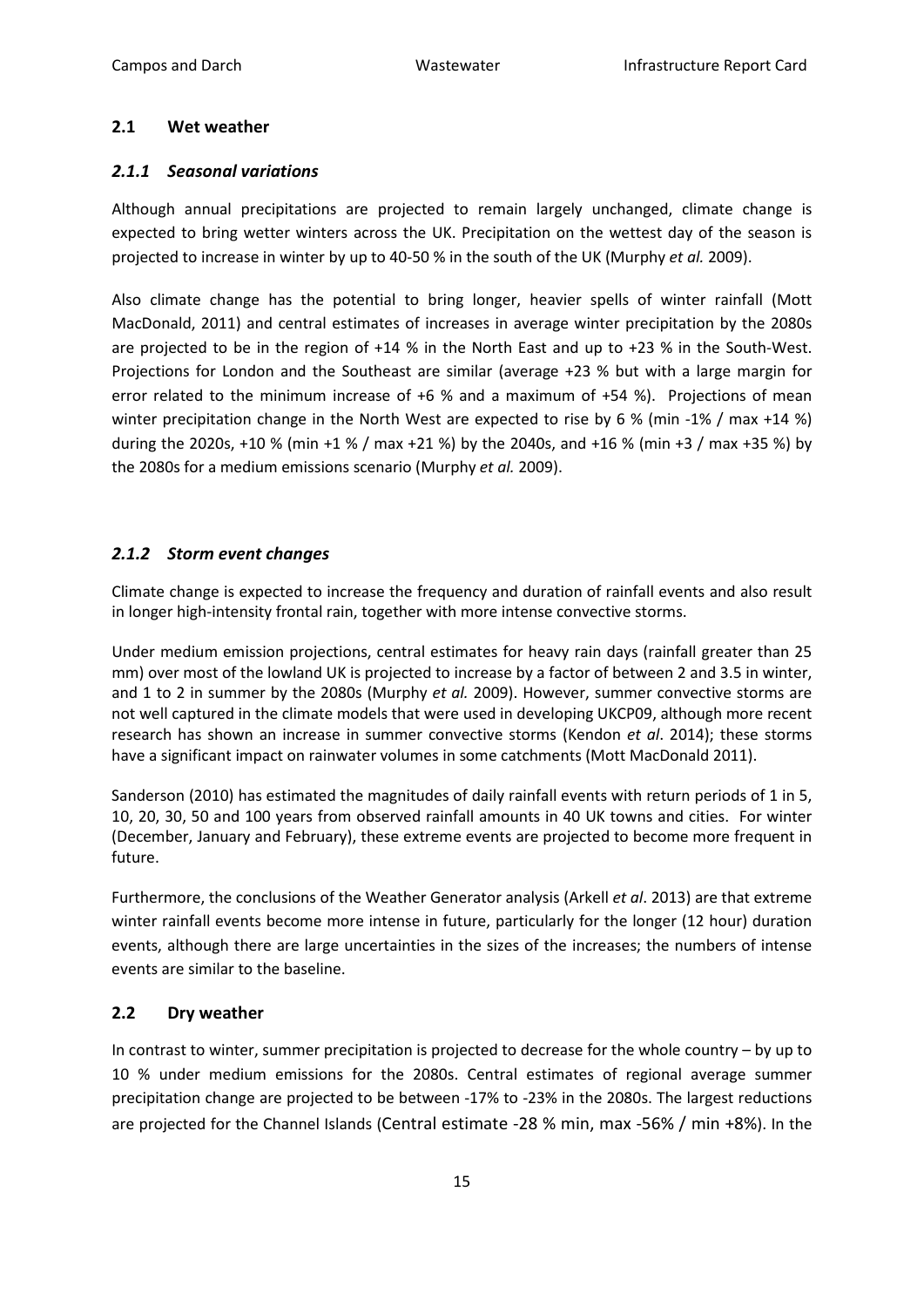South West, projections of central estimates of average summer precipitation reductions increase from -7% during the 2020s, to -13% by the 2040s and to -23% by the 2080s (Murphy *et al.* 2009).

Analysis of UKCP09 Weather Generator runs across several catchments show increases in the mean summer dry period and the mean maximum summer dry period, although there are fairly large uncertainties regarding the size of the increase (Arkell *et al.* 2013). Using a 'higher' scenario (the 10<sup>th</sup> climate percentile probability level and  $75<sup>th</sup>$  percentile level in the uncertainty analysis of UKCP09 Weather Generator runs, the mean summer dry period increases to 37 hours for the 2020s medium scenario and 55 hours for the 2050s high scenario, averaged across a number of catchments (Table 3). Under the same scenario, the length of the mean maximum summer dry period increases from a catchment average of 316 hours in the baseline to 484 hours for the 2020s medium scenario and 586 hours for the 2050s high scenario.

### **Table 3: Mean summer dry period and maximum summer dry period (hours) under the baseline and climate change scenarios (central and higher estimates) (modified from Arkell** *et al***. 2013)**

| Catchment average                              | <b>Baseline</b>     |                     | 2020s               |                     | 2050s               |
|------------------------------------------------|---------------------|---------------------|---------------------|---------------------|---------------------|
|                                                |                     | Central*            | Higher <sup>^</sup> | Central*            | Higher <sup>^</sup> |
| Mean dry period in<br>hours (range)            | 24<br>(16 to 34)    | 31<br>(19 to 60)    | 36<br>(23 to 58)    | 37<br>(25 to 57)    | 55<br>(35 to 77)    |
| Mean maximum dry<br>period in hours<br>(range) | 316<br>(202 to 427) | 390<br>(261 to 543) | 484<br>(312 to 628) | 439<br>(285 to 548) | 586<br>(374 to 737) |

 $*50<sup>th</sup>$  percentile probability level, and  $50<sup>th</sup>$  percentile of the uncertainty distribution;

 $^{\text{A}}10^{\text{th}}$  percentile probability level, and 75<sup>th</sup> percentile of the uncertainty distribution.

### <span id="page-15-0"></span>**2.3 Changes in temperature**

Murphy *et al.* (2009) project a warmer climate for the whole of the UK and across the whole year, with some large variations on a seasonal basis. Mean temperature increases in all areas of the UK are projected to be greatest in the summer season and for southeast England (3.9°C (2.0 to 6.5°C)). Central estimates of the average regional summer (June, July, August) temperature rise in the 2080s are between 3 and 4°C. In the South East, projected increases in average summer temperatures are 1.6°C (0.6-2.7°C) during the 2020s, 2.3°C (1.0-4.0°C) by the 2040s and 3.9°C (2.0-6.4°C) by the 2080s. Winter mean temperature rises are less significant but highest in London and the eastern and southeastern UK (2080s: 3.0°C (1.6 to 4.7°C)).

### <span id="page-15-1"></span>**2.4 Sea level rise**

Projections for relative sea-level rise show a range of 0.12 to 0.76m by 2095 for high emissions (Murphy *et al.* 2009), compared to a range of 0.16 to 0.69m at UKCIP02 (Lowe *et al*. 2009; Hulme *et al.* 2002). Murphy *et al*. (2009) projections are based on the outputs of the Intergovernmental Panel on Climate Change (IPCC) Fourth Assessment Report (AR4), for which the worst-case scenario for global sea-level rise was 0.59m. The AR4 projections do not take into account accelerated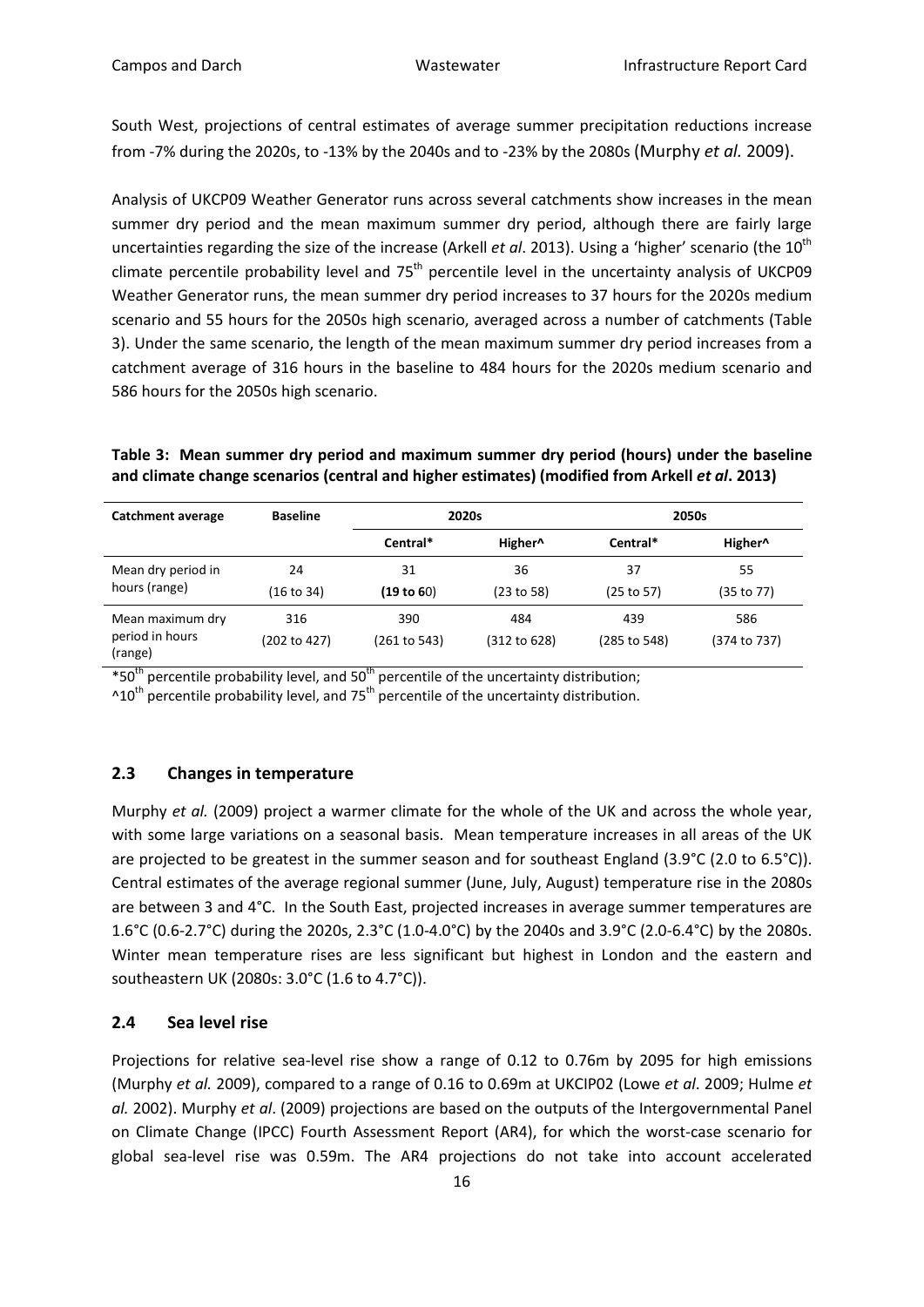disintegration of ice sheets that would lead to much larger sea-level changes, and can therefore be viewed as conservative estimates. The IPCC Fifth Assessment Report (IPCC 2013) uses different emissions scenarios, the highest of which (RCP8.5) gives a sea level rise of up to 0.98m by 2100. Only a collapse of marine-based sectors of the Antarctic ice sheet could cause global mean sea level to rise substantially above this, but it is anticipated that this would not exceed several tenths of a metre before 2100. According to the Met Office (2014) sea level along the English Channel has already risen by about 12cm in the last 100 years, and it is expected a further 11-16cm of sea level rise by 2030.

UKCP09 projections also include a High<sup>++</sup> scenario to account for larger, though much less likely, changes to sea-level rise caused by dynamical ice sheet changes (Murphy *et al*. 2009). Using a global sea level rise figure of 2.5m (derived from Rohling *et al.* 2008), a UK-wide range of sea level rise is given as 0.93 – 1.9m for 2095 (Lowe *et al.* 2009).

# <span id="page-16-0"></span>**3. Impacts of climate change on wastewater systems**

In this section, the climate changes described above are considered in terms of their impacts on:

- i) Wastewater flows (inflows into the wastewater system);
- ii) The operational performance of wastewater networks and treatment systems; and
- iii) The resultant flows of wastewater from the wastewater system.

These impacts are the impacts that are expected without taking into consideration the adaptation strategies and the types of interventions described in the following sections that are already being adopted by the wastewater companies to varying degrees.

### <span id="page-16-1"></span>**3.1 Wet weather impacts**

### <span id="page-16-2"></span>*3.1.1 Sewer and wastewater treatment flooding*

Climatic effects are particularly important when considering the frequency and extent of sewer flooding. Any change in such events is likely to be significant in future sewer system performance. Short duration, very intense convective storm events are those which are linked to sewer surcharging and flooding. Wetter winters increase the risk of sewer flooding from manholes due to overloaded sewers, which in turn causes sewer backups, flooding and basement flooding (Nilsen *et al.* 2011) if no remedial action is taken. This may lead to an increased number of properties registered at risk from internal flooding on the DG5 and DG10 flood risk registers<sup>[2](#page-10-2)</sup>, which are key indicator used by Ofwat (2009) to monitor the wastewater companies. However, properties can be excluded from being added to these register if the company can provide evidence that the flooding was caused by severe weather (Ofwat 2008). There is however lack of a consistent definition of what constitutes severe weather.

<span id="page-16-3"></span> $2$  DG5 and DG10 refer to the properties at risk from flooding according to 5 and 10 year return frequencies.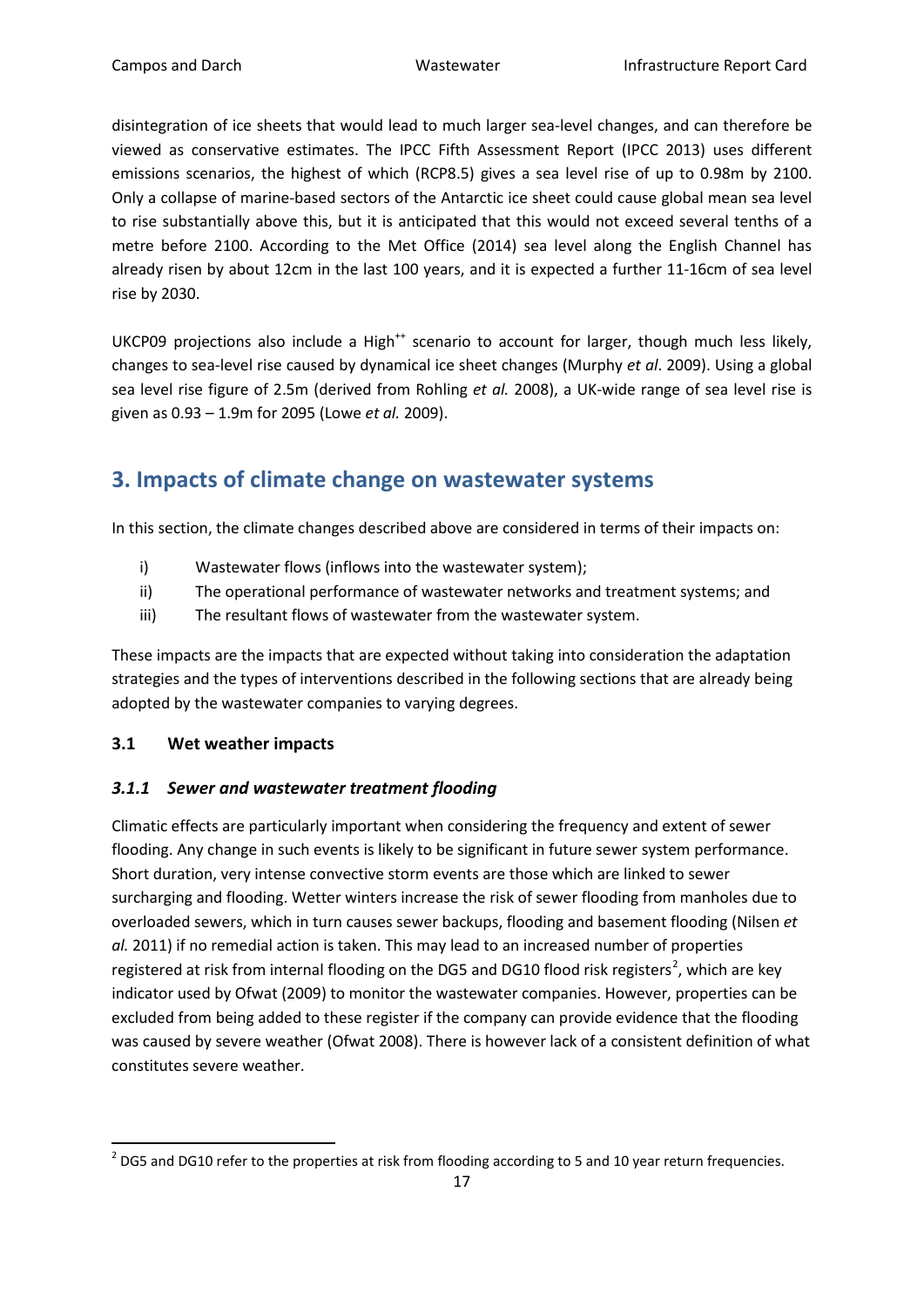A hydraulic modelling of impacts of climate change, population and growth in impermeable areas on sewer systems showed that climate change has the potential to bring a significant increase in sewer flooding. The median increase in 1:10 year flooding across 97 catchments, at the  $50<sup>th</sup>$  percentile weather simulation under the medium emissions scenario, was 27%, compared with current predicted flooding (Mott MacDonald 2011).

No catchments can be expected to see a reduction in flooding unless climate change reduces inputs by more than the increase from creep and population growth – which the currently available data suggests to be unlikely (Mott MacDonald 2011). If nothing is done, it is reasonable to expect a significant increase in the number of flooded properties across England and Wales, as well as an increasing frequency of flooding for those already at risk. Although the problems are most significant for combined sewers, it is also a problem for separate foul sewer systems, which although not designed to convey large amounts of rainfall – often have a proportion of stormwater flow as a result of misconnections of gullies or roof gutters (Defra 2012a).

Flooding can also impact on wastewater treatment works (WWTW) and sewage pumping stations (SPS). During the UK summer floods in 2007, hundreds of WWTW and SPS were flooded and put out of action as sewers in many places were overwhelmed by runoff combined with elevated river level. For example Yorkshire's Saltend WWTW in Hull was flooded to 0.6m, while Yorkshire's Blackburn Meadows WWTW (near Meadowhall) was flooded to depth of two metres. The repair and recovery were estimated to cost Yorkshire Water more than £50 million and take 18 months to completed (Ofwat n.d.).

### <span id="page-17-0"></span>*3.1.2 Overflows from CSOs*

More intense rainfall results in extended high flows driven by increased rainfall and higher winter infiltration rates, but also reduced pollutant concentrations due to higher dilutions; however there may be increased 'first flush' flow magnitude driven by increased rainfall intensity. Increases in combined sewer overflow (CSO) discharges are also expected; this leads to water quality problems relating to increases in pollutant loads from untreated wastewater discharged into receiving watercourses.

Nilsen *et al*. (2011) used the software MOUSE to assess the performance of the sewer networks under expected rainfall regimes affected by climate change. The results of the simulations show future increases in annual CSO discharge of 33% when comparing years of maximum annual runoff. When comparing years of maximum annual precipitation, the increase was much greater; showing an 83% increase in total CSO discharges over the year.

As well as wetter winters increasing the volume of CSO spill, higher intensity rainfall results in greater scouring of sediment - both on the surface and in-sewer – and consequently greater 'first flush' impacts from CSOs. As described below, this problem will be further exacerbated as a result of dry periods preceding wet weather when sediment is deposited on the invert of the sewers.

Modelling of storm flows undertaken in the UKWIR (2010) suggests an increase in the spill volumes associated with more intense rainfall events. However, for intense events of a 1 hour duration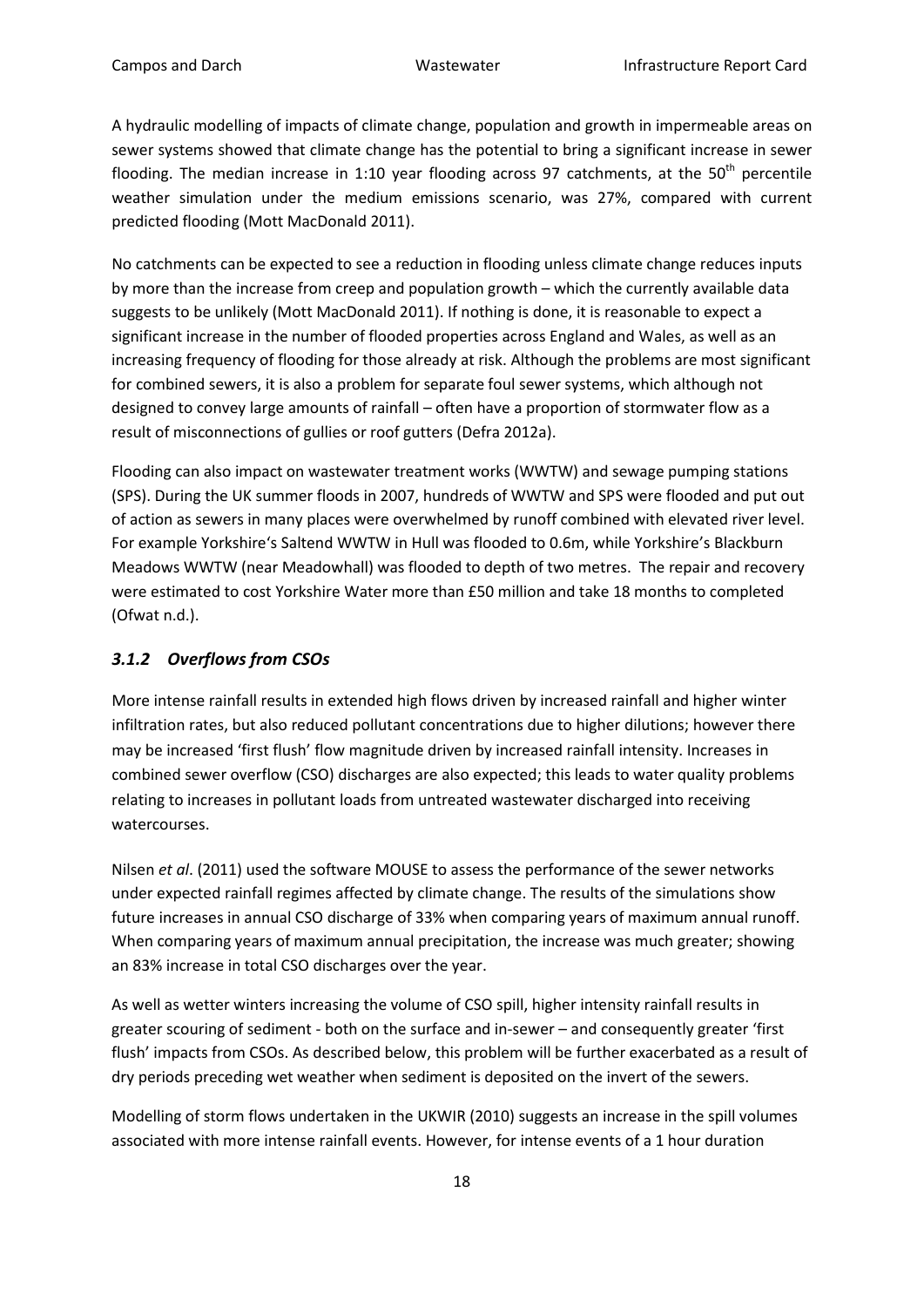(conditioned on winter changes) the mean annual number remains similar with respect to the baseline under the 2050s high emissions scenario. More recent research has shown an increase in summer convective storms (Kendon *et al.* 2014).

UKWIR (2010) also indicated that longer duration spills may impact on the functioning of screens at CSO resulting in increased headloss due to blockage. This would then lead to surcharge and sewer flooding and the potential for discharge of unscreened flows into receiving waters.

### <span id="page-18-0"></span>*3.1.3 Impact on wastewater treatment processes*

Primary settling tanks are generally designed to accommodate the maximum flow that can be treated by a plant and are therefore considered to be relatively resilient to high flow conditions (UKWIR 2012).

'First flush' events are unlikely to impact on works with multiple settling tanks as the incoming flow can be spread across all tanks. For smaller works operating single tanks the 'first flush' may cause instability resulting in rising sludge blanket and increased carry over to secondary processes.

In general, upstream storm water management, flow balancing, and primary tank operation, should protect secondary processes from significant variations in flow. As such, minimal impacts would be expected within secondary treatment processes from extended periods of high rainfall. But, for companies that operate effluent recycling, increased OPEX costs may be incurred through increased pumping rates to maintain consistent surface overflow rates.

### <span id="page-18-1"></span>**3.2 Dry weather impacts**

### *3.2.1 Increased in-sewer sedimentation*

Longer summer dry periods result in extended low flows during dry weather and an increase in pollutant concentrations by reducing the extent of infiltration (Arkell *et al*. 2013). Prolonged periods of dry weather may also result in increased sedimentation of solids in sewerage systems, contributing towards the greater 'first flush' pollutant loads and concentrations of untreated wastewater from CSOs. It is expected that this be further exacerbated by increasing concentrations of suspended solids in dry weather flow as a result of decreasing water consumption due to water conservation measures in the home (Parkinson *et al.* 2005).

### *3.2.2 Increasing septicity of dry weather flows*

According to Ashley *et al*. (2008) the prolonged sewer residence times could further lead to septicity where dissolved oxygen (DO) levels are low and allow more in-sewer chemical transformations. Hydrogen sulphide is slowly produced by sewage as it travels through the sewage system. Lower flows combined with higher temperatures increases the risks of hydrogen sulphide gas production, septicity and associated odour related issues and an increasingly corrosive effluent in periods of prolonged dry weather. Not only does hydrogen sulphide create an odour nuisance but it also attacks ferrous and concrete equipment, leading to a reduction in the thickness of concrete pipes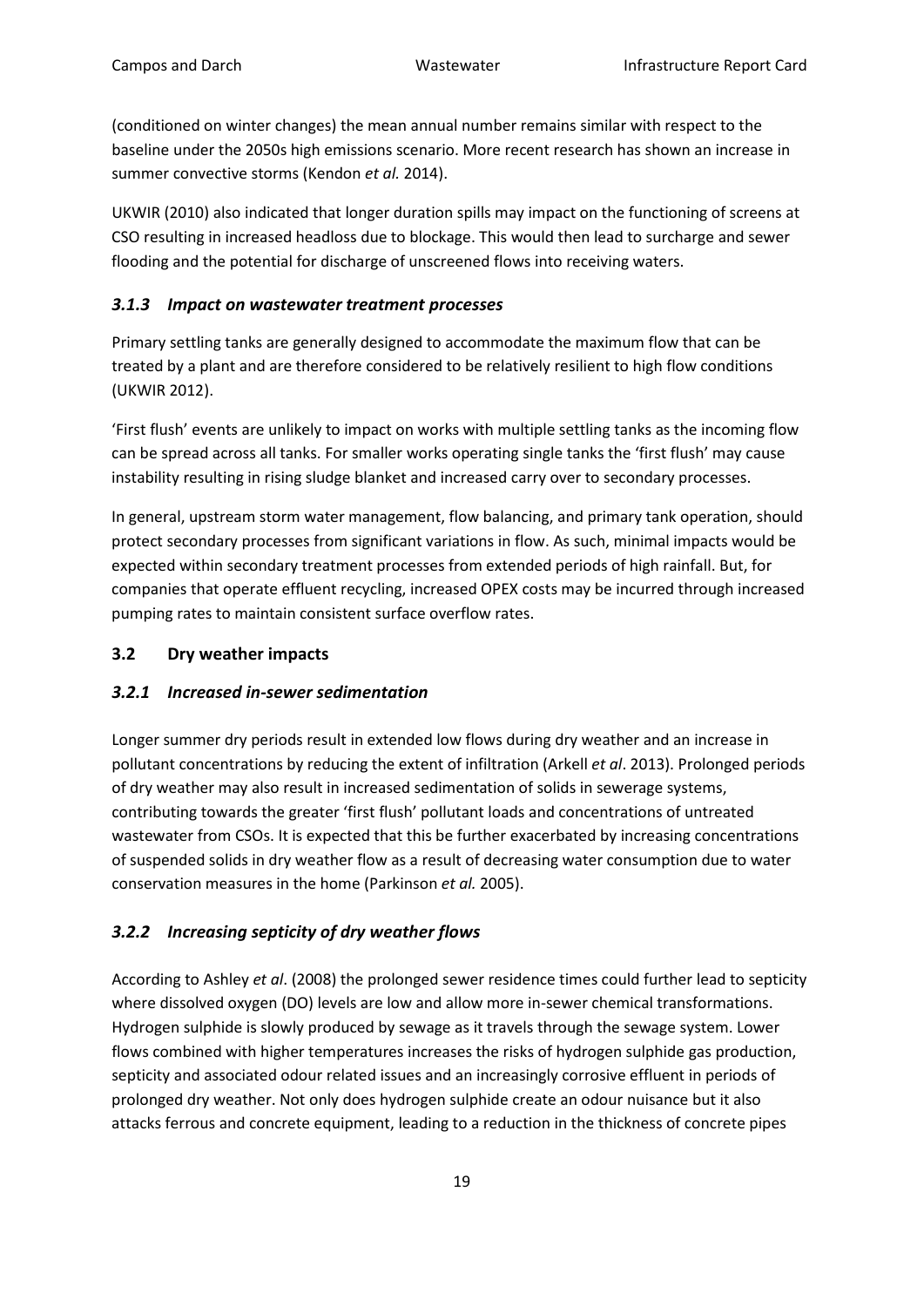and degradation of concrete manholes along pipelines, and impacting upon pumping stations and rising mains.

### <span id="page-19-0"></span>*3.2.3 Impacts on wastewater treatment*

There is also an increased risk of septic wastewaters arriving at treatment works as a result of prolonged dry weather and higher ambient temperatures. This may adversely affect primary sedimentation processes due to rising gases from digesting organic matter. However, according to WEF (2005), this is difficult to quantify and for works employing effluent recycling no significant impacts are anticipated.

Primary settling tanks may also be subject to short-circuiting (short retention time) arising from temperature induced convective and density currents which may affect performance, but these effects are difficult to predict (UKWIR 2012). Density current can be developed on the tank bottom followed by stratification of wastewater when the influent temperature is less than the ambient tank temperature (McCorquodale *et al*. 1995). On the other hand, a buoyant plume and surface density current may occur when the influent temperature is greater than the tank temperature. Therefore under the temperature projections for climate change it is likely that short-circuits will become a frequent problem in wastewater treatment works.

During prolonged low flow conditions, overflow rates will be reduced and retention time increased. Under such conditions it would be anticipated that performance would be improved resulting in reduced suspended solids and BOD loadings on secondary processes (UKWIR 2012). The consequence of improved settlement will be an increase in primary sludge being fed to the sludge management processes. This will improve the thickening process and increase biogas production given that primary sludge is easier to thicken and digest than secondary. The reduced load in the settled sewage will also reduce aeration costs in the downstream aerobic process. Under low flow conditions with improved performance it will be necessary to increase the rate at which primary sludge is removed in order to prevent septic conditions developing in the tank. Therefore, there needs to be sufficient capacity in downstream sludge management processes to take account of the increased rate of sludge removal.

Climate change is also likely to mean hotter drier summers with increased risk of drought events, with reduced river flows requiring increased discharge consents. Although some deterioration in performance may be seen in attached growth processes that require constant wetting, overall the expectation is that treatment processes are likely to improve, but at the same time climate change is likely to result in reduced annual and particularly seasonal river flows (Romanowicz *et al*. (2006) leading to consent compliance issues because of the lower dilution (UKWIR 2012). This may in turn require higher standards of sewage treatment in order to meet statutory environmental requirements (Defra 2012b). Some wastewater companies may not have a plan in place for the next 25 years to deal with the risk of consent failure because at present there is little observed deterioration in water quality (Welsh Water 2011). However, companies may recognise that there is a high level of impact combined with a medium level of likelihood.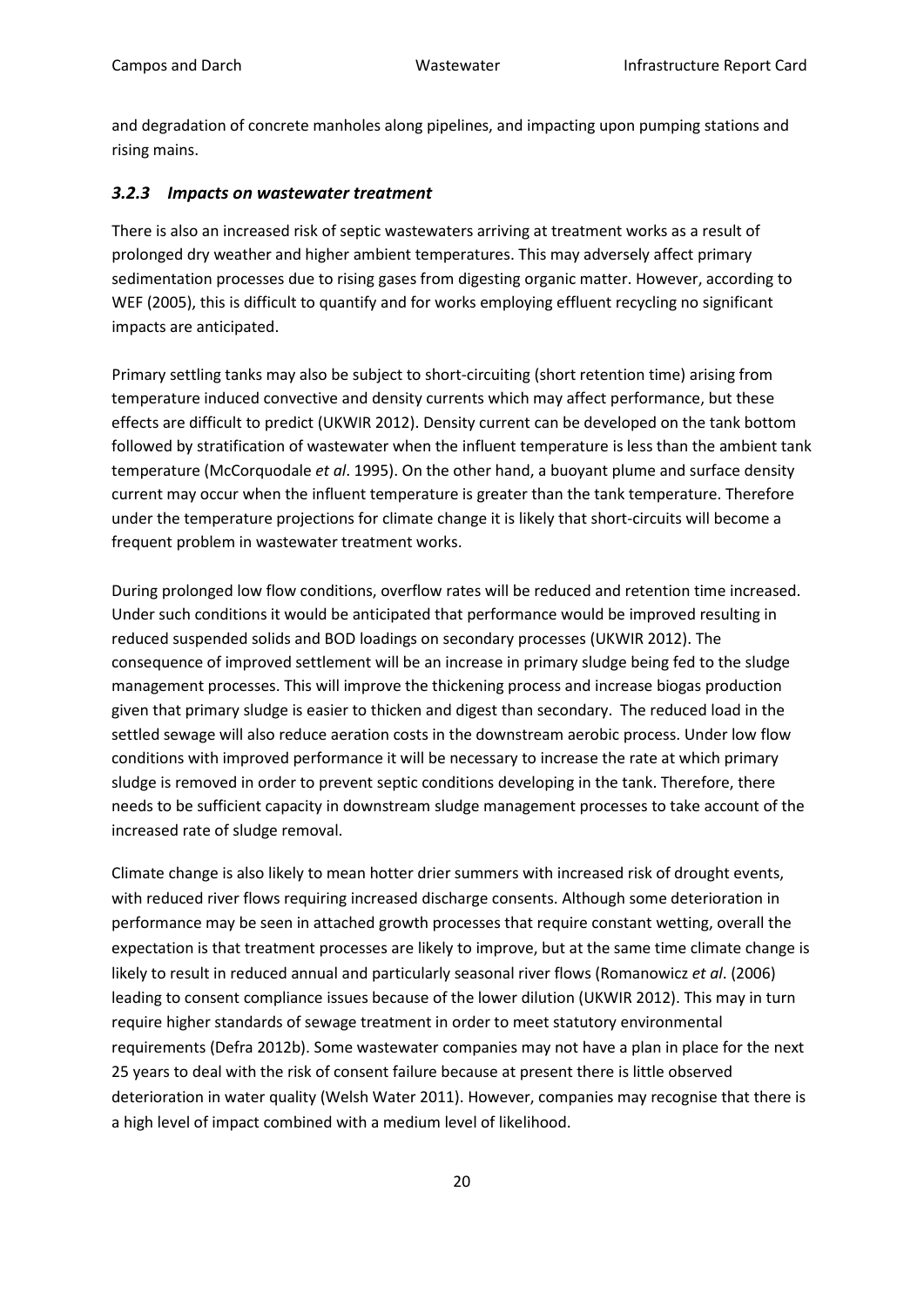### <span id="page-20-0"></span>**3.3 Sea level rise**

Infiltration of saline water into sewers is recognised to adversely affect the performance of wastewater treatment predominantly where interceptor sewers have been laid along the coast. The duration of immersion of sewers by saline water rises significantly due to the nature of the tidal cycle which increases volumes of saline water entering the sewers and consequently cause a number of problems at treatment plants:

- i) Increased pumping costs due to increased volumes of wastewater;
- ii) Impact on treatment performance salinity fluctuations disrupt microbiological processes and affect the surface tension of the mixed liquor suspended solids (MLSS) flocs, which reduce the settleability of activated sludge in the secondary sludge clarifiers
- iii) Increased rate of hydrogen sulphide production; and
- i) Impact on COD monitoring which suggest that wastewater treatment plants are failing their consents set by the Urban Wastewater Treatment Directive.

Problems caused by sea level rise are not expected in all parts of the UK and therefore no adaptation action is being taken by some companies (Welsh Water 2011; South West Water 2011; United Utilities Water 2011).

### <span id="page-20-1"></span>**3.4 Temperature increase**

Increase in temperature will almost certainly improve the rates of reaction in wastewater and sludge treatment processes (South West Water 2011). In addition, temperature increase may also enhance the use of anaerobic digestion for wastewater treatment which is used in warmer countries (Northumbria Water 2011). Anaerobic treatment of sewage would allow greater volumes of biogas to be produced, enabling the generation of renewable energy and greenhouse gas emission reduction. However, the current forecast of rise in temperature makes this unlikely on its own but new technology developments may make it possible with even modest temperature rise (Arkell *et al*. 2013)

# <span id="page-20-2"></span>**4. Wastewater system impacts on society and the environment exacerbated by climate change**

This section focuses on the impacts that wastewater systems may have upon society and the environment that are expected to be influenced by climatic changes.

### <span id="page-20-3"></span>**4.1 Health impacts**

*Contamination of water supply systems*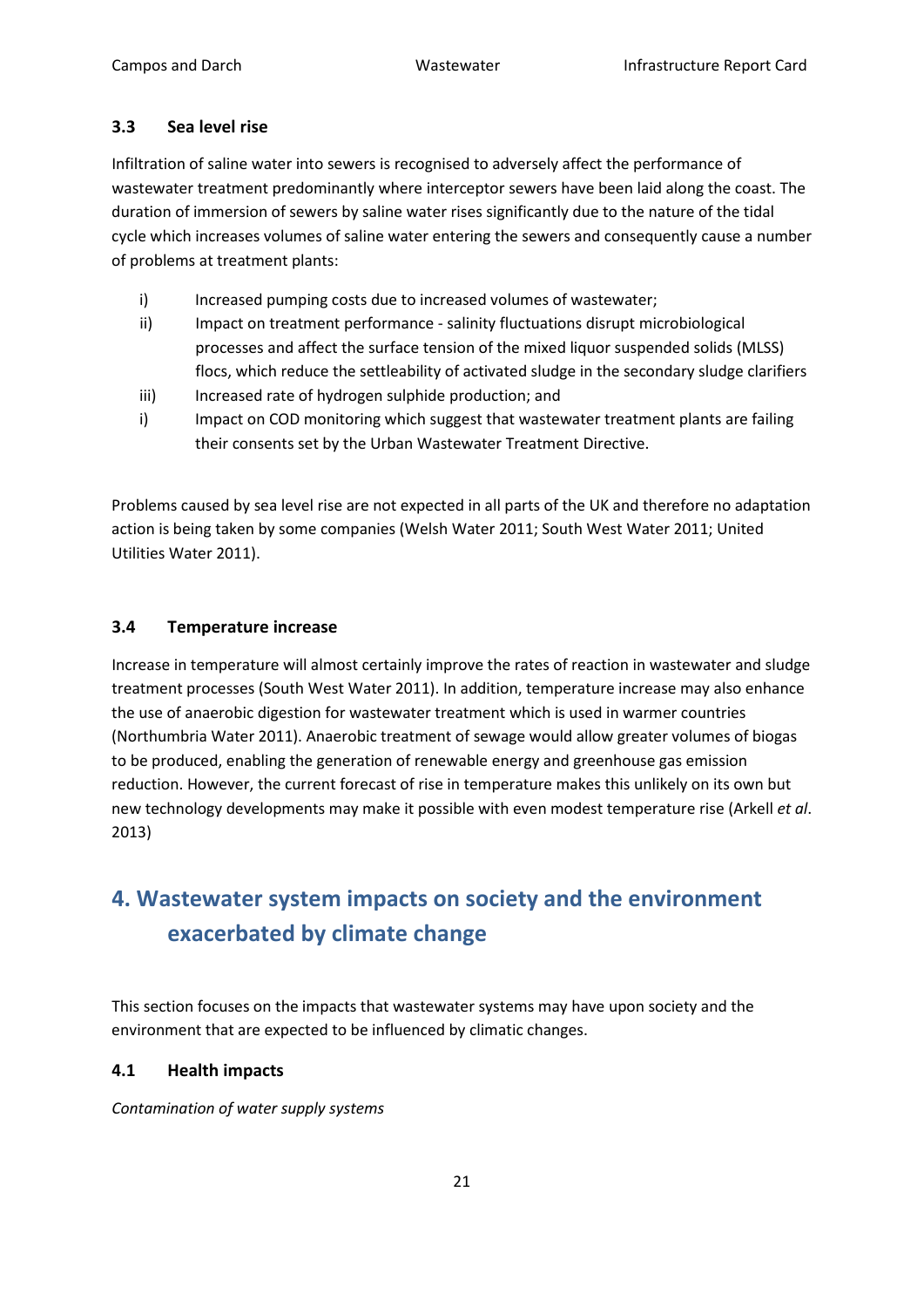Increased flooding can disrupt wastewater services and flood houses with contaminated water, potentially leading to the increase of infectious disease. In the UK, infections caused by floods are rare (NHS 2012) and there is no strong evidence to show the health effects after flooding are related to sewage backup. For instance, there is no evidence from previous UK flood events, such as those in Carlisle in 2005 (Fewtrell 2011) and Lewes in 2000 (Reacher *et al*. 2004), that there was an increased incidence of gastro-intestinal illness. Enhanced surveillance by Public Health England (PHE) has not detected increased reports of infection in areas affected flooding and this may be due to the following practices (NHS 2012):

- i) The high extent of dilution of wastewater;
- ii) The low prevalence of enteric waterborne diseases (e.g. typhoid and cholera) in the UK population; and
- iii) Water companies ensure that people have access to clean drinking water either bottled or from bowsers - in flood situation.

Additionally, high pressures in water distribution reduce chances of ingress of polluted water into the UK water systems.

Although mains water supplies are usually safe during flooding events in the UK (HPA 2014), increasing ambient temperatures due to climate change in combination with heavy rainfall may result in reappearance of waterborne diseases which are commonly associated with developing countries. For example, several drinking water outbreaks followed a period of heavy rainfall have been reported in the UK (Atherton *et al*. 1995; Bridgman *et al*. 1995; Willocks *et al*. 1998; Harrison *et al*. 2002) and elsewhere (Jean *et al*. 2006; Aksoy *et al*. 2007; Lee *et al*. 2008). If this trend becomes apparent, there are opportunities to learn from research in humid tropics where it is already well recognised that heavy rainfall can impact upon public health through contaminated flood water (Griffith *et al.* 2006*)*. For example, the prediction of cholera using climate forecasting is becoming increasingly feasible (Anyamba *et al.* 2006; Constantin de *et al*. 2008; Hashizume *et al.* 2010).

### *Stress and psychological impacts*

In the UK and other developed countries, the health impacts related to flooding are mostly nonmicrobiological (e.g. drowning, car accidents, injury, electrocution, asphyxiation, animal bites) and for affected people/homes there are issues of stress, cleaning, over-exertion and depression (Ahern *et al*. 2005; Du *et al*. 2010; HPA 2011).

Fewtrell and Kay (2008) concluded that most of the public health threats in the aftermath of flooding were found to be associated with population displacement and damage to infrastructure which can lead to distress and strain in the victims. After floods due to heavy rainfall and sewage backup, the householder affected can develop short and long term psychological health problems such as stress, depression, strain and anxiety. The restoration of flooded homes is both physically and emotionally intense with victims usually finding it difficult to identify where to start while avoiding potential health risks and hazards (Minamiguchi n.d.). People who are vulnerable to psychological health problems are particularly at risk from the effects of extreme weather on their emotional wellbeing (IASC 2007).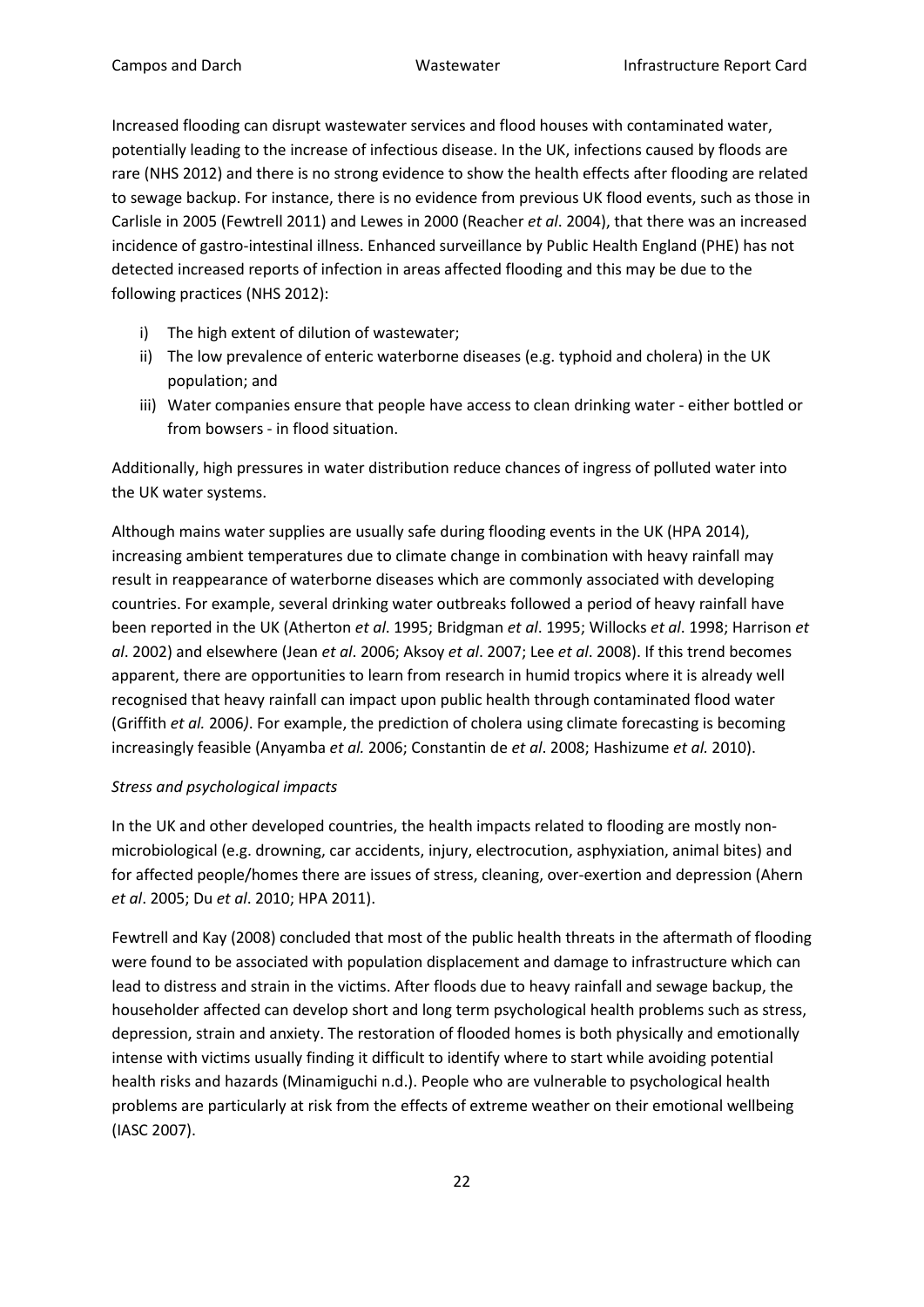The Marmot Review (2010) found that people who live in the least favourable environmental conditions in the UK (e.g. with risk of being flooded) are also people who live in greatest poverty. This agrees well with the WHO findings that disadvantaged people are likely to experience more severe consequences following a flood (WHO 2002). However, the floods in 2013/14 along the River Thames were not restricted to low income areas. This indicates a need to investigate the effects of different types of floods on different socio-economic groups.

### *Contamination of bathing and shellfish waters*

Coastal and inland waters used for recreational purposes can be contaminated by sewage overflows following periods of heavy rainfall. However, according to Nichols and Lake (2012) there is strong evidence for faecal contamination of coastal waters but only broad indications that the more contaminated the water is by faeces or sewage the greater is the chance of symptomatic illness associated with bathing in it. Harrison and Kinra (2004) report a Verotoxigenic Escherichia coli (VTEC) outbreak among people who had occupied the same part of a beach where there was prior heavy rainfall.

Although it is clear that there is a risk of the bathing water being contaminated by sewage outflows during floods, there are also other sources (e.g. animal faeces) that may also give rise to higher microbial counts. For example, the VTEC outbreak affecting people on holiday in Cornwall, all of whom had stayed at different places locally, was caused by contamination of a freshwater stream, which flowed across a beach, by cattle faeces and heavy rainfall (Ihekweazu *et al*. 2006).

Although climate change impacts on wastewater infrastructure may increase health risks during wet weather, reduced summer rainfall (Murphy *et al*. 2009) may reduce faecal inputs into coastal and inland waters due to lower CSO contamination (Wither *et al*. 2013). In addition, because there have been improvements in bathing water quality over recent years (European Environment Agency 2009), it is difficult to provide reliable estimates of changes in disease burden due to changes in climate in particular due to contamination by sewage.

In the UK, the potential impact of climate change upon intermittent discharges of CSO was investigated by FitzGerald (2008a) and modelling of future scenarios indicated that £10-15 billion would be required to maintain existing levels of CSO spill containment to protect shellfish and bathing waters (FitzGerald 2008b). Contamination of shellfish beds with sewage can increase during the winter due to high river flows and sewage overflows, but it decreases during summer. An outbreak of norovirus associated with oysters in France was linked to contamination of oyster beds by a period of heavy rainfall and overflow of a WWTW (Doyle *et al.* 2004). Outbreaks of norovirus, leptospirosis and other infections have also been associated to floodwater in other developed countries (Schmid *et al.* 2005; Zitek and Benes 2005; Marcheggiani *et al.* 2010).

As discussed, the contamination of coastal and inland waters are not only due to CSOs but also due to diffuse pollution from farming. Therefore, it is important to understand the relative contributions of CSO and diffuse pollution contributions in the UK and this can be done through microbial source tracking (e.g. Payan *et al.* 2005) to find out if the water contamination is from human or animal.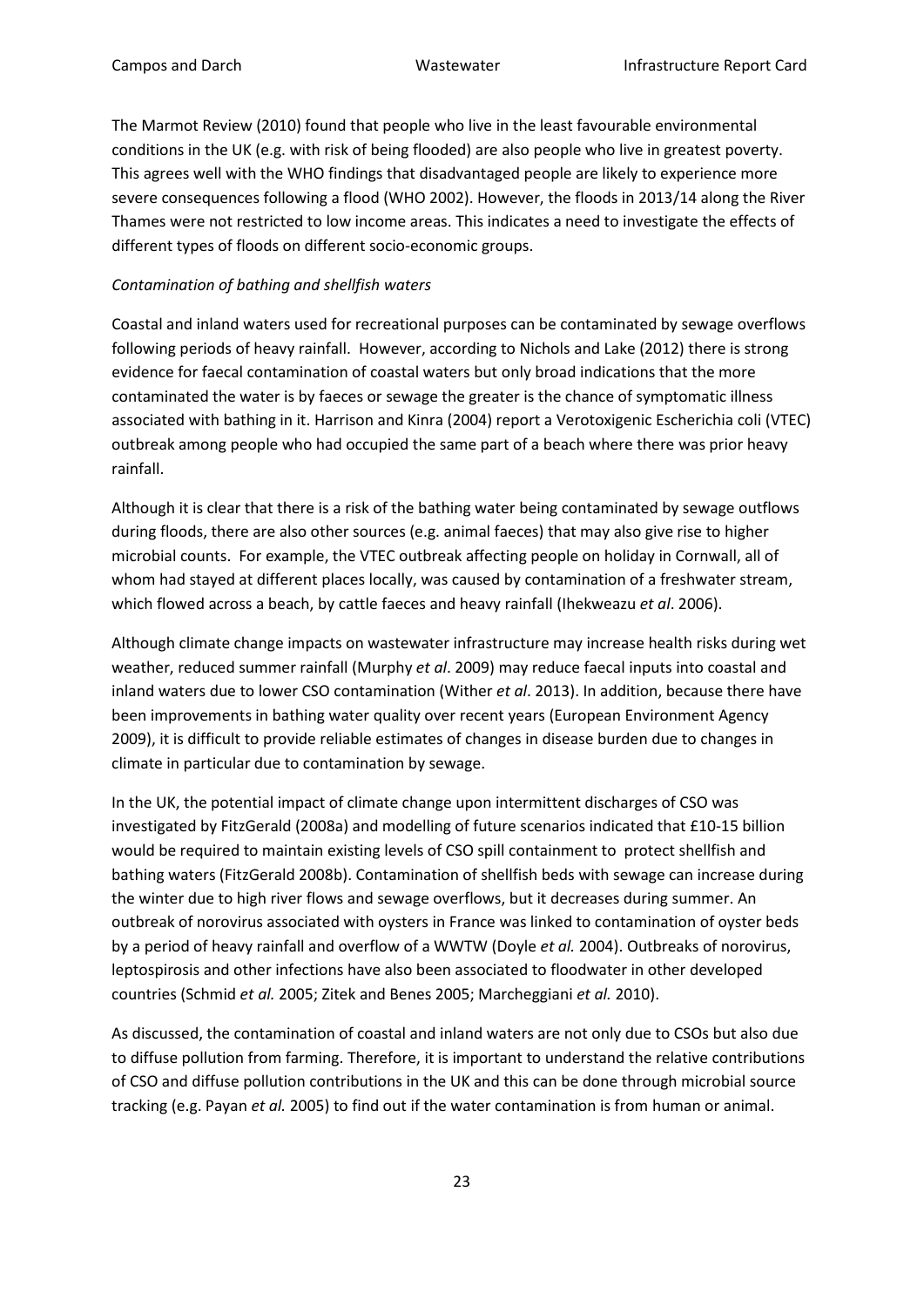### *Workers on sewer operations*

Detailed risk assessments for both networks and WWTW have been carried out to identify health and safety issues (UKWIR 2012). For example, increased septicity during summers may result in the formation of hydrogen sulphide and methane which are harmful to human health. The increase of these gases within sewer confines will have health and safety issues for those working on maintaining sewer operations.

### <span id="page-23-0"></span>**4.2 Water quality of receiving waters**

With the probability of wetter winters, more intense rainfall events and greater climate variability in the UK, we can expect greater pressure on sewerage systems (Keirle and Hayes 2007). As noted above, increases in rainfall can result in increased pollution from sewer systems during both summer and winter conditions. With increased storm events, especially in summer, there could be more frequent incidences of combined sewer overflows discharging highly polluted waters into receiving water bodies. The assimilative capacity of water bodies to cope with CSO spills will most likely be reduced as well, due to increasing temperatures and lower river baseflows (Marine Conservation Society 2011).

Reduced flows in rivers also results in less dilution leading to higher organic pollutant concentrations downstream of point discharges of WWTW, with increased biological oxygen demand (BOD) and, hence, lower DO concentrations in rivers. Phosphorus in particular increases significantly in summer months as flows fall. This is a direct consequence of reduced dilution of WWTW effluents. According to Whitehead *et al.* (2009), this could affect efforts to improve water quality standards or meet WFD objectives to restore and protect freshwater ecosystems.

Cox and Whitehead (2009) show that, under a range of UKCIP02 scenarios (Hulme *et al*. 2002), DO in the River Thames will be affected in the 2080s by enhanced BOD, and by the direct effects of temperature which reduces the saturation concentration for DO. These impacts are not considered to be too significant but the frequency and intensity of algal blooms may increase, causing large diurnal variations in DO which adversely affects the aquatic ecology. The enhanced growth of algal blooms in rivers and reservoirs which could affect DO levels and water supply.

Conlan *et al.* (2007) investigated BOD, DO, nitrate, ammonia and temperature in rivers as a result of climate change. There were insufficient data to adequately calibrate and validate the water quality model, but a model sensitivity analysis illustrates the links between climate change and water quality. As expected, under reduced flows in summer, BOD and P levels would increase, whereas ammonia levels would fall due to higher nitrification rates. This gives rise to increased nitrate concentrations as ammonia decays to nitrate.

# <span id="page-23-1"></span>**5. Adaptation as a means to manage wastewater risks related to climatic impacts**

Adaptation seeks to reduce the impacts of hazardous events by enabling systems to adjust to climate changes. Under the Government's Adaptation Reporting Power, introduced by the Climate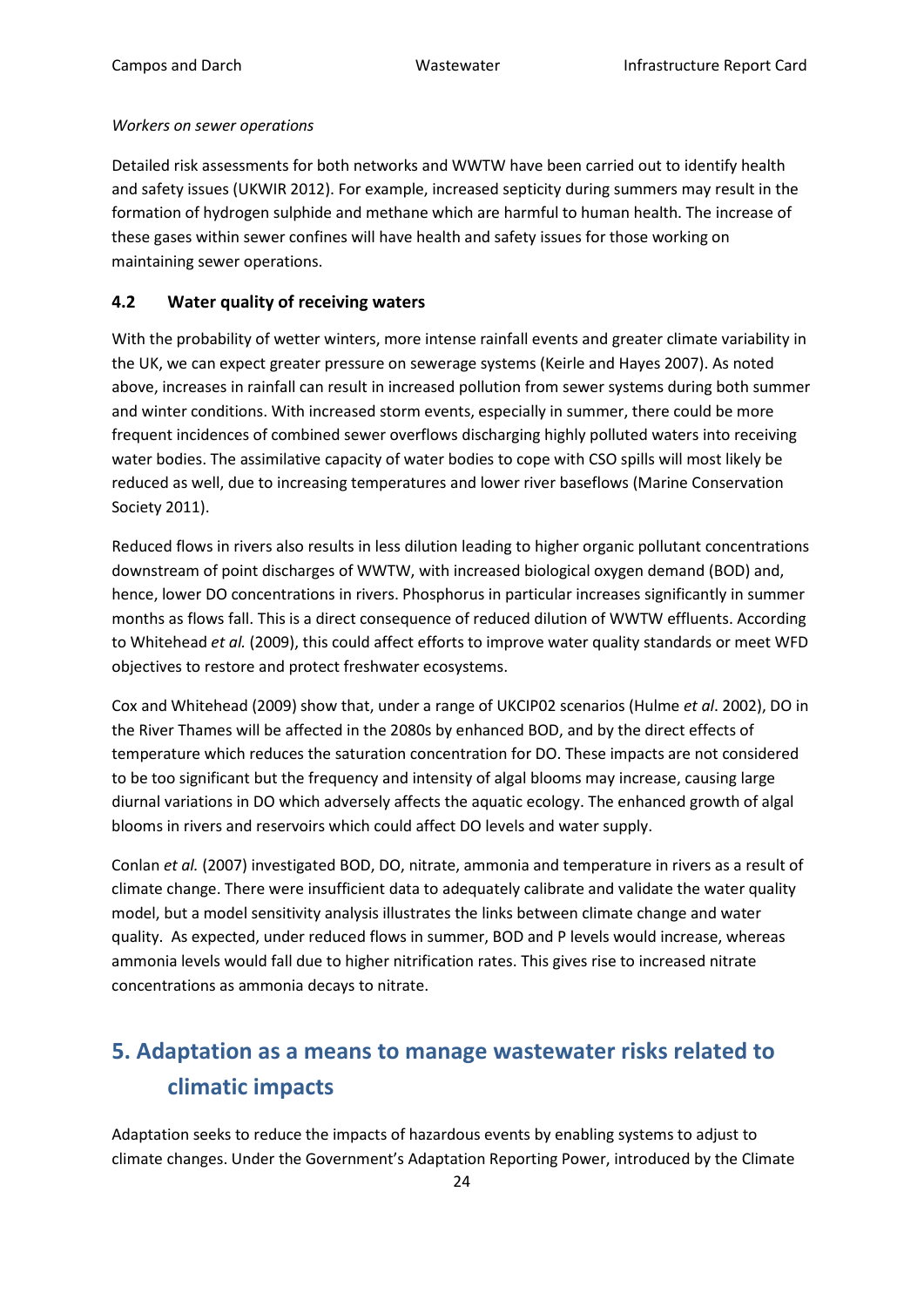Change Act (2008), the wastewater companies were initially asked to provide details of their understanding and preparations for the impacts on their services. This resulted in the preparation of a series of adaptation reports in 2011 which were based around the latest set of UK Climate Projections, the Government's latest national Climate Change Risk Assessment (CCRA) and in consultation with the appropriate statutory consultees (Defra 2012a).

Whilst the CCRA assumes that adaptation measures are not yet in place, it is important to note that in reality many of these risks are already being addressed to some extent. This is evident in the reports produced under the Adaptation Reporting Power (ARP) by 91 organisations, including the majority of infrastructure operators. It is noteworthy that, as well as adaptation to climate change, demand for additional wastewater infrastructure is also in response to other drivers including population growth and urbanisation and more stringent statutory requirements to protect the environment and water quality.

Previously, the focus of adaptation was on ensuring that no critical assets were seriously affected by extreme weather events over their estimated lifetime, taking into account the latest climate projections. However more recently, the adaptation strategies endorsed by Government Agencies are less prescriptive and encapsulating a broader strategy for adaptation as described by the UK Government's *A Guide to improving the resilience of critical infrastructure and essential services*. Resilience is understood to be the ability of assets, networks and systems to anticipate, absorb, adapt to and/or rapidly recover from a disruptive event. It is secured through a combination of four principal strategic components (Cabinet Office 2011):

- i) *Resistance* focuses on providing protection to resist the hazard or its primary impact;
- ii) *Reliability* ensures that the infrastructure components are inherently designed to operate under a range of conditions and hence mitigate damage or loss from an event;
- iii) *Redundancy* concerns the design and capacity of the system operations to be switched or diverted to alternative parts of the network; and
- iv) *Response and Recovery* aims to enable a fast and effective response to and recovery from disruptive events.

To be able to make decisions about where and when to invest and to identify which assets to prioritise for upgrade requires a long term planning perspective. Whereas the need for water infrastructure is assessed over a 25 year planning horizon, there is no equivalent requirement for wastewater infrastructure. However, although there is no statutory requirement, the wastewater companies may consider a long term perspective as part of their 5 year business cycle.

### <span id="page-24-0"></span>**5.1 Design and capacity of wastewater infrastructure**

Although adaptation strategies are becoming increasingly more sophisticated in line with the Cabinet Office's recommendations described above, there will invariably be a need to increase capacity of critical wastewater infrastructure where deemed by sewerage companies to be necessary, and demonstrated to be cost-beneficial, by the sewerage companies. In addition, innovative solutions to sewage drainage have been recommended by Ofwat (2013). For example,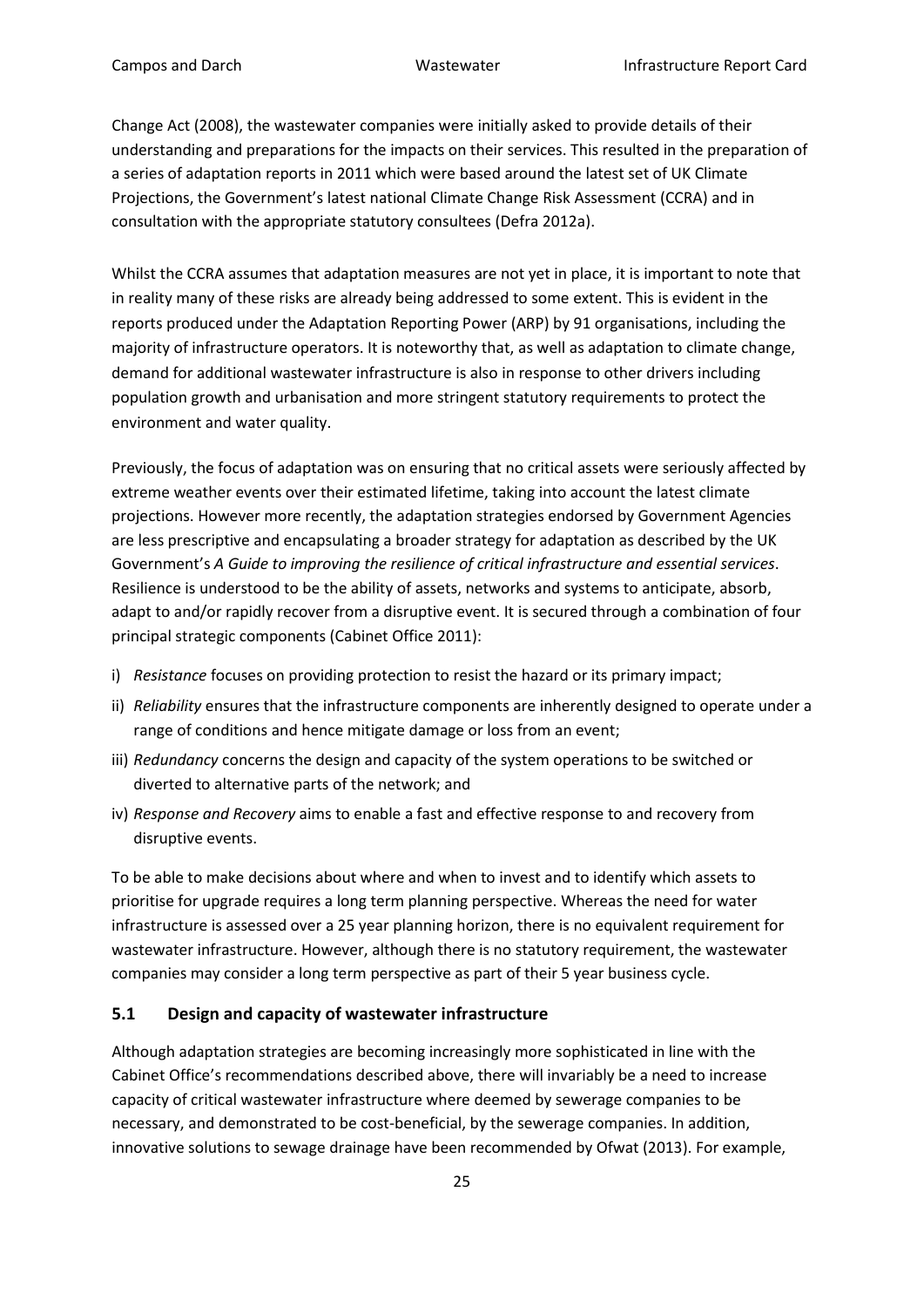where companies have tackled sewer flooding by increasing its underground system to store more rainfall during storms, working with customers to manage the rainfall close to source to prevent it from entering the sewer systems is a good practice (Ofwat 2013).

The translation of adaptation into engineering design means assessing the impacts of climate change driven factors on the potential exceedance of performance thresholds and subsequently translating the desired increase in capacity into design parameters. Coulthard *et al.* (2007) raise concerns about the lack of safety factor or contingency added to designs. When reviewing the drainage and pumping systems for Hull after the floods in June 2007, they noted that they were all designed exactly to the limit of a 1 in 30 year event. In addition they noted that the actual pumping capacity is consistently under-estimated due to different viscosity and solids and the pumps, notably the older ones, have reduced 'effective' pumping capacity due to a lack of regular maintenance and cleaning during pumping operations.

Wastewater companies also design the network to provide protection against flooding during a 1 in 30 year rainfall event (Yorkshire Water 2011). Recent thinking within the industry, supported by UKCP09 (Murphy *et al*. 2009), indicates that this current standard will not provide the same level of protection in the changing climate of the future. In order to consider and manage this effectively it is necessary to better understand the operation of the wastewater networks and changing rainfall patterns (Yorkshire Water 2011). To address this issue, one option is to undertake strategic research into the effects of climate change on the overall infrastructure before revising design standards (Yorkshire Water 2011).

Investments may be required in wastewater treatment due to reduced river flows requiring higher efficiencies of sewage treatment in order to meet statutory environmental requirements within the receiving waters. Additionally, in some situations, there may be a need to increase the capacity of wastewater infrastructure to manage higher flows of peak runoff.

Table 4 presents a summary of some of the adaptive strategies that the UK wastewater companies have adopted or planned to deal with flooding impacts. However, as described below, there are an increasing number of adaptation approaches that may be adopted by the wastewater companies as part of their strategy for maintaining service levels under current scenarios of climate change.

### <span id="page-25-0"></span>**5.2 Source control of stormwater and attenuation of runoff**

For the past few decades, there has been increasing focus of attention on stormwater management practices that focus on a) reducing runoff at source, and b) land management approaches that use natural systems to slow the flow of surface water, as a means to reduce requirements to increase the capacity of wastewater drainage infrastructure. However, there have been uncertainties regarding the long-term performance of some types of Sustainable Urban Drainage System (SUDS) that may lead to problems over adoption and maintenance and it is recognized that in certain circumstances conventional storage and treatment options might offer a more cost effective and sustainable approach to CSO control (CIWEM 2004). In addition, although diverting surface water drainage away from sewerage systems reduces the hydraulic loading on wastewater infrastructure, the organic load is not reduced and therefore the capacity of WWTW still has to be increased in response to population or industrial growth (Defra 2010).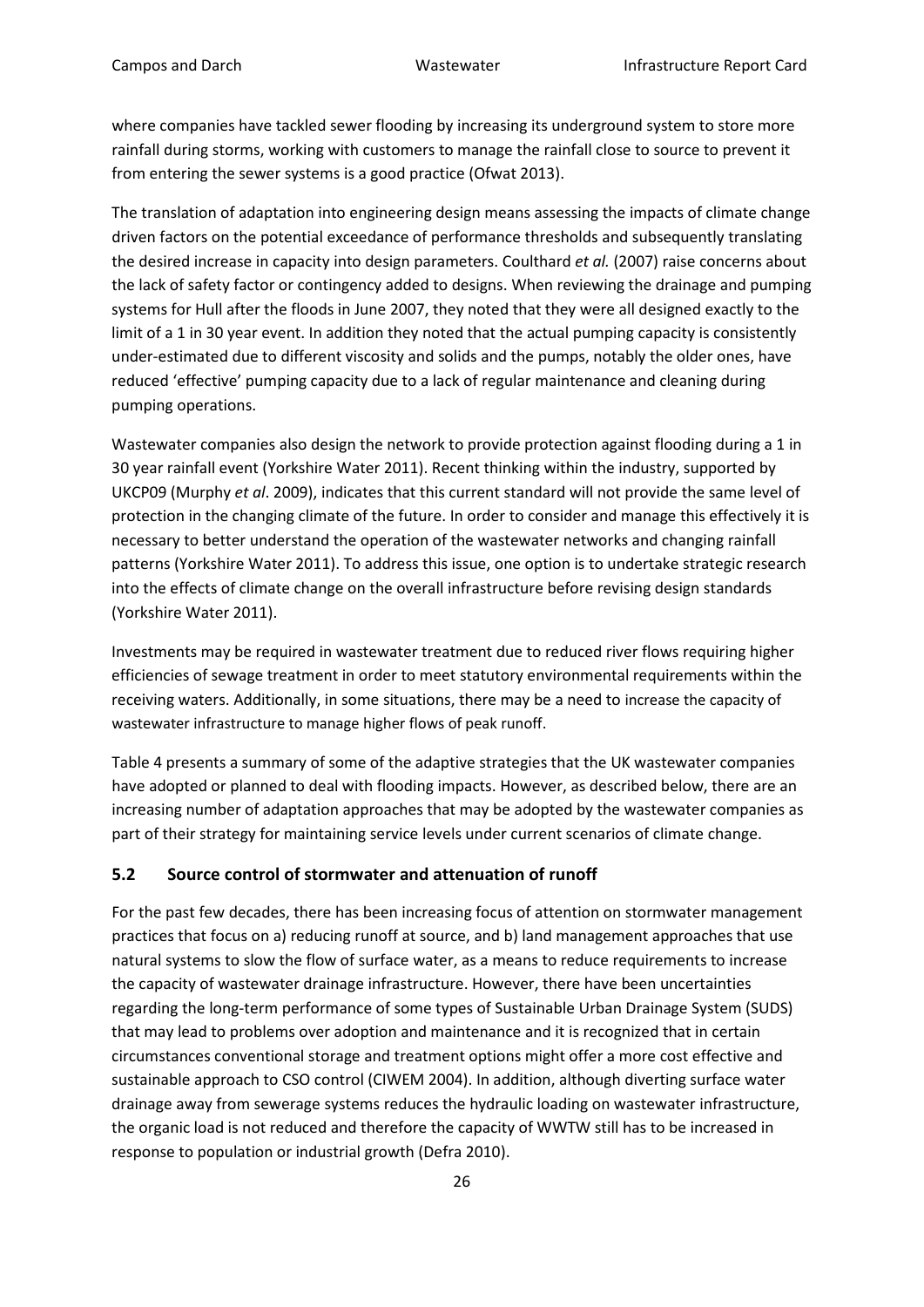### **Table 4: Adaptive strategies by the wastewater companies in response to flooding: wastewater infrastructure adaptation (Source: Various wastewater company climate change adaptation reports, 2011)**

| <b>Impact</b>                                                     | <b>Adaptation strategy</b>                                                                                                                                                                                                                                                                                                                                                                          |
|-------------------------------------------------------------------|-----------------------------------------------------------------------------------------------------------------------------------------------------------------------------------------------------------------------------------------------------------------------------------------------------------------------------------------------------------------------------------------------------|
| <b>Customer properties</b><br>flooded internally or<br>externally | Strategic research into the effects of climate change on<br>$\bullet$<br>infrastructure before revising design standards.<br>Increased rainfall monitoring and flow modelling<br>$\bullet$<br>Increase sewer network capacity as part of planned sewer<br>$\bullet$<br>rehabilitation<br>Line sewers to reduce infiltration of groundwater into sewers<br>Pump overflows during river flooding<br>٠ |
| Wastewater<br>treatment                                           | Separate storm flow and create foul only system                                                                                                                                                                                                                                                                                                                                                     |
| Power outages and<br>service failures                             | Backup generators<br>٠<br>Major assets have dual electricity supply from a separate sub-station<br>$\bullet$<br>Consideration of power outage in design of assets to ensure<br>٠<br>overflows will not lead to customer flooding                                                                                                                                                                    |

Storm water retention and detention ponds (otherwise known as basins) can provide an effective means to manage storm water runoff and protect downstream areas from flooding, performing a storage function, attenuating peak discharges and contributing towards the control of flooding and discharges from overflows. Butler *et al.* (2007) estimated the required future storage volume for various return periods and indicated the need for a 57% increase in the average volume of storage required to maintain the same level of flood protection. Mott MacDonald (2011) concluded that, if sewers and storm tanks are to be provided (and still to be allowed) for developments these should be sized with an allowance for creep plus climate change as they will otherwise be under-sized for future flows, causing flooding and/or increased flows in the foul/combined system.

SUDS are increasing recognised for the benefits that they provide in relation to improved water quantity, amenity and biodiversity as well as reduction of flooding. In addition, water evaporation also cools the overlying air and reduces the urban heat island effect. This approach is increasingly being considered as a means to adapt to the impacts of climate change (Charlesworth 2010). Charlesworth (2010) provides case studies from around the world to illustrate how vegetated SUDS can sequester and store carbon, cool urban areas and increase perceptions of health and well-being in the population.

In the UK, Defra funded 15 case studies to examine, in detail, various aspects of integrated urban drainage management through partnership between local authorities, the Environmental Agency and various water and sewerage companies. The Integrated Urban Drainage (IUD) pilot projects were located across England and examined partnership development, data sharing issues, modelling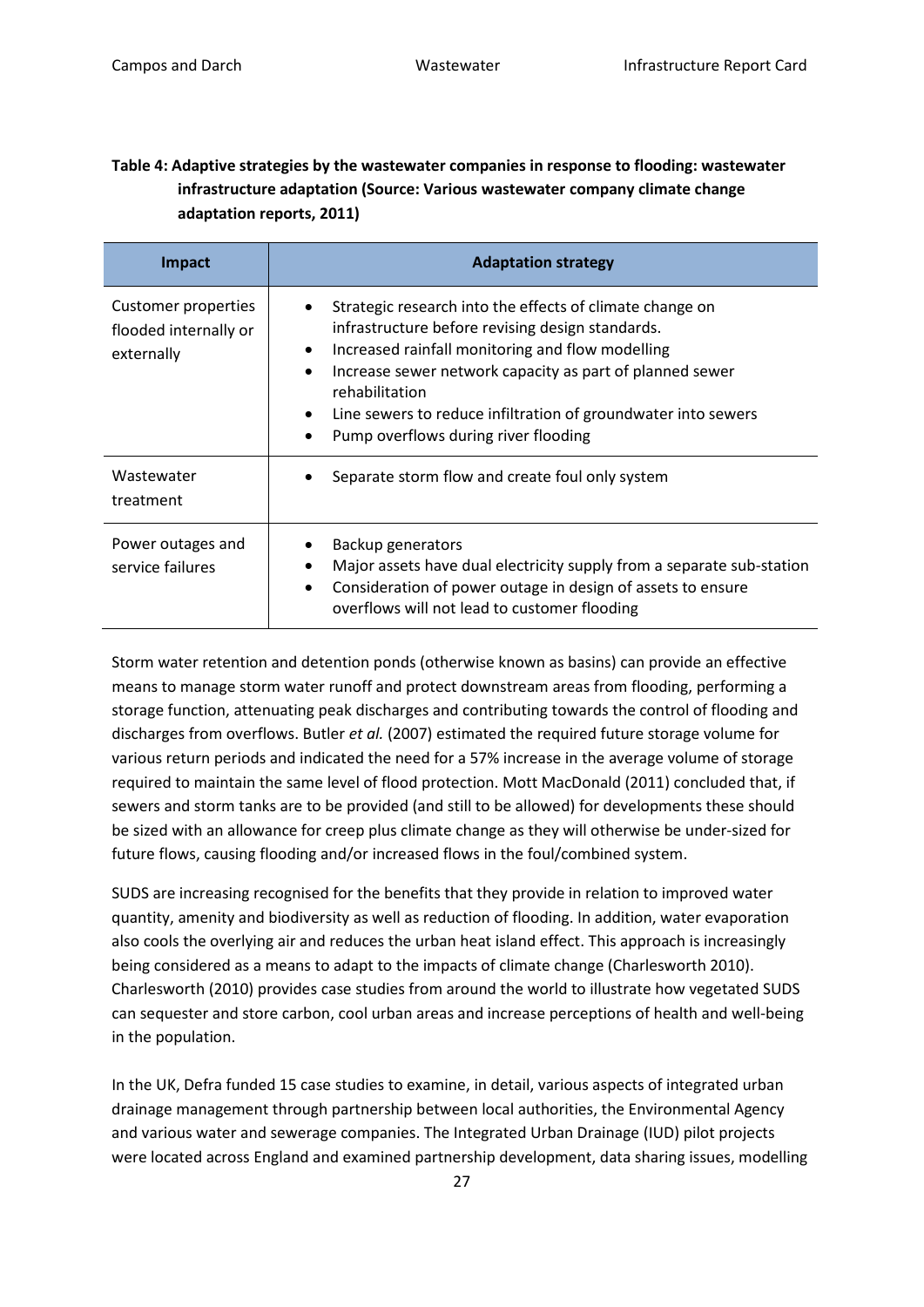approaches to surface water flood risk assessment and options to mitigate surface water flooding. The 'IUD Pilots' were highly informative in helping to identify good practice approaches and contributed to the development of the Surface Water Management Plan Technical Guidance (Defra 2010).

There have been some constraints with respect to the installation of SUDS related to the responsibility for implementation of these systems, but the Flood and Water Management Act (FWMA) 2010 has introduced a range of significant new responsibilities for local authorities in relation their implementation and operation and maintenance. Unitary and county councils are responsible for forming SUDS Approval Bodies (SABs) to evaluate and approve SUDS in all new developments and to adopt and maintain SUDS serving more than one property, and the requirements of National Standards for Sustainable Drainage came into force in 2012. Although it is accepted the Lead Local Flood Authorities (LLFAs) will have a duty through the Flood and Water Management Act (FWMA) to adopt sustainable drainage, there are many existing assets that may or may not be maintained by a variety of different agencies including wastewater companies, the highways agency and private developers that could ultimately discharge to the sewer network including combined sewers. Table 5 summarises some of the adaptive strategies that the UK wastewater companies have adopted or planned to manage storm water.

To assist with the implementation of SUDS, Charlesworth (2010) proposes a simple hierarchy of suitable measures based on the density and land-use of the built-up area:

- 1) *Densely occupied urban centres*: SUDS is a supporting mechanism, relieving the pressure on conventional systems, which involves small-scale patches of retrofit such as green roofs and walls, areas of porous paving systems and rainwater harvesting;
- 2) *Suburban areas* that are already developed but have more available space can include the same SUDS as the urban centres but in addition can support larger devices such as roadside swales, ponds/ detention basin incorporated into roundabouts and larger areas of porous paving in combination with constructed wetlands/ponds used for supermarket and industrial estate car parks; and
- 3) *New developments in the urban periphery* need to incorporate SUDS from the onset of their design, in which a series of ponds, wetlands and swales can provide the area with the multiple benefits associated with a sustainable drainage system.

### **Table 5: Adaptive strategies by the wastewater companies in response to flooding: SUDS (Source: Various wastewater company climate change adaptation reports, 2011)**

| <b>Impact</b>                                                                | <b>Adaptation strategy</b>                                                      |
|------------------------------------------------------------------------------|---------------------------------------------------------------------------------|
| Sewer flooding and<br>river flood impacts<br>on wastewater<br>infrastructure | Surface water separation/ SUDS implementation<br>Surface water management plans |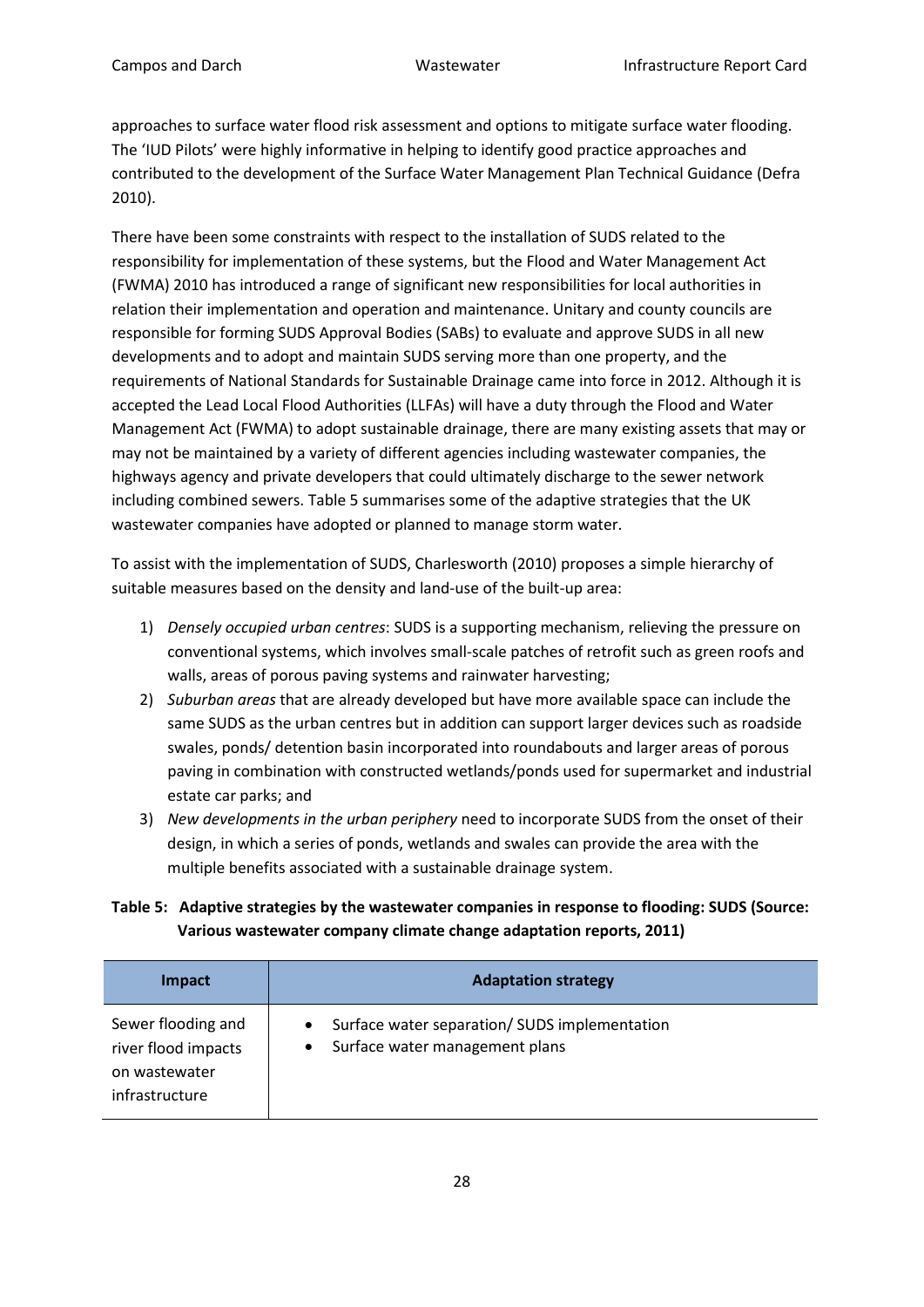### <span id="page-28-0"></span>**5.3 Structural adaptation to sea level rise and saline intrusion**

Tide gates are designed to reduce or prevent receiving water from flowing back into sewer outfalls during high tides. These may also be employed to reduce the addition ingress caused by sea level rise and provide greater retention volumes in the collection system (New York City Department of Environmental Protection 2013). Proposed adaptive measures include ensuring asset design standard takes account of sea level rise. Other measures include surface water management plans with stakeholders in tide-locked catchments, drainage area plans and Shoreline Management Plans.

In order to reduce impacts of saline intrusion, one adaptation option is to re-lay the sewers away from the infiltration zone, but this is likely to be expensive and complicated due private ownership of drains. There is little evidence that adaptation measures to deal with saline intrusion are currently in place or being proposed by UK wastewater companies. Other adaptive measures for saline intrusion (Table 6) include identification of vulnerable assets through the periodic review process and monitoring and control of the wastewater quality.

### **Table 6: Wastewater company adaptive strategy in response to saline intrusion (Source: Various wastewater company climate change adaptation reports 2011)**

| <b>Impact</b>    | <b>Adaptation strategy</b>                                                                                                                                                                                             |
|------------------|------------------------------------------------------------------------------------------------------------------------------------------------------------------------------------------------------------------------|
| Saline intrusion | Continuous monitoring of effluent quality<br>$\bullet$<br>Review of data at part of periodic review process, identify<br>$\bullet$<br>areas of saline infiltration and target sewer rehab work on<br>vulnerable assets |

### <span id="page-28-1"></span>**5.4 Increasing asset resistance**

The resistance of critical wastewater assets (notably treatment works and pumping stations) may be increased by constructing floodwalls to prevent floodwaters from entering ('dry proofing'). Alternatively, structures may be designed to withstand the effects of floods ('wet proofing') or potentially elevated above the expected floodwater. Table 7 presents a summary of some of the adaptive strategies the UK wastewater companies have adopted or planned to deal with flooding impacts. These measures can be incorporated into new developments, but for existing wastewater infrastructure, it may not be cost-effective due to the high costs of retrofitting.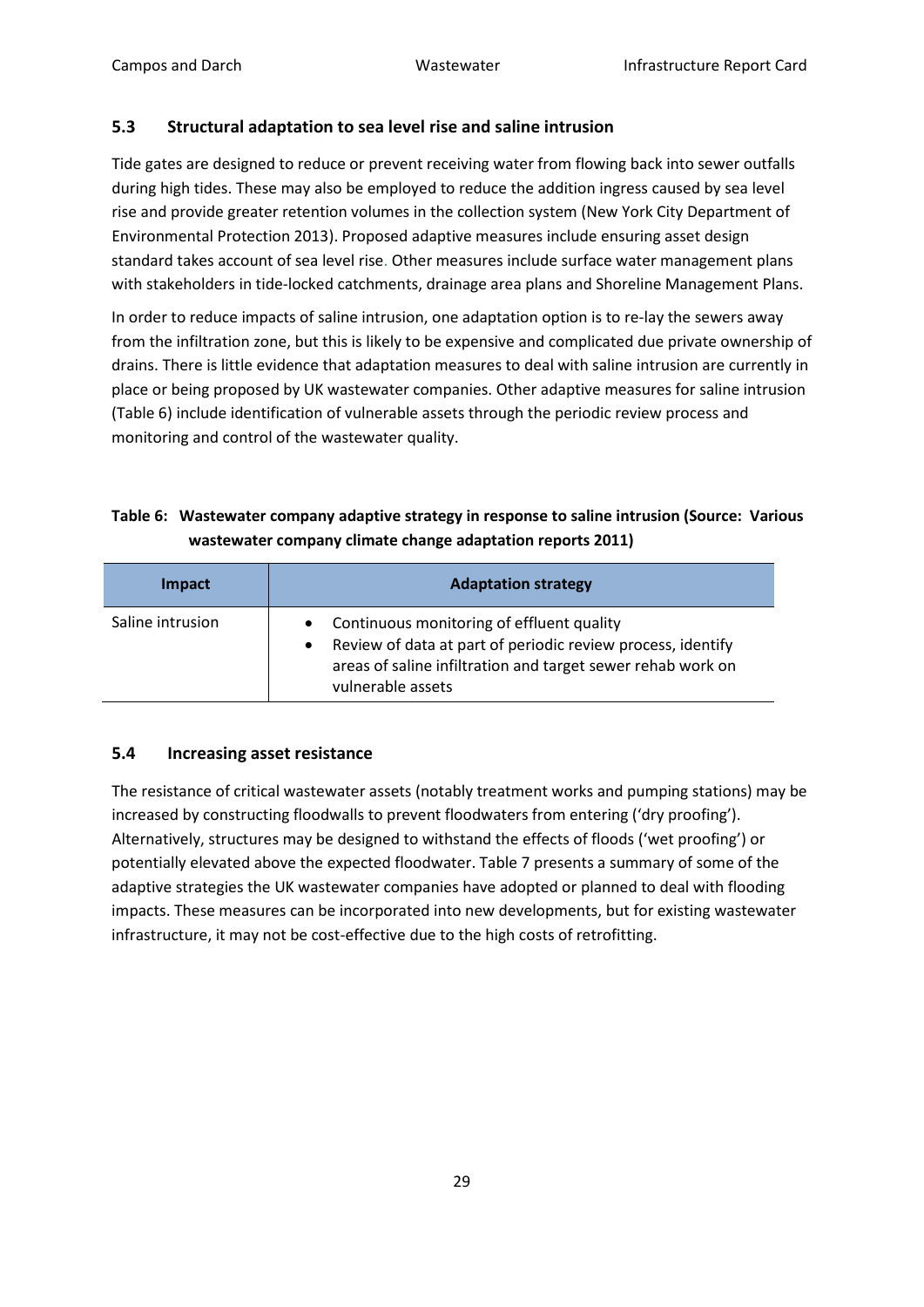**Table 7: Adaptive strategies by the wastewater companies in response to the floods: asset resistance (Source: Various wastewater company climate change adaptation reports 2011)**

| Impact                                                                                         | <b>Adaptation strategy</b>                                                                                                                                                                                                   |  |
|------------------------------------------------------------------------------------------------|------------------------------------------------------------------------------------------------------------------------------------------------------------------------------------------------------------------------------|--|
| Asset deterioration                                                                            | Periodic review of structural condition of assets<br>$\bullet$<br>Change asset design standard to accommodate changing use<br>٠<br>Increase in flood defence around treatment works<br>$\bullet$                             |  |
| Inundation of<br>wastewater<br>treatment plants and<br>pumping stations<br>from river flooding | Increase in flood defence around treatment works<br>$\bullet$<br>Raising critical equipment to higher level<br>٠<br>Surface Water Management Strategy (SWMS)/Surface Water<br>$\bullet$<br>Elimination and Reduction (SWEAR) |  |

### <span id="page-29-0"></span>**5.5 Dry-weather adaptations**

A range of dry-weather adaptation strategies focus on the sewerage system itself and are mainly focussed on actions to reduce increased sedimentation in sewers, either by source control measures or sewer maintenance, or on the operational control of WWTW. These may benefit from improved monitoring and the use of real time control to ensure that the treatment processes are adjusted to be able to adapt to the impacts related to low flows and increased concentration of wastewater and associated septicity problems. Table 8 presents some of the adaptation strategies in place/proposed by the UK water industries to deal with dry-weather impacts.

### <span id="page-29-1"></span>**5.6 Adaptation to temperature increase**

Some of the adaptation measures (Table 9) to deal with impacts of higher temperatures in place or being proposed by UK water industries include reviewing chemical needs of wastewater treatment process and reviewing operational target parameters, and review bio-solids strategy to cope with increased odour.

Short-circuiting of wastewater through a wastewater tank due to temperature induced flow arising from temperature can be managed by ensuring that adequate baffling in the tank is provided. For smaller works companies will need to ensure that adequate storage volume is available to accept the increased rates of primary sludge removal. Companies will need to ensure that digestion and Combined Heat and Flow facilities can handle the increased biogas production, for instance by flaring biogas.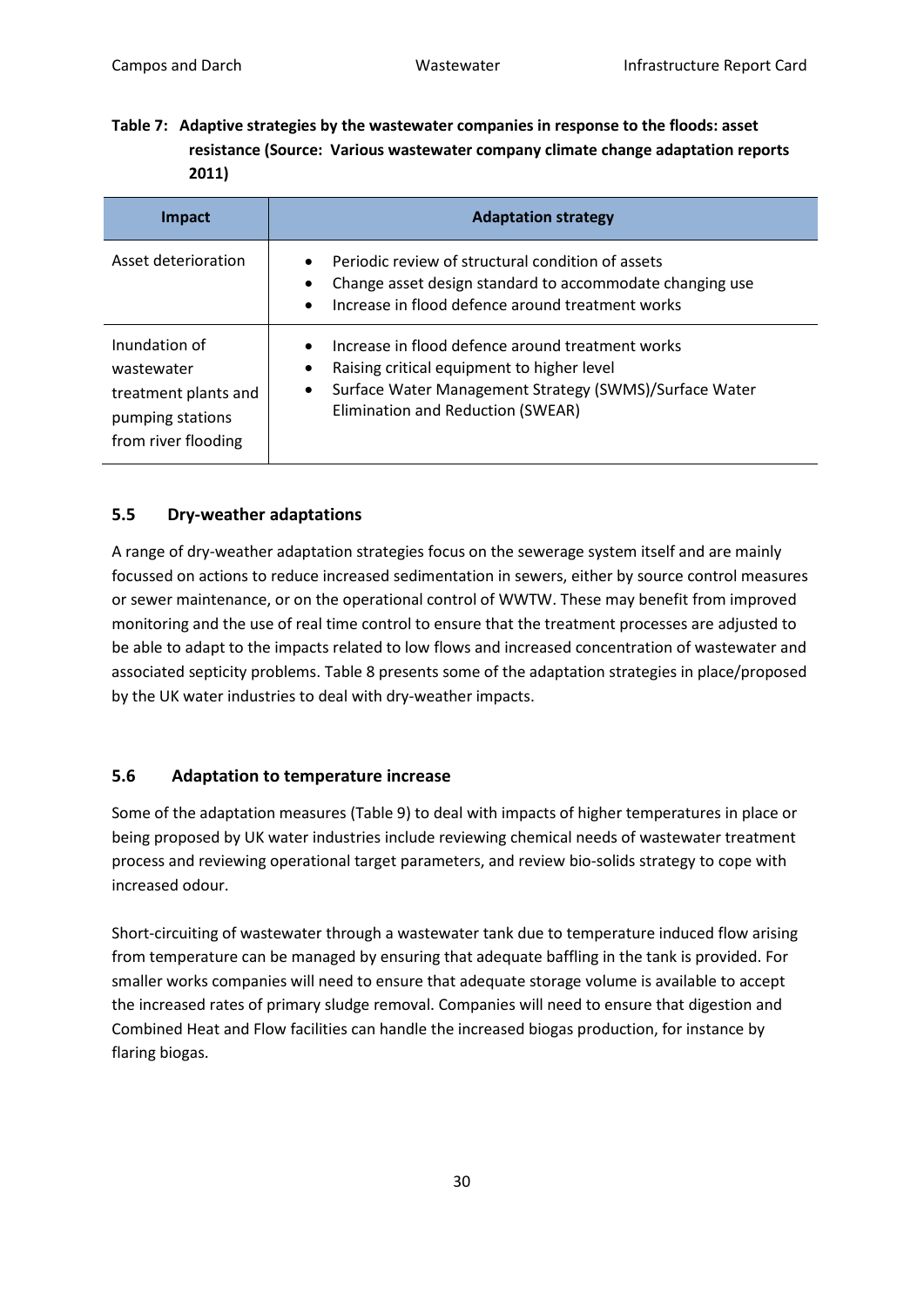**Table 8: Wastewater company adaptive strategies in response to dry weather (Source: Various wastewater company climate change adaptation reports 2011)**

| <b>Impact</b>                                                                                                                | <b>Adaptation strategy</b>                                                                                                                                                                                                                                                                                      |
|------------------------------------------------------------------------------------------------------------------------------|-----------------------------------------------------------------------------------------------------------------------------------------------------------------------------------------------------------------------------------------------------------------------------------------------------------------|
| Sewer blockages                                                                                                              | Maintain self-cleansing systems<br>٠<br>Sewer maintenance (jetting)<br>$\bullet$<br>Bag it & Bin it campaign to raise public awareness of dumping<br>$\bullet$<br>inappropriate items down toilets<br>Improve sewer monitoring<br>$\bullet$                                                                     |
| Increased septicity                                                                                                          | Review storm water tank size and mode of operation due<br>increased retention time<br>Odour strategy to deal with customer complaints                                                                                                                                                                           |
| Lower average and peak flows<br>at pumping stations                                                                          | Need for more back up pumps as increased failures would<br>$\bullet$<br>have a very high impact<br>Use of materials which resist corrosion<br>$\bullet$<br>Design pump stations to resist wear<br>$\bullet$<br>Chemical dosing to reduce $H_2S$ levels<br>$\bullet$<br>Self-cleansing pump systems<br>$\bullet$ |
| Reduced water quality of<br>receiving waters (including<br>environmental impacts and<br>impacts on bathing water<br>quality) | <b>Extend monitoring</b><br>Develop and agree more appropriate consents<br>Improve discharge quality where necessary                                                                                                                                                                                            |

### **Table 9: Wastewater company adaptive strategies in response to temperature rise (Source: Various wastewater company climate change adaptation reports 2011)**

| Impact                          | <b>Adaptation strategy</b>                                                                                                                                                                            |
|---------------------------------|-------------------------------------------------------------------------------------------------------------------------------------------------------------------------------------------------------|
| <b>Treatment</b><br>performance | Review operational target parameters<br>$\bullet$<br>Continuous monitoring of wastewater effluent<br>$\bullet$<br>Monitoring and process control<br>$\bullet$                                         |
| Increase odour                  | Review chemical needs of treatment process<br>$\bullet$<br>Review operational target parameters<br>$\bullet$<br>Increased/additional aeration<br>$\bullet$<br>Review bio-solids strategy<br>$\bullet$ |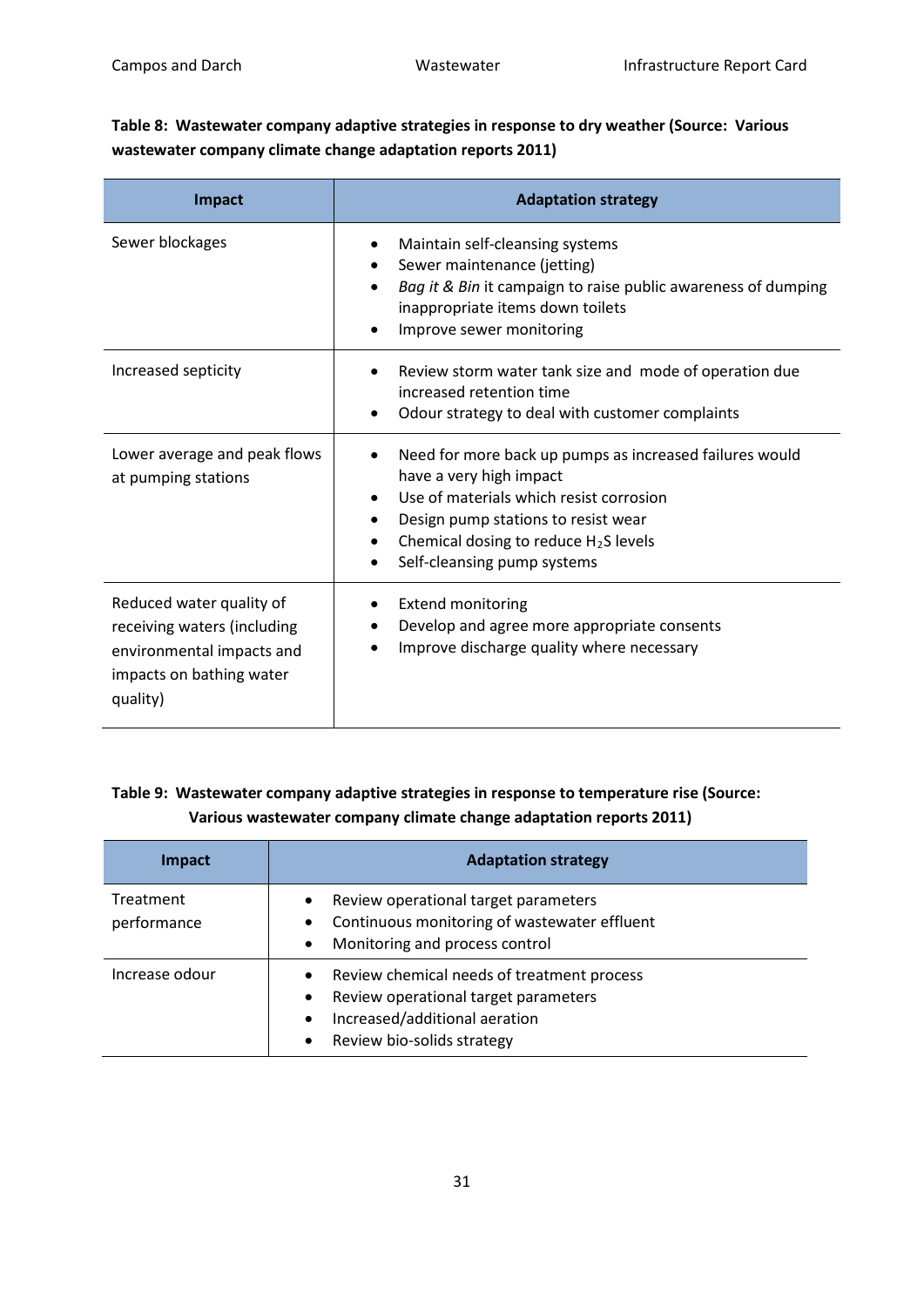### <span id="page-31-0"></span>**5.7 Integrated modelling and real time control**

There is growing recognition of the need for and benefits of integrated simulation of the sewer system, wastewater treatment plant, and receiving water body in order to achieve a better receiving water environment (Rauch *et al.* 2002; Schütze *et al.* 2002; Butler and Schütze 2005; Vanrolleghem *et al.* 2005). Considering sewer and WWTP systems as integrated systems enables sizing integrated urban wastewater system (IUWS) storage capacity adequately so that the system as a whole can deliver the best/target performance (Astaraie-Imani *et al.* 2013).

Innovative approaches for controlling integrated urban wastewater and storm water systems have been made possible by the development of simulation tools combined with the development of sensors, improvement of their reliability, and new strategies for handling the increasing flow of available measurements (Schutze *et al.* 2004; Campisano *et al. in press*).

In recent years, several simulation tools and methods have been developed, for example, SYNOPSIS (Schütze *et al.* 2002), SIMBA (ifak, 2005), WEST (Vanhooren *et al.* 2003), and CITY DRAIN (Achleitner *et al.* 2007), and this provides the opportunity to optimize the urban wastewater system as a whole. In the UK, STAVRoS has been developed by Halcrow as a simplified and integrated urban drainage catchment model that simulates the operation of CSOs in sewerage networks, the receiving river system and interfaces with process models of sewage treatment works. These models enable simulation of water quality impacts of polluting runoff and effluent from urban areas and can be used to rapidly assess the outcome of catchment strategies such as storm separation, real time control and storage construction.

Astaraie-Imani *et al.* (2012) explore the potential for managing water quality within a risk-based framework in the context of an IUWS consisting of a sewer system, wastewater treatment plant by optimising the operational control and/or design of the wastewater system. Risk was defined as the product of the likelihood and impact of water quality standard breaches and, in the case study analysed, climate DO oxygen failure. The researchers indicated that operational control optimisation has the potential to reduce the risk of recipient water quality failure but an acceptable level of risk can only be achieved by combining improved operational controls and system (re)design, which may have considerable costs for implementation.

In a follow up study, Astaraie-Imani *et al.* (2013) demonstrated that operational control optimisation alone, under all the scenarios developed, does not have enough potential to cope with these future conditions and only when combined with design optimisation can adequate performance be guaranteed. The results obtained in the case study analysed illustrate that operational control optimisation has limited potential in terms of improving the quality of water in the recipient under the considered climate change scenarios.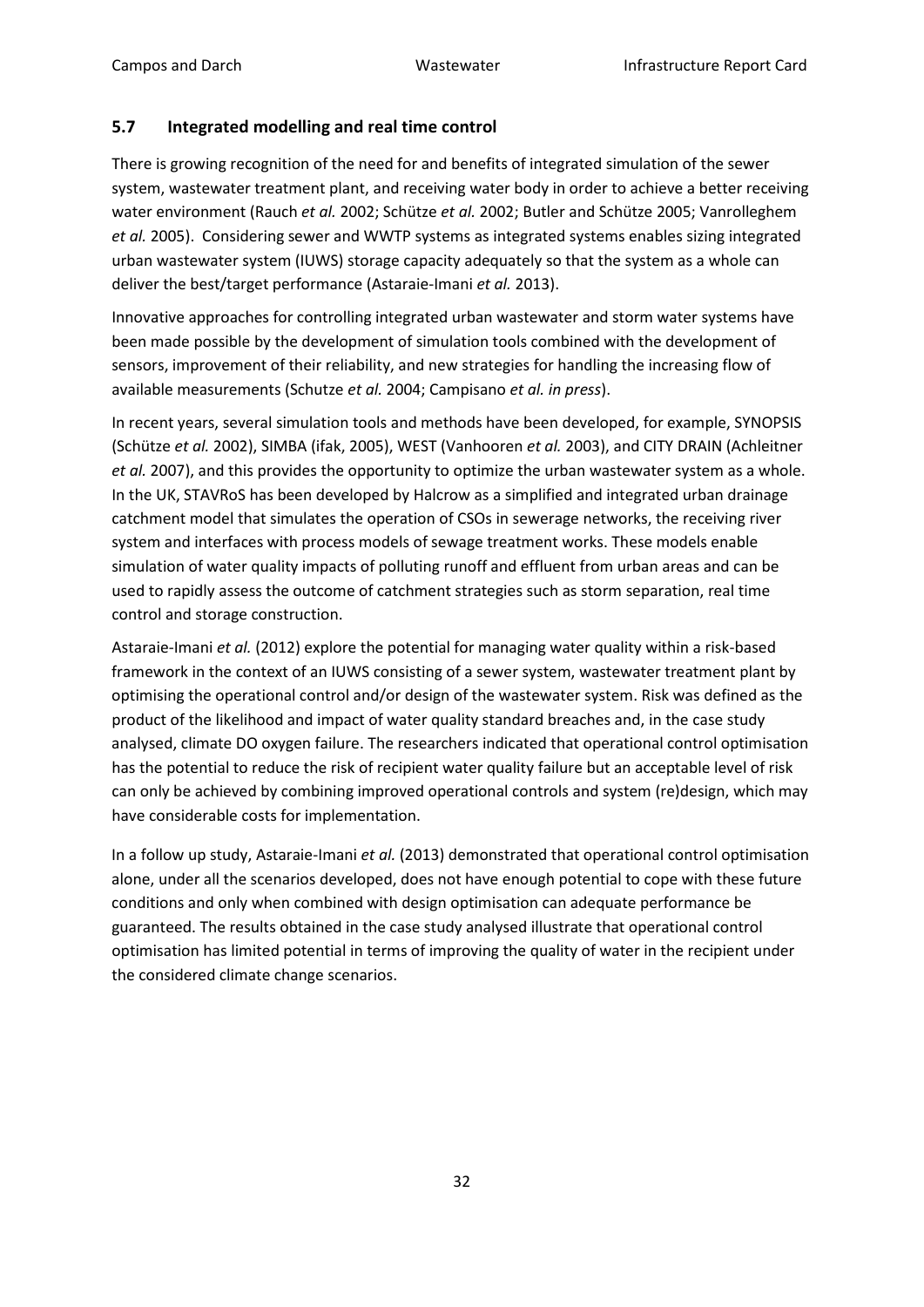# <span id="page-32-0"></span>**6. Assessment of confidence in the science**

### <span id="page-32-1"></span>**6.1 Confidence in the science related to the level of understanding of the impacts**

In this section, the authors subjectively assess and summarise the level of confidence reported in the literature documents in previous sections in relation to two key aspects. The authors assess what evidence is there to support these arguments in relation to:

a) The type, amount, quality and consistency of information; and

b) What level of agreement exists about the science and the level of understanding of the impacts i.e*.* in situations where there are recognised links between climate change, the resultant impact on the wastewater system and subsequently the impacts on people and the environment.

### **Sewer flooding**



evidence for increased **sewer flooding** due to climate change impacts is high.

### **Overflows from CSOs**



evidence for **increasing spill volumes** during intense rainfall events is high.

### **Wastewater treatment processes - dry weather**



evidence for, and understanding of, climate change impacts on **wastewater treatment processes** in dry weather conditions is medium.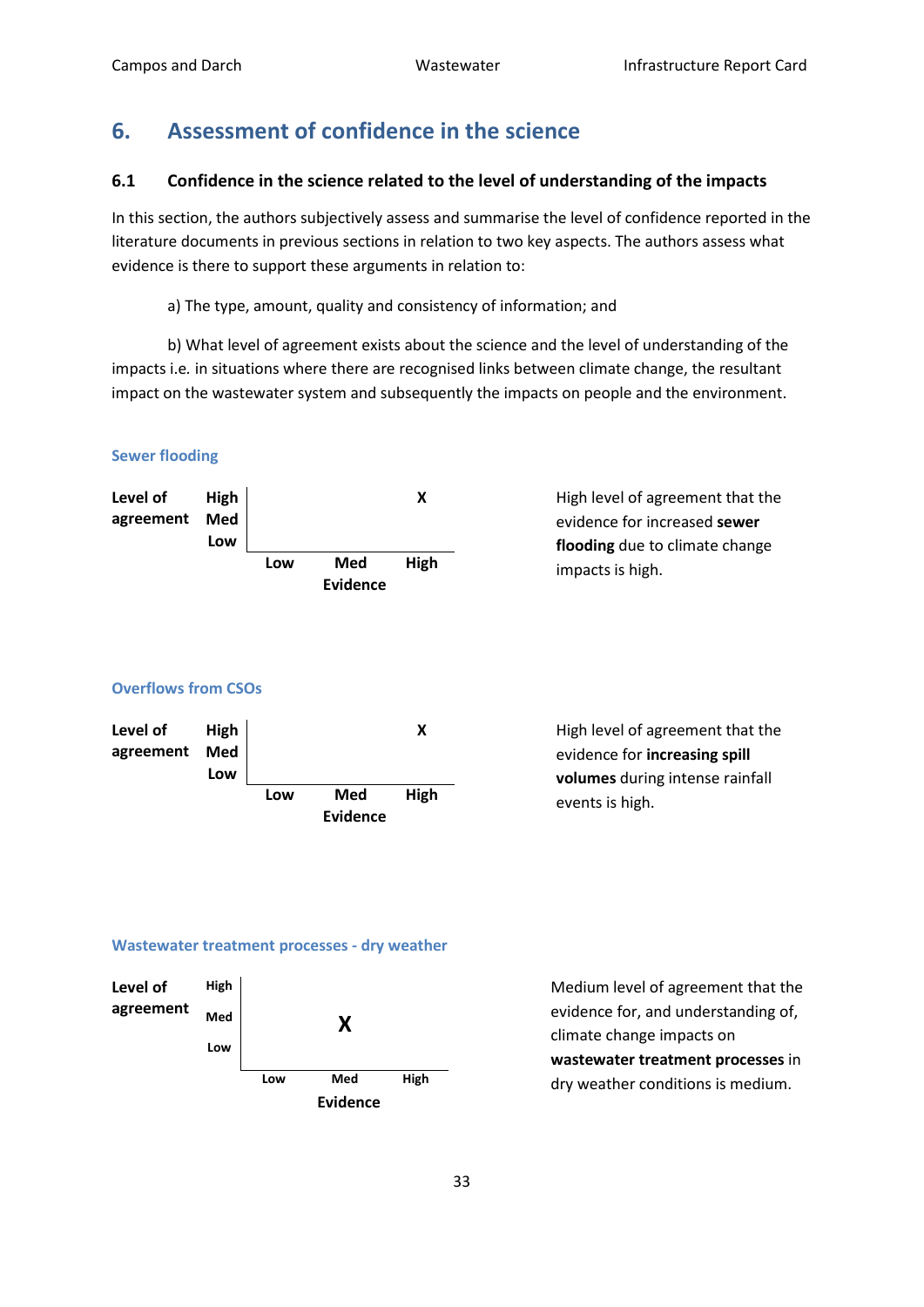### **Wastewater treatment processes - wet weather**



evidence for, and understanding of, climate change impacts on **wastewater treatment processes** in wet weather conditions is medium.

### **Increased in-sewer sedimentation**



evidence for increased **in-sewer sedimentation** during prolonged dry periods is medium.

### **Increased septicity of dry weather flows**



evidence for, and understanding of, climate change impacts on **increased septicity of dry weather flows** is medium.

### **Sea level rise - saline intrusion**



evidence for, and understanding of, climate change impacts on **saline intrusion** is low.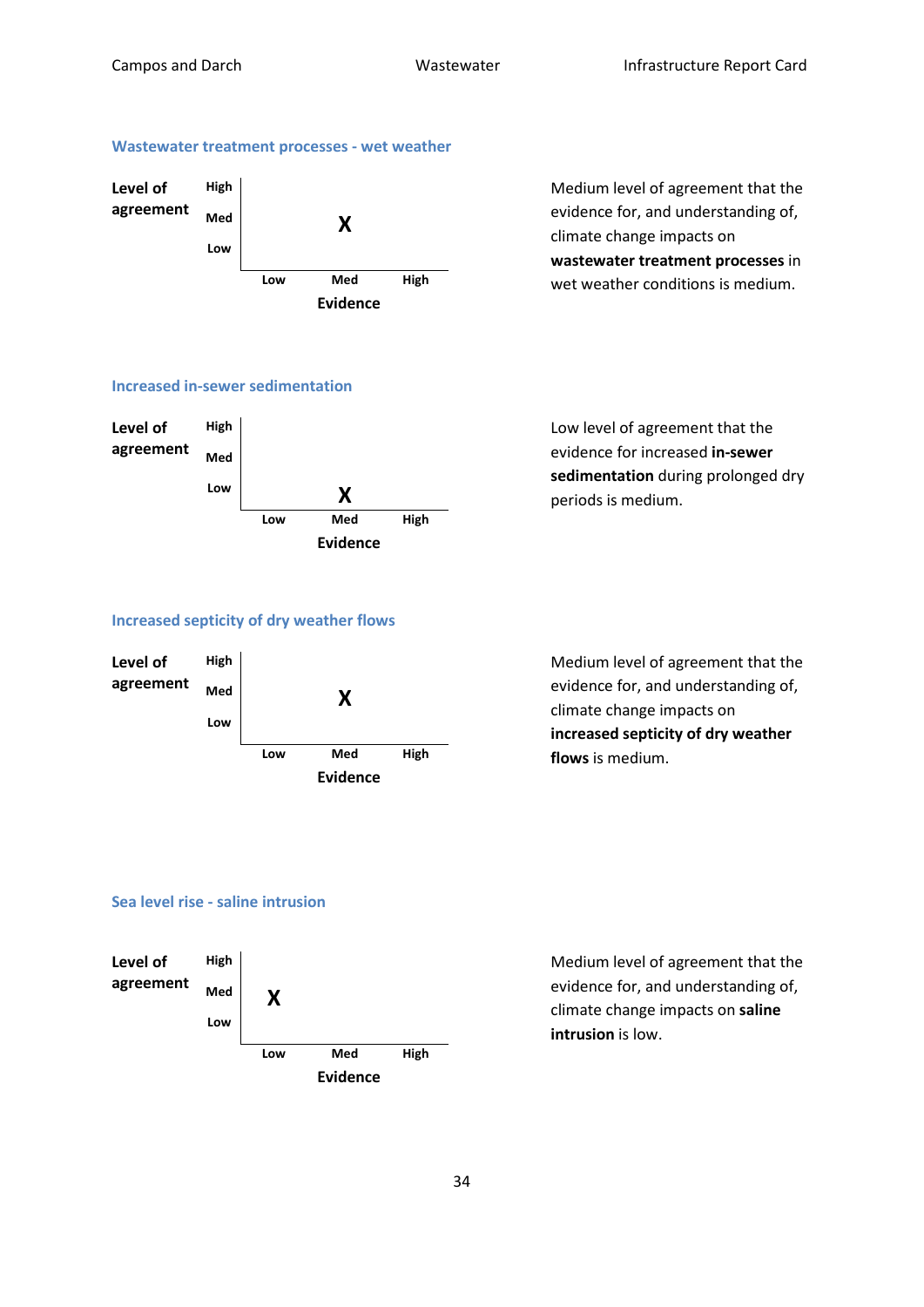### **Stress and psychological impacts**



evidence for, and understanding of, climate change impacts on **stress and psychological impacts** is low.

### **Health impacts**



evidence for, and understanding of, climate change impacts on **population health** is medium.

### **Water quality of receiving waters**



evidence for, and understanding of, climate change impacts on **water quality of the receiving water** is high.

## <span id="page-34-0"></span>**6.2 Confidence and cost effectiveness of proposed adaptation strategies to manage these impacts**

Although there has been research which quantifies the magnitude of climate change on different parts of the wastewater system, there has been less work that considers the integrated system and the overall effect on serviceability indicators. It is recognised that there will be a significant financial impact on wastewater companies, which are likely to require both increased total life cycle investment. However, although the wastewater companies are expected to present the economic justification for schemes included in their business plans there has been no systematic assessment of the potential impacts to the water industry in financial terms.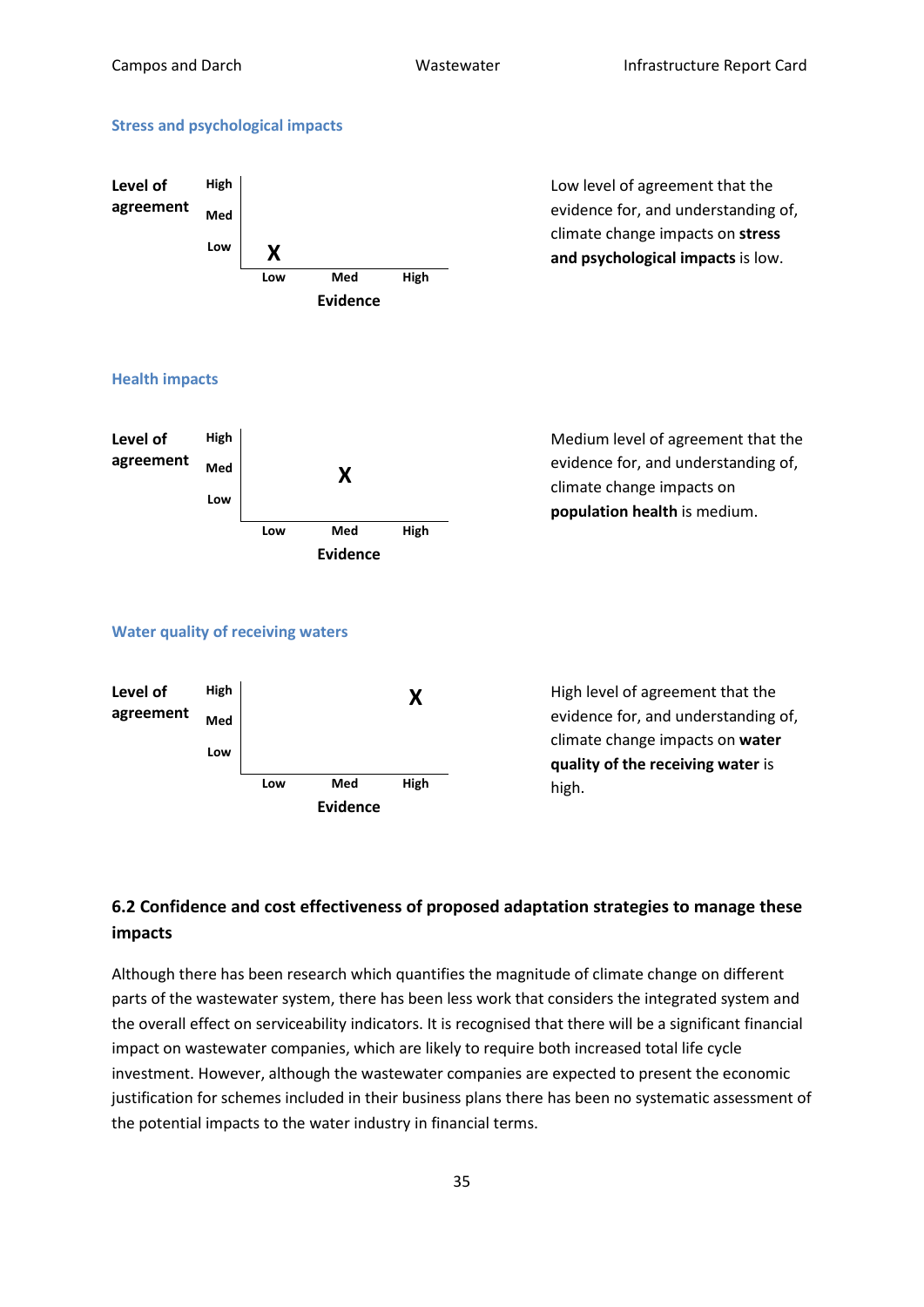In this section, the authors subjectively summarise the level of confidence in the proposed adaptation strategies to manage the impacts (Table 10) and also consider the cost implications of these strategies which can then be used as the basis for a high level assessment of their cost effectiveness. Northumbrian Water (2011) highlights the reasons why the costing of adaptation measures and application of routine cost benefit analysis is difficult:

- 1. Although the level of understanding of the problems is good and it is developing, further work is needed in to properly assess with sufficient certainty the true impact on service delivery, and to make judgments about how standards of service might best be maintained;
- 2. For some issues, particularly where uncertainty is involved and where the costs are incurred now and the benefits accrue in the future, routine cost benefit appraisal is not well suited to the decision-taking process; and
- 3. For many climate change issues, there still remains sufficient time to develop and implement adaptation strategies. Decisions are best deferred until improved information is available to ensure that investments deliver better value.

| <b>Adaptation measure</b>                                    | <b>Evidence of</b><br>effectiveness of<br>proposed intervention | Level of<br>agreement | Cost   |
|--------------------------------------------------------------|-----------------------------------------------------------------|-----------------------|--------|
| Increased capacity of<br>wastewater<br>infrastructure        | High                                                            | High                  | High   |
| <b>Mitigation measure</b><br>against saline intrusion        | Low                                                             | Low                   | High   |
| Monitoring and<br>operational control<br>strategies          | Medium                                                          | Low                   | Medium |
| Source control of<br>stormwater and<br>attenuation of runoff | Medium                                                          | High                  | Medium |
| Flood proofing                                               | Medium                                                          | Medium                | High   |

### **Table 10 Confidence in key adaptation strategies to manage the impacts.**

### <span id="page-35-0"></span>**6.3 Managing customer perception and expectations**

There are a range of adaptation interventions that can be adopted by wastewater companies but in general there remains considerable uncertainty about the effectiveness of adaptation measures, because impacts are not fully understood (and are uncertain) and because the effectiveness of measures has not been evaluated. However, in addition to the confidence in the science behind climate adaptation strategies is the fact that customer perceptions of climatic impacts and the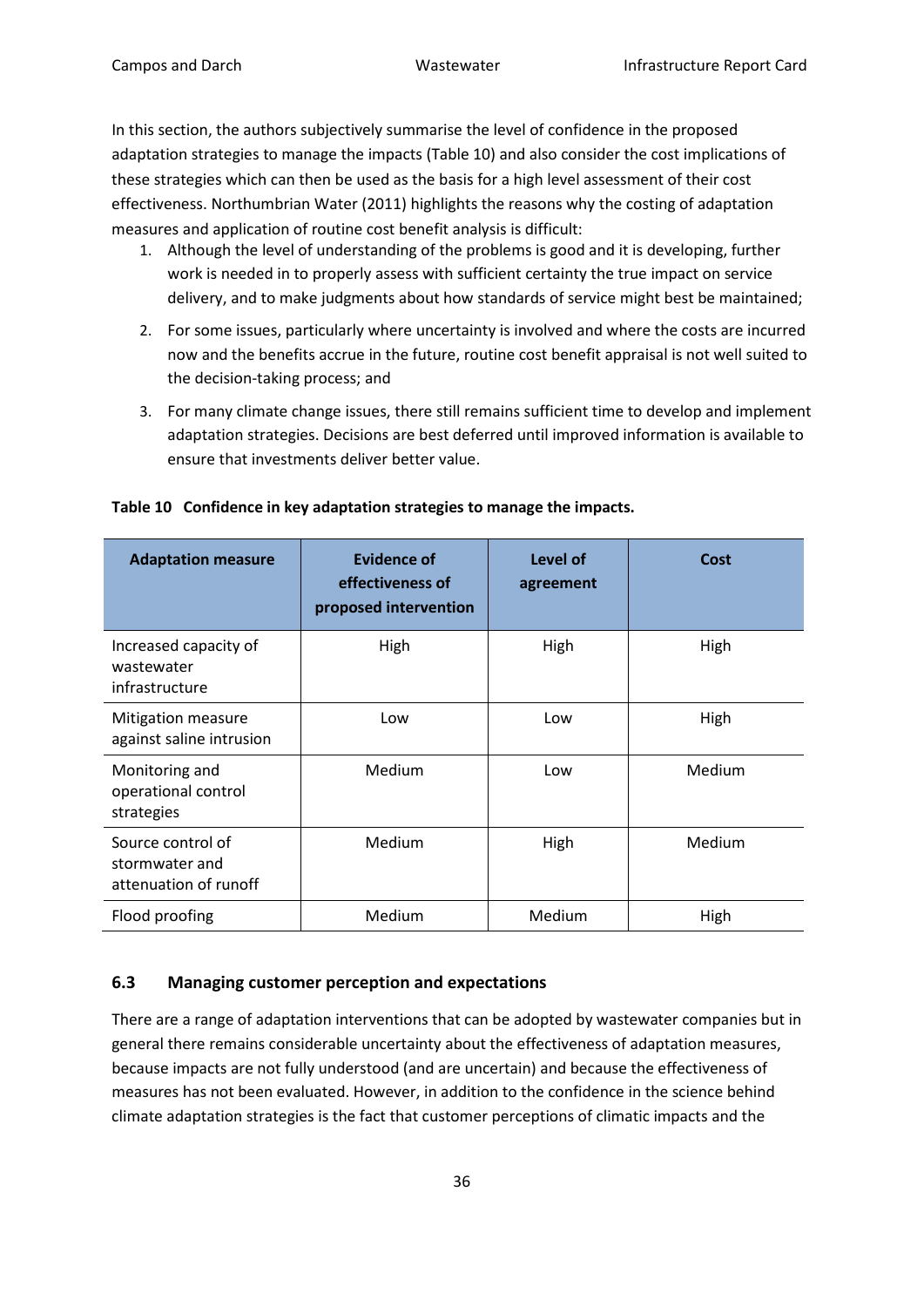response strategies adopted by the wastewater companies is of critical important for both commercial and socio-political reasons.

Increasingly there is a move towards meeting customer demands for the level of service that they are prepared to pay for and therefore it is the resultant performance of the assets that is of concern. This means for example that classification of storms as severe is less of an issue because informing customers that flooding was not the wastewater company's responsibility due to severe weather conditions is not going to be good for the company relations with its customers. Therefore, of greater importance is for the wastewater companies to maintain or demonstrate an improved level of service with respect to sewer flooding. The way in which this is framed involves a negotiation between the wastewater companies and customers over what level of service they would like and at what price (in terms of bills).

There is real difficulty in conveying to the public the risks of climate change, the expected impacts and what needs to be done to address these. This will be especially difficult in near future when natural variability will dominate climate change. Consequently, wastewater companies will need the support from stakeholders for implementation – particularly where the costs are high and where there is a need for partnership and collaboration e.g. to develop sustainable drainage solutions this will require working with all agencies with responsibilities for drainage, as well as with regulators and government. Therefore, effective communications between wastewater companies and customers on this topic is critical to define a way forward that is viable from a business perspective and accepted by customers and other stakeholders with vested interests.

This support the argument that adaptation strategies should be based on the likely exceedance of thresholds (where there are marked changes in service level that impact upon serviceability indicators) (Arkell et al. 2013). The approach taken by Arkell *et al*. (2013), building on earlier work (Arkell *et al*. 2011), recommended companies identify system design and operational thresholds, exceedance of which would result in a requirement for changes in operational practices or additional investment.

# <span id="page-36-0"></span>**7. Improving the science**

### <span id="page-36-1"></span>**7.1 Adapting rainfall design storms**

Currently, the sizing of wastewater infrastructure that performs a stormwater management function is based upon historical rainfall data. But the predicted intensification of precipitation extremes with climate change (Trenberth *et al*. 2003) is a key concern as a result of the large impact through flooding. To do this wastewater companies should apply the latest set of UK Climate Projections to ensure they have identified appropriate adaptation measures. However, for assessing the possible effects of climate change, urban drainage models require data that is finer than the climate-changeadjusted input data based on the above, which has been too coarse to resolve processes relevant to urban drainage modelling, in particular those related to convective precipitation events.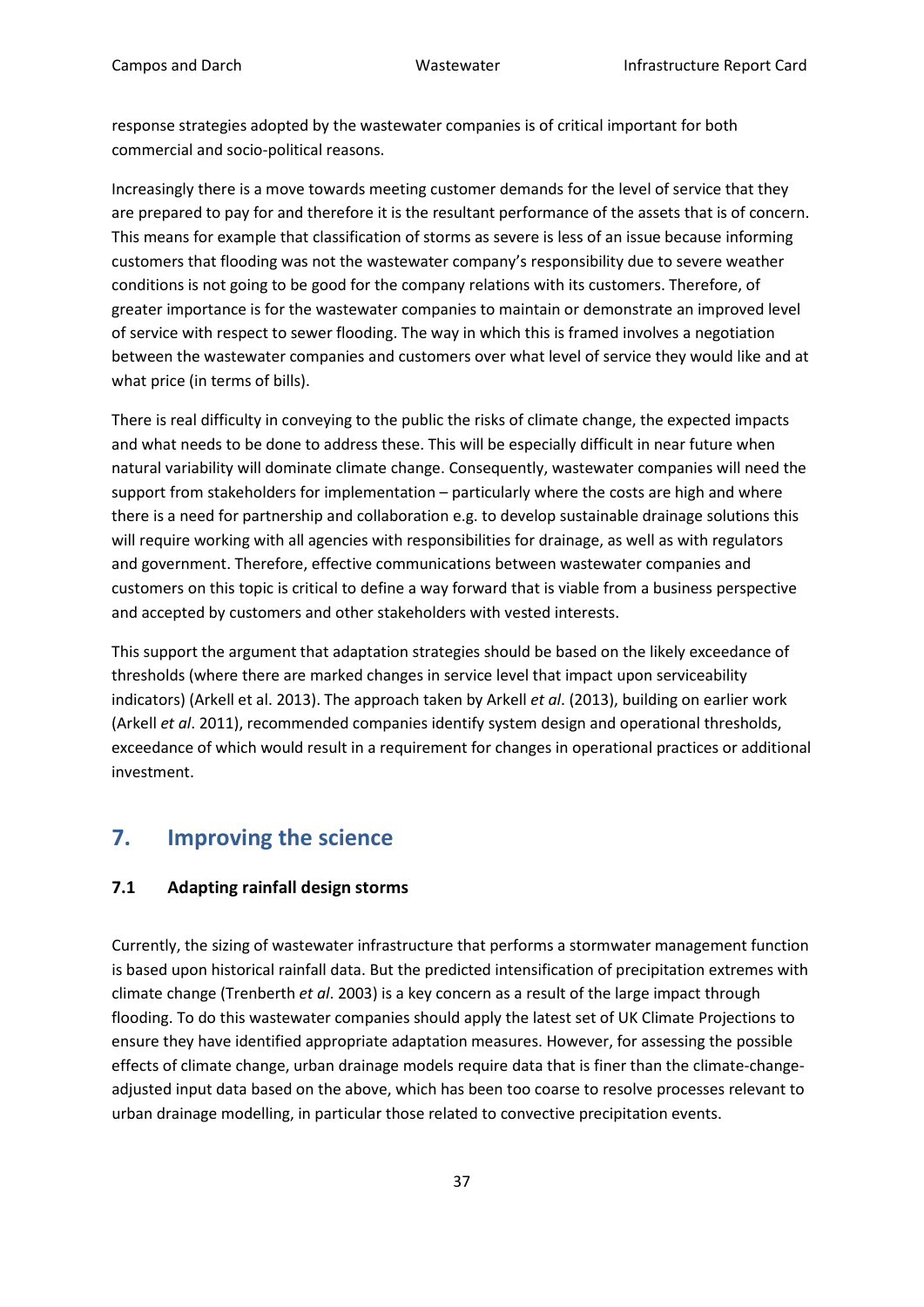According to the Met Office (2014), more research is urgently needed to deliver robust detection of changes in storminess and daily/hourly rain rates. The attribution of these changes to anthropogenic global warming requires climate models of sufficient resolution to capture storms and their associated rainfall. Such models are now becoming available and should be deployed as soon as possible to provide a solid evidence base for future investments in flood and coastal defences. For example, research from Kendon *et al.* (2014) reports on the results from the first climate change experiments for a region of the UK with a very high resolution (1.5 km grid spacing) model more typically used for weather forecasting. The model simulates realistic hourly rainfall characteristics, including extremes (Kendon *et al*. 2012; Chan *et al*. 2014), unlike coarser resolution climate models (Gregersen *et al*. 2013; Hanel and Buishand 2010) giving confidence in its ability to project future changes at this timescale. The results show increases in hourly rainfall intensities in winter, consistent with projections from a coarser 12 km resolution model and previous studies at the daily timescale (Fowler and Ekström 2009). However, the 1.5 km model also shows a future intensification of short-duration rain in summer, with significantly more events exceeding the high thresholds indicative of serious flash flooding.

Regularly updated climate design values that reflect the latest changes in regional climate, including precipitation variables, are required for the updating of design codes and standards. UKWIR (2010) provided a method and software for producing uplifts and perturbed time series based on the UKCP09 Weather Generator (Jones *et al.* 2009). The approach recommended in Arkell *et al*. (2013) is that system thresholds are developed and compared with the evidence from climate projections. This ensures that full impact assessments are not required each time new projections, or new evidence, are published.

### <span id="page-37-0"></span>**7.2 Data and monitoring**

The assessment of the impact of climate changes on sewer systems will be a continuous process. Information about the development of the climate will continue to be improved and refined. It is expected that new information concerning climate changes will be minor adjustments of existing scenarios, e.g. in the form of a better geographical resolution of the variation of precipitation over local areas (Mark *et al.* 2008).

Until more accurate probabilistic data is available to allow the modelling of the effect of climate change on wastewater assets, it is a challenge to wastewater companies to either promote schemes or put a cost on the climate change impact effectively (Thames Water 2011). One option is therefore to collect more detailed rainfall data sets and improved monitoring of wastewater systems to understand between the responses of these systems to changing weather patterns. Monitoring can be used both to define thresholds and to identify trends in impact e.g. threshold exceedance (Arkell *et al.* 2013). This may require further investments into Supervisory Control and Data Acquisition (SCADA) and other information technology infrastructure to monitor, supported by appropriate decision aiding techniques and tools. These can then be used as the basis for a stronger justification for the need for specific investments in the network. However, for this to be possible, utilities need to put these investment requirements into their business plans as seen in Thames Water's business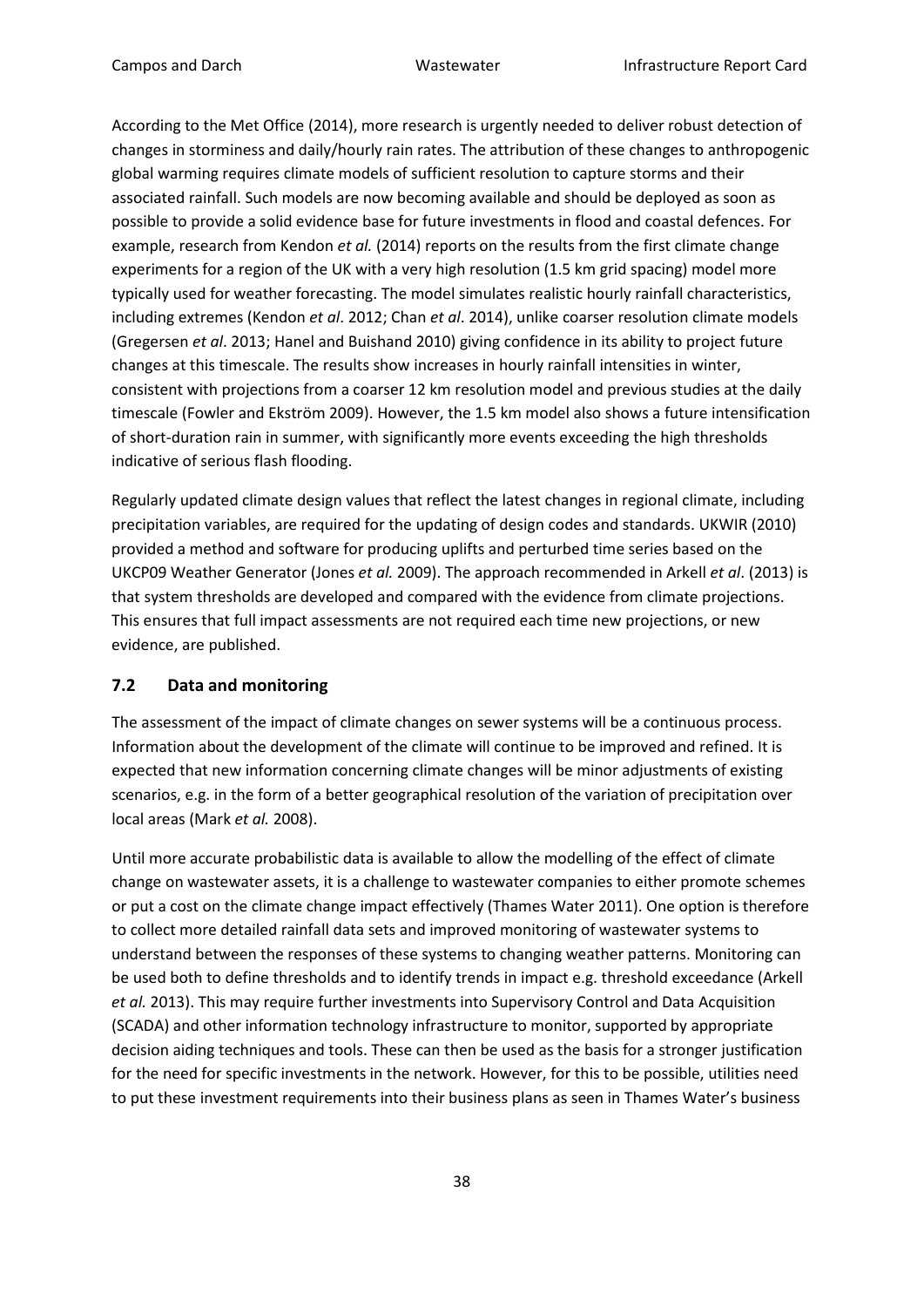plan, who consider that this is a pragmatic approach for taking climate change into account for wastewater networks<sup>[3](#page-16-3)</sup>.

Monitoring may include consideration of routine network flow monitoring, installation of temperature loggers and more widespread dissolved sulphide monitoring. However, monitoring arrangements should be reviewed on a site specific basis. Although a lot of monitoring is undertaken within natural catchments, there may be a requirement for more targeted monitoring for vulnerable sites within catchments. In addition, real-time monitoring may offer adaptation benefits, as well as supporting climate change mitigation and improvements in water quality (Arkell *et al*. 2013).

In addition, a long-term data management strategy is required. This should ensure data is consistently collected, quality assured, accompanied by good metadata, digitally archived and easily accessible (Arkell *et al*. 2013). There is a need for a more sophisticated approach using a more developed set of indicators to assess climate change impacts and the effectiveness of adaptation strategies.

Berggren (2008) developed a set of indicators to describe the impacts of climate change on urban drainage systems falling into three categories:

- i) Indicators to describe system performance;
- ii) Indicators to monitor the extent of the event once the system capacity has been reached; and
- iii) Indicators to describe consequences in terms of technical, economical, socio-cultural, environmental, and health (see Table 11).

| Technical      | Damage to pipes, facilities, pump stations, infrastructure, land (erosion and          |
|----------------|----------------------------------------------------------------------------------------|
|                | landslides), and property, which affects e.g. the system capacity, other parts of the  |
|                | technical infrastructure in the urban environment and inhabitants in the city.         |
| Health         | People become sick or are injured or killed by the damage and the polluted             |
|                | environment, and also in connection to drinking water quality.                         |
| Environmental  | Spread of pollutants, nutrients, and hazardous substances in the water, soil,          |
|                | and/or air, affecting the ecosystems and species especially in the receiving waters.   |
| Economical     | Cost of damage, cost of treatment of a polluted environment, and secondary costs,      |
|                | e.g. if people are hindered from doing their job due to infrastructure failure (roads, |
|                | railways, internet, etc.).                                                             |
| Socio-cultural | In the city/municipality/country, some areas might be more affected by damage          |
|                | and pollution than others, and if these are areas where poor people settle, then a     |
|                | class or social distinction will develop in the society.                               |

**Table 11 – Indicators of climate change impacts on urban drainage systems (Berggren 2008)**

 <sup>3</sup> www.thameswater.co.uk/cps/rde/xchg/corp/hs.xsl/6776.htm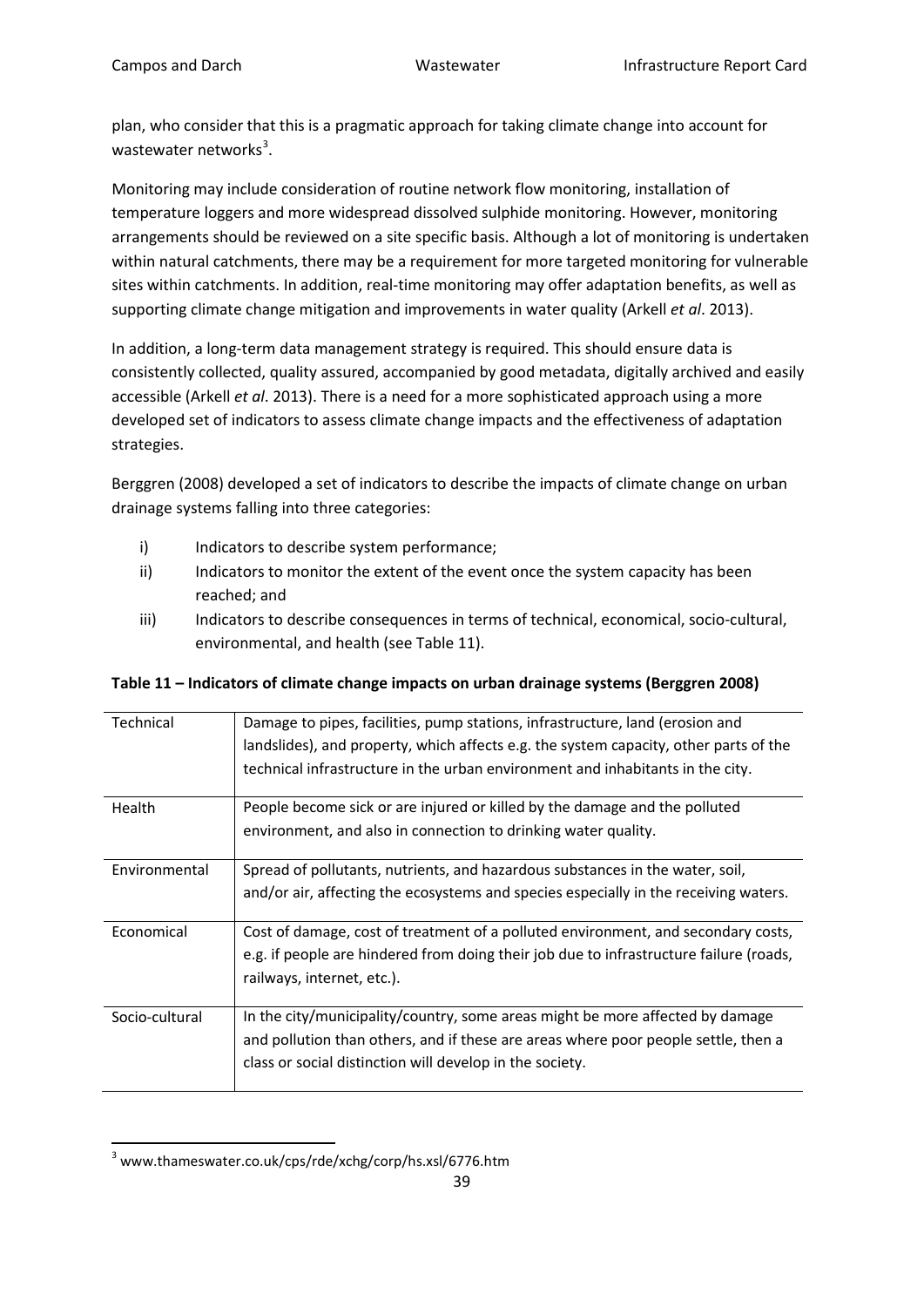These indicators can also be divided into how they are related to events occurring in the system, before any event (e.g. flooding) has occurred, during an event and after. The purpose of these indicators is to:

- Describe hydraulic performance in the system;
- Give indications about how close to a consequence the system is, i.e. safety margin;
- Make it possible to compare different catchment areas according to their sensitivity for climate change;

• Make it possible to compare different adaptation actions for the same catchment area, in order to decide what is best to do for this part of the system;

• Give indications about how adaptable, flexible and robust a system is.

# <span id="page-39-0"></span>**8. Conclusions: research priorities and recommendations**

Natural variability in the climate makes it difficult to attribute specific events to long-term climate change and to neatly differentiate between the effects of natural climate variability and long-term climate change.

This review has highlighted that some impacts of climate change are affecting wastewater infrastructure and this has implications on the wastewater companies' performance indicators. But it is also clear that some impacts are having greater impact on some regions more than others. The authors recommend that further work is undertaken to develop a set of indicators which can be applied at the catchment level to identify those catchments which are most prone to the adverse effects of climate change. In the absence of accurate and precise climate predictions, a risk-based approach can be used to explicitly accommodate a range of possible futures.

The performance of wastewater systems is inherently variable due to the stochastic nature of rainfall. Designers and operators of these systems have developed a good understanding of the variability but the onset of climate changes has increased the unpredictability of hazardous events in terms of their location of their occurrence, timing, and magnitude. This subsequently impacts upon the unpredictability in terms of the adverse impacts on communities which may create tension between utilities, local authorities and their respective customers and constituents.

Much of the reviewed literature describes the effects of climate changes mainly in terms of the impacts on the wastewater infrastructure. Although the consequential impacts on society and workers on sewer operations are mentioned, these are not well quantified. The authors recommend therefore that the development of risk and vulnerability assessments on potentially affected communities would help to understand better what these impacts are in a way that can inform decision making and adaptation strategies.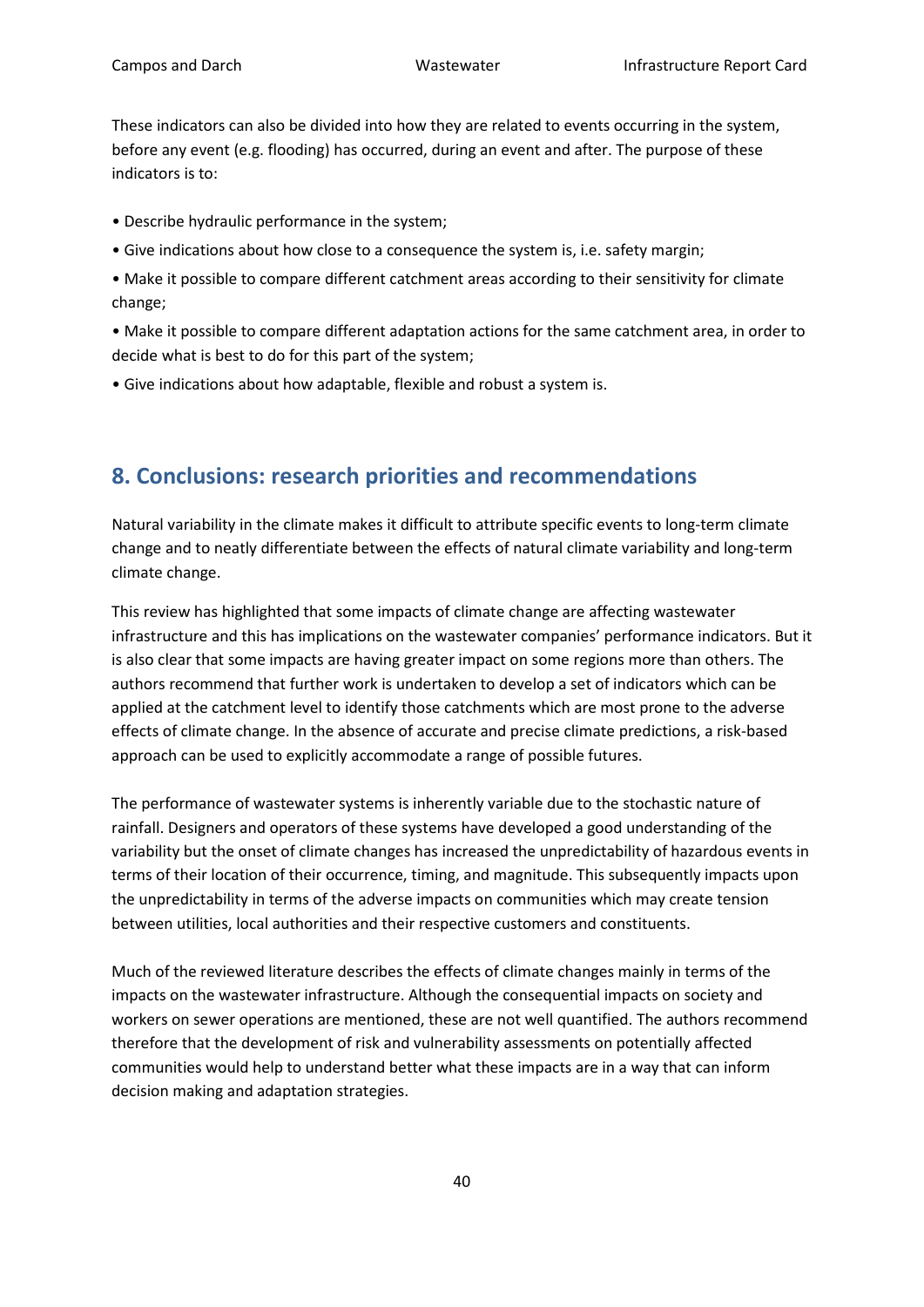The authors suggest adoption of the recommendations of Arkell *et al*. (2013) regarding the development of monitoring programmes that will define climate-related thresholds, capture the impacts of a changing climate and relate these to service indicators. For example, a monitoring study should be conducted in coastal assets to identify the scale of the saline intrusion problem in wastewater systems. Monitoring programmes should be supported by long-term data management strategies.

In addition, the authors propose the development of an 'adaptation strategies guide' for water utilities with the adaptation options based on the projected climate impacts for different regions. The adaptation options do not need to be one-size-fits-all solution but wastewater companies could use the information included in the 'guide' to support them to develop plans that contain adaptation options suited to their specific needs, taking into consideration their location, climate impacts of concern, and available resources.

It is also recommend the development of studies to enhance the understanding of the drivers and challenges/barriers to uptake of adaptation and how these will influence the uptake of the proposed adaptation strategies. A focus should be given on social perception and acceptability, economic incentives and disincentives, inadequate policies and regulatory framework, and roles of different actors in uptake.

Although there is a need for wastewater companies to be able to develop and apply their own risk adaptation strategies, it is important that there is consistency for reporting purposes. A common reporting framework using a set of recommended parameters would help to overcome this which could be incorporated within wastewater companies' business planning processes and related to serviceability indicators and customer level of service

Finally, very little information was found on cost-effectiveness of adaptation options but this could be in part due to commercial sensitivity. However, all the wastewater companies have to undertake cost-benefit assessment during business planning and it would be beneficial to analyse these data. In particular, a systematic/detailed assessment of the extent of benefits of SUDS to reduce sewage flooding related problems is recommended. Given the increasing emphasis on customer demands, it would also be beneficial to provide a summary of this analysis to inform stakeholder consultation.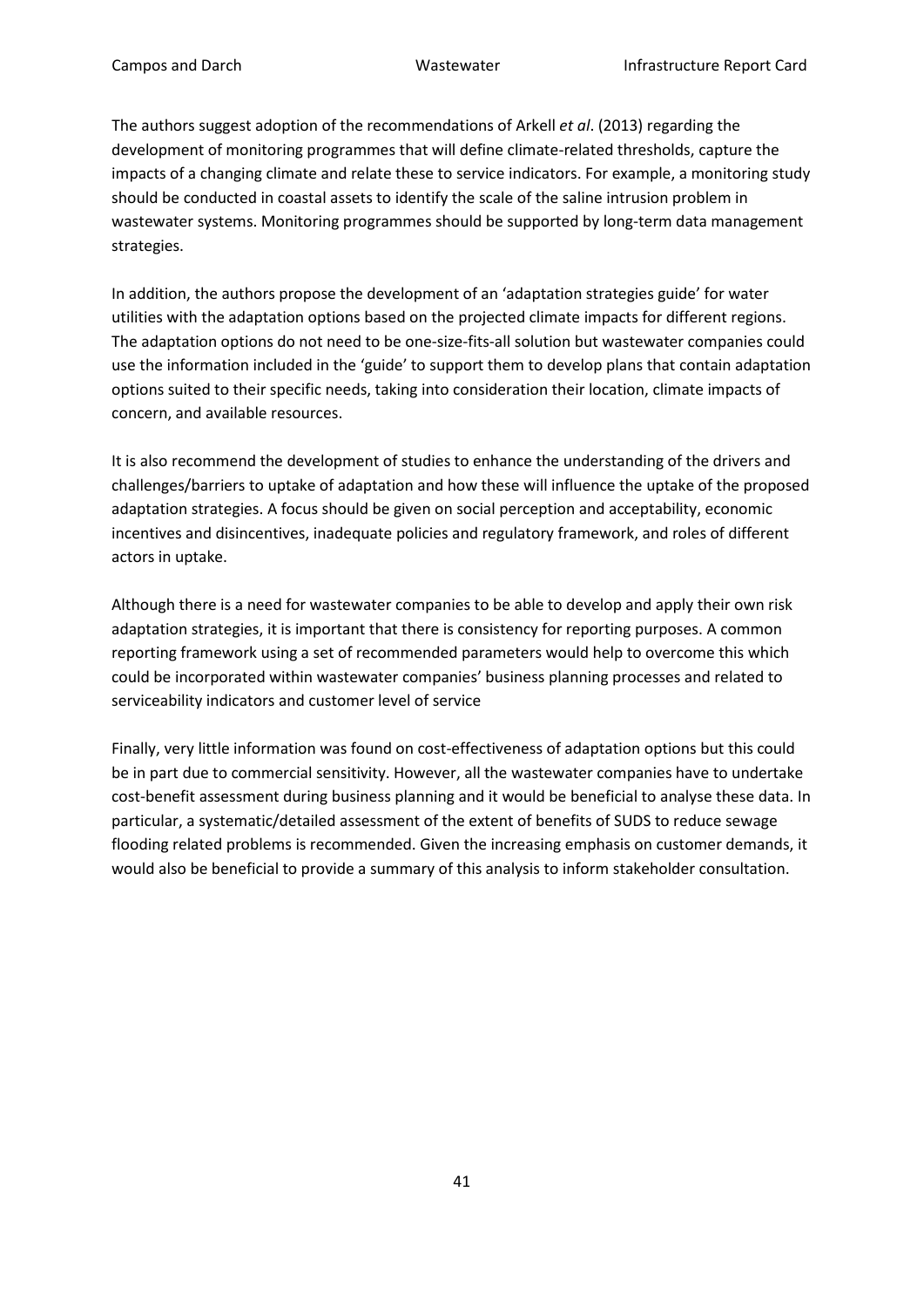# <span id="page-41-0"></span>**References**

- Achleitner S., Möderl M. and Rauch W. (2007). **CITY DRAIN - An open source approach for simulation of integrated urban drainage systems**. *Environmental Modelling & Software*, 22(8), 1184-1195
- Ahern, M., Kovats, R.S., Wilkinson, P., Few, R., and Matthies, F. (2005) **Global health impacts of floods: epidemiologic evidence**. *Epidemiological Review* 27, 36-46
- Aksoy, U., Akisu, C., Sahin, S., Usluca, S., Yalcin, G., Kuralay, F., and Oral, A.M. (2007) **First reported waterborne outbreak of cryptosporidiosis with Cyclospora co-infection in Turkey.** Eurosurveillance 12(2).
- Anyamba A, Chretien JP, Small J, Tucker CJ, Linthicum KJ. **Developing global climate anomalies suggest potential disease risks for 2006–2007**. *International Journal of Health Geographics*. 2006;5:60.
- Arkell, B., Darch, G., Fawcett, D., Horan, N., Sutherland, J. (2011) **Climate Change Implications for Wastewater Treatment.** UKWIR, 2011.
- Arkell, B., Darch, G., Fawcett, D., Sutherland, J. (2013). **Practical Methodologies for Monitoring and Responding to the Impacts of Climate Change on Industry Treatment Processes.** *UKWIR, 2012.*
- Ashley R.M., Clemens F.H.L.R., Tait S.J. and Schellart A. (2008). **Climate change and the implications for modelling the quality of flow in combined sewers.** Proceedings of the 11th International Conference on Urban Drainage, 31 August–5 September 2008, Edinburgh, Scotland, p. 10.
- Astaraie-Imani M., Kapelan, Z. Fu, G. and Butler. D. (2012) **Assessing the combined effects of urbanisation and climate change on the river water quality in an integrated urban wastewater system in the UK.** *Journal of Environmental Management.* Volume 112, 15 December 2012, pp 1–9
- Astaraie-Imani M, Kapelan Z, Butler D. (2013) **Improving the performance of an integrated urban wastewater system under future climate change and urbanisation scenarios.** *Journal of Water and Climate Change*, Vol. 4, No. 3, pp. 232-243.
- Atherton, F., Newman, C.P., Casemore, D.P. (1995) **An outbreak of waterborne cryptosporidiosis associated with a public water supply in the UK.** *Epidemiology and Infections* 115, 123-131
- Berggren K. (2008) **Indicators for urban drainage system - assessment of climate change impacts**. 11<sup>th</sup> International Conference on Urban Drainage, Edinburgh, Scotland, UK, 2008
- Bridgman, S.A., Robertson, R.M., Syed, Q., Speed, N., Andrews, N., Hunter, P.R. (1995) **Outbreak of cryptosporidiosis associated with a disinfected groundwater supply.** *Epidemiology and Infection* 115, 555-566
- Butler, D., McEntee, B., Onof, C. Hagger, A. (2007) **Impact of climate change on sewer storage tank performance.** Proceedings of Novatech Conference, France pp.1131 – 1138
- Butler, D., Schütze, M., (2005). **Integrating simulation models with a view to optimal control of urban wastewater systems**. *Environmental Modelling & Software* 20, 415-426
- Cabinet Office (2011) **Keeping the Country Running: Natural Hazards and Infrastructure - A Guide to improving the resilience of critical infrastructure and essential services.**  https://www.gov.uk/government/uploads/system/uploads/attachment\_data/file/61342/na tural-hazards-infrastructure.pdf 21 October 2011 pp. 98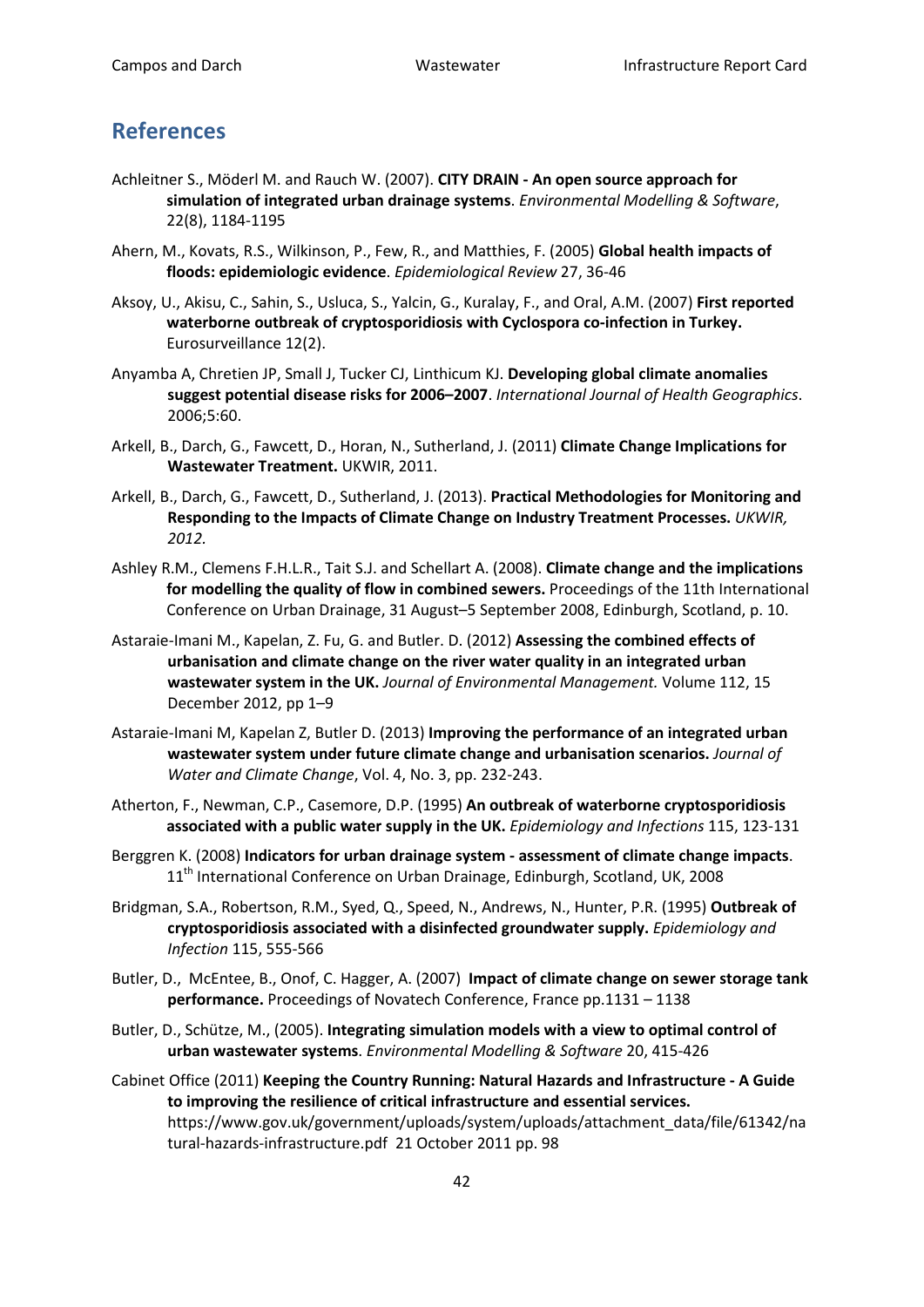- Campisano, A., Cabot Ple,J., Muschalla,D., Pleau,M., Vanrolleghem,P. A. (2013). **Potential and limitations of modern equipment for real time control of urban wastewater systems**. *Urban Water Journal*, Volume 10, Issue 5, 2013, Taylor & Francis
- Chan, S.C., Kendon, E.K., Fowler, H.J., Blenkinsop, S., Roberts, N.M., Ferro, C.A.T. (*2014*) **The value of high-resolution Met Office regional climate models in the simulation of multi-hourly precipitation extremes**. *J. Climate*, **27**, 6155–6174.
- Charlesworth A.S.M. (2010). **A review of the adaptation and mitigation of global climate change using sustainable drainage in cities.** *Journal of Water and Climate Change.* Vol 1. No. 3. IWA Publishing, London.
- CIWEM (2004) **Environmental Impacts of Combined Sewer Overflows** CIWEM Policy Position Statement, November 2004. The Chartered Institution of Water and Environmental Management, London. http://www.ciwem.org/knowledge-networks/panels/wastewatermanagement/environmental-impacts-of-combined-sewer-overflows-.aspx.
- Conlan, K., Lane, S., Ormerod, S., Wade, T. (2007). **Preparing for climate change impacts on freshwater ecosystems PRINCE: results**. Bristol, UK: *Environment Agency* (SC030300/SR).
- Constantin de Magny G, Murtugudde R, Sapiano MR, Nizam A, Brown CW, Busalacchi AJ, et al. 2008. **Environmental signatures associated with cholera epidemics***. Proc Natl Acad Sci* USA 105:17676–17681
- Coulthard, T. Frostick, L., Hardcastle, H., Jones, K. Rogers, D. Scott, M. Bankoff, G. (2007) **The June 2007 floods in Hull.** Final Report by the Independent Review Body, 21 November 2007. http://www.coulthard.org.uk/downloads/floodsinhull3.pdf
- Cox, B.A., Whitehead, P.G. (2009) **Impacts of climate change scenarios on dissolved oxygen in the River Thames**, UK. Hydrology Research, 40(2–3): 138–152.
- Defra (2013). **The National Adaptation Programme: Making the country resilient to a changing climate.** July 2013
- Defra (2012a) **A framework document for planning decisions on nationally significant wastewater infrastructure** www.defra.gov.uk National Policy Statement for Wastewater. March 2012
- Defra (2012b) **Wastewater in the United Kingdom – 2012 Implementation of the European Union Urban Wastewater Treatment Directive 91/271/EEC**
- Defra (2011b). **Climate Resilient Infrastructure: Preparing for a Changing Climate.** Presented to Parliament by the Secretary of State for Environment, Food and Rural Affairs by Command of Her Majesty. *HM Government*, May 2011. Online[: https://www.gov.uk/government/](https://www.gov.uk/government/)
- Defra (2011a). **Water for life.** HM Government. December 2011. Online: https://www.gov.uk/government/
- Defra (2010). **Surface Water Management Plan Technical Guidance**. Online: https://www.gov.uk/government/uploads/system/uploads/attachment\_data/file/69342/pb 13546-swmp-guidance-100319.pdf
- Doyle, A., Barataud, D., Gallay, A., Thiolet, J.M., Le, G.S., Kohli, E., Vaillant, V. (2004) **Norovirus foodborne outbreaks associated with the consumption of oysters from the Etang de Thau**, France, December 2002. *Eurosurveillance* 9, 24-26.
- Du, W., FitzGerald, G.J., Clark, M., Hou, X.Y. (2010) **Health impacts of floods**. *Prehospital Disaster Medicine* 25, 265-272.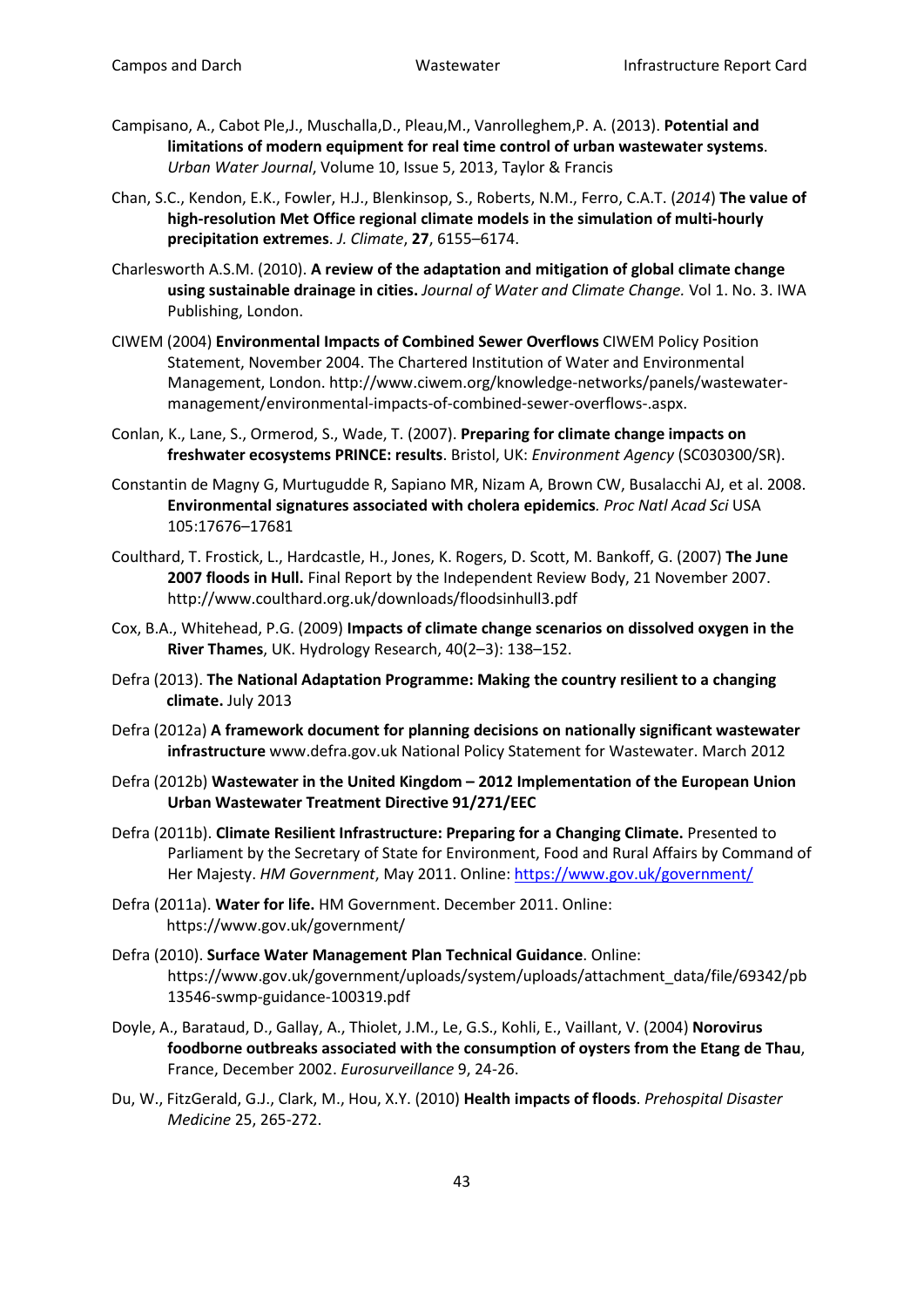- European Environment Agency (2009). **Annual report 2009 and Environmental statement 2010.**  Online: http://mmediu.ro/RO-EEA-EIONET/Publications/EEA%20Annual-Report%202009.pdf
- Environmental Agency (2008) **Potential impacts of climate change on river water quality**. Science Report – SC070043/SR1
- Fewtrell L. and Kay D. (2008) **An attempt to quantify the health impacts of flooding in the UK using an urban case study**. *Public Health*; 122(5):446-451.
- Fewtrell, L. (2011). **Carlisle Flooding Health Impact Assessment**. SWP3: Urban Flood Modelling WP3.1: Health and flooding – source and receptor factors. *Aberystwyth University*. Online: http://www.restorerivers.eu/Portals/27/Publications/Carlisle2005%20FloodHealthImpactAss essment.pdf
- FitzGerald, A. (2008b). **Shellfish Industry Development Strategy. Financial Impacts of Sporadic Pollution Events and Exceeded Discharge Agreements on Shellfish Operations.** December 2008.
- FitzGerald, A. (2008a). **Financial Impacts Of Sporadic Pollution Events And Exceeded Discharge Agreements On Shellfish Operations**. Report for Shellfish Association of Great Britain.
- Fowler, H. J., Ekström, M. (2009) **Multi-model ensemble estimates of climate change impacts on UK seasonal precipitation extremes**. *Int. J. Climatol*. 29, 385–416.
- Goula, A. M., Kostoglou, M., Karapantsios, T.D., Zouboulis, A. I. (2008). **The effect of influent temperature variations in a sedimentation tank for potable water treatment – a computational fluids dynamics study**. *Water Research*, 42:3405-3414.
- Gregersen, I.B., Sørup, H.J.D., Madsen, H., Rosbjerg, D., Mikkelsen, P.S., Gregersen, K. A.N., (2013). **Assessing future climatic changes of rainfall extremes at small spatio-temporal scales**. *Climatic Change* 118, 783–797.
- Griffith D.C., Kelly-Hope L.A., Miller M.A. (2006). **Review of reported cholera outbreaks worldwide, 1995-2005.** *Am J Trop Med Hyg*., 75(5):973-7.
- Hanel, M., Buishand, T. A. (2010) **On the value of hourly precipitation extremes in regional climate model simulations**. *J. Hydrol*. 393, 265–273.
- Harrison, S.L., Nelder, R., Hayek, L., Mackenzie, I.F., Casemore, D.P., Dance, D. (2002) **Managing a large outbreak of cryptosporidiosis: how to investigate and when to decide to lift a 'boil water' notice.** *Communicable Disease and Public Health* 5, 230-239.
- Harrison, S., Kinra, S. (2004) **Outbreak of Escherichia coli O157 associated with a busy bathing beach.** *Communicable Disease and Public Health* 7, 47-50.
- Hashizume, M., Faruque, A.S., Wagatsuma, Y., Hayashi, T., Armstrong, B. (2010) **Cholera in Bangladesh: climatic components of seasonal variation.** Epidemiology 21, 706-710.
- HPA (2014) **Flooding – Frequently Asked Health Questions**. *Public Health England*. Online: http://www.hpa.org.uk/webc/HPAwebFile/HPAweb\_C/1317140783880
- HPA (2011) **The Effects of Flooding on Mental Health**. *Health Protection Agency*, December 2011. Online: http://www.hpa.org.uk/webc/HPAwebFile/HPAweb\_C/1317131767423
- Hulme, M., Jenkins, G. J., Lu, X., Turnpenny, J. R., Mitchell, T. D., Jones, R. G., Lowe, J., Murphy, J. M., Hassell, D., Boorman, P., McDonald, R., Hill, S. (2002) *Climate Change Scenarios for the United Kingdom: The UKCIP02 Scientific Report.* Tyndall Centre for Climate Change Research, School of Environmental Sciences, University of East Anglia, Norwich, UK, 120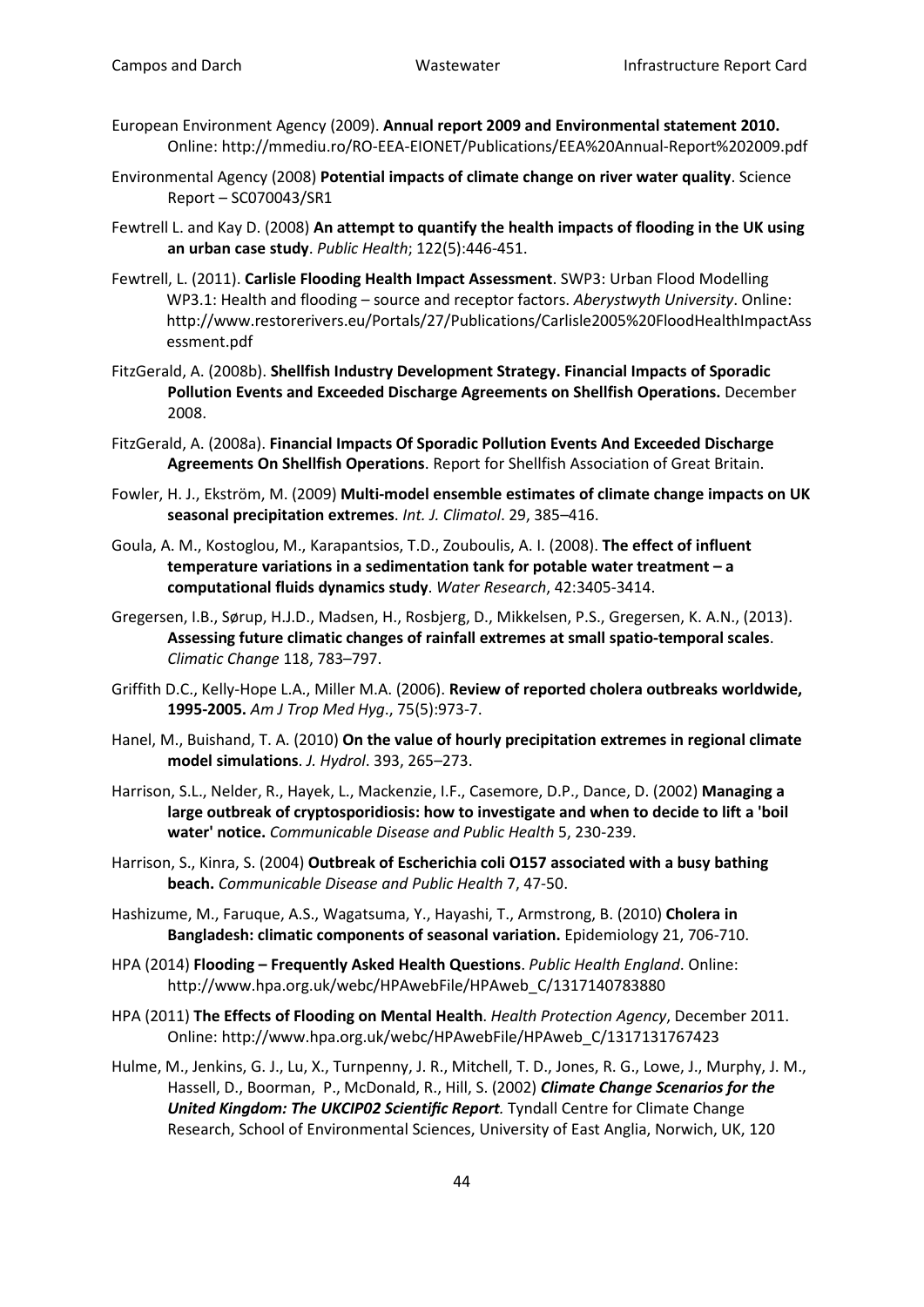- IASC (2007). **Guidelines on Mental Health and Psychosocial Support in Emergency Settings**. *Inter-Agency Standing Committee*, Geneva
- IPCC. 2013. **Working Group I Contribution to the IPCC Fifth Assessment Report, Climate Change 2013:** The Physical Science Basis, Summary for Policymakers.
- Ifak (2005). **SIMBA 5.0: simulation of wastewater systems, user's guide**. Institut für Automation und Kommunikation e.V. Magdeburg, Germany
- Ihekweazu, C., Barlow, M., Roberts, S., Christensen, H., Guttridge, B., Lewis, D. and Paynter, S. (2006). **Outbreak of E. coli O157 infection in the south west of the UK: risks from streams crossing seaside beaches**. *Euro. Surveill*., 11, 128-130
- Jean, J.S., Guo, H.R., Chen, S.H., Liu, C.C., Chang, W.T., Yang, Y.J., Huang, M.C. (2006) **The association between rainfall rate and occurrence of an enterovirus epidemic due to a contaminated well.** *Journal of Applied Microbiology* 101, 1224-1231.
- Jones, P.D., Kilsby, C.G., Harpham, C., Glenis, V., Burton, A. (2009) **UK Climate Projections science report: projections of future daily climate for the UK from the Weather Generator**. *University of Newcastle*, UK.
- Keirle, R., Hayes, C. (2007). **A Review of Climate Change and its Potential Impacts on Water Resources in the UK**. *E-WAter*, 2007, 1-18.
- Kendon, E.J, Roberts, N.M., Fowler, H.J, Roberts, M.J. Chan, S.C., Senior, C.A. (2014) **Heavier summer downpours with climate change revealed by weather forecast resolution model** *Nature Climate Change* doi:10.1038/nclimate2258 Published online 01 June 2014 http://www.nature.com/nclimate/journal/vaop/ncurrent/full/nclimate2258.html
- Kendon, E. J., Roberts, N. M., Senior, C. A., Roberts, M. J. (2012) **Realism of rainfall in a very high resolution regional climate model**. J. Clim. 25, 5791–5806.
- Lee, C.S., Lee, J.H., Kwon, K.S. (2008) **Outbreak of hepatitis A in Korean military personnel.** *Japanese Journal of Infectious Diseases* 61, 239-241.
- Lowe, J.; Howard, T.; Pardaens, A.; Tinker, J.; Holt, J.; Wakelin, S.; Milne, G.; Leake, J.; Wolf, J.; Horsburgh, K.; Reeder, T.; Jenkins, G.; Ridley, J.; Dye, S.; Bradley, S. (2009) **UK Climate Projections Science Report: Marine and Coastal Projections**. Exeter, UK, Met Office Hadley Centre, 99pp.
- McCorquodale, J.A., Moursi, A.M., ElSabakhy, I.S. (1995). **Experimental studies of heavy radial density currents**. *J. Environ. Eng*., 121(12):920-929.
- Marcheggiani, S., Puccinelli, C., Ciadamidaro, S., Bella, V.D., Carere, M., Blasi, M.F., Pacini, N., Funari, E., Mancini, L. (2010) **Risks of water-borne disease outbreaks after extreme events**. *Toxicological and Environmental Chemistry* 92, 593-599.
- Marine Conservation Society (2011) **Combined Sewer Overflows - Pollution Policy and Position Statement.**
- Mark, O, Svensson, G., König A., Linde, J. J. (2008). **Analyses and Adaptation of Climate Change Impacts on Urban Drainage Systems.** 11<sup>th</sup> International Conference on Urban Drainage 2008 Edinburgh, Scotland, UK
- Metereological Office (2014). **The recent storms and floods in the UK**. Centre for Ecology & Hydrology, Natural Environment Research Council. http://www.metoffice.gov.uk/media/pdf/n/i/Recent\_Storms\_Briefing\_Final\_07023.pdf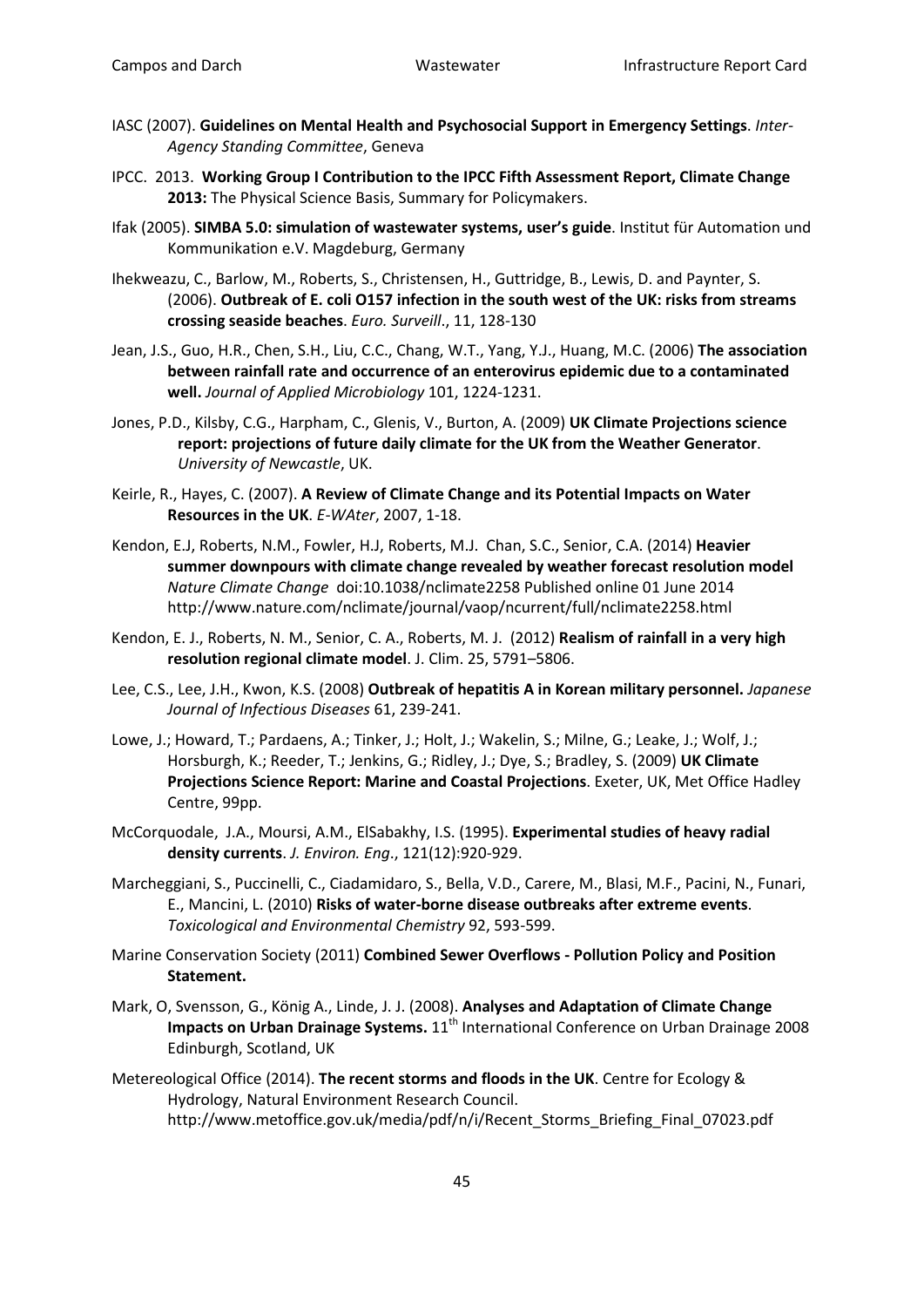- Minamiguchi, N. (n.d.). **Health risks and hazards caused by floods**. Online: http://www.ssi.dk/~/media/Indhold/DK%20- %20dansk/Smitteberedskab/Infektionshygiejne/Vandskade/Health%20risks%20and%20haza rds%20caused%20by%20floods.ashx
- Mott MacDonald (2011) **Future Impacts on Sewer Systems in England and Wales: Summary of a Hydraulic Modelling Exercise Reviewing the Impact of Climate Change, Population and Growth in Impermeable Areas up to around 2040.** June 2011. A report prepared for Ofwat
- Murphy, J.M., Sexton, D.M.H., Jenkins, G.J., Boorman, P.M., Booth, B.B.B., Brown, C.C., Clark, R.T., Collins, M., Harris, G.R., Kendon, E.J., Betts, R.A., Brown, S.J., Howard, T. P., Humphrey, K. A., McCarthy, M. P., McDonald, R. E., Stephens, A., Wallace, C., Warren, R., Wilby, R., Wood, R. A. (2009), **UK Climate Projections Science Report: Climate change projections** . Met Office Hadley Centre, Exeter
- NHS (2012). **Flood: cleaning up and food hygiene**. National Health Service. Online: http://www.nhs.uk/Livewell/weather/Pages/flood-safety.aspx
- Nichols, G., Lake, I. (2012) **Water and food-borne diseases under climate change. In Vardoulakis, S. and Heaviside, C.** (eds) *Health Effects of Climate Change in the UK*. September 2012. ISBN: 978-0-85951-723-2. Health Protection Agency.
- Nilsen, V. Lier, J. A. Bjerkholt J. T. and Lindholm O. G. (2011). **Analysing urban floods and combined sewer overflows.** *Journal of Water and Climate Change,* Vol. 2 No. 4 IWA Publishing, 2011.
- Northumbrian Water (2011) **Adapting to climate change - Managing the impact at Northumbrian Water**. Online: http://archive.defra.gov.uk/environment/climate/documents/adaptreports/02water-comp/wc-northumbria.pdf
- New York City Department of Environmental Protection (2013) **NYC Wastewater Resiliency Plan. Climate Risk Assessment and Adaptation Study.** Online: http://www.nyc.gov/html/dep/html/about\_dep/wastewater\_resiliency\_plan.shtml
- Ofwat (n.d.) **Water and sewerage services during the summer 2007 floods.** Online: http://www.coulthard.org.uk/hullfloods/flood07\_review131207.pdf
- Ofwat (2008). **External Review of Sewer Flooding Risk Registers**. *Report.* Online: https://www.ofwat.gov.uk/sustainability/sustainabledev/rpt\_com\_mottmacsewfld.pdf
- Ofwat (2013) **Drainage Strategy Framework- For water and sewerage companies to prepare Drainage Strategies.** Good practice guidance commissioned by the Environment Agency and Ofwat, May 2013
- Ofwat (2009) **Price Reviews Letters, PR09/38: Appendix 2 – Serviceability indicator source data and definitions summary**. Online: http://www.ofwat.gov.uk/publications/pricereviewletters
- Ofwat (n.d.) **Glossary Terms**. Online: http://www.ofwat.gov.uk/aboutofwat/gud\_pro\_ofwatglossary.pdf
- Payan, A., Ebdon, J., Taylor, H., Gantzer, C., Ottoson, J., Papageor-giou, G.T., Blanch, A.R., Lucena, F., Jofre, J., Muniesa, M. (2005). **Method for isolation of Bacteroides bacteriophage host strains suitable for tracking sources of fecal pollution in water.** *Appl. Environ. Microbiol*. 71 (9), 659–5662.
- Parkinson J, Schuetze M, Butler D. (2005) **Modelling the impacts of domestic water conservation on the sustainability of the urban wastewater system,** *CIWEM Water & Environment Journal*, 19, 1, 49-56.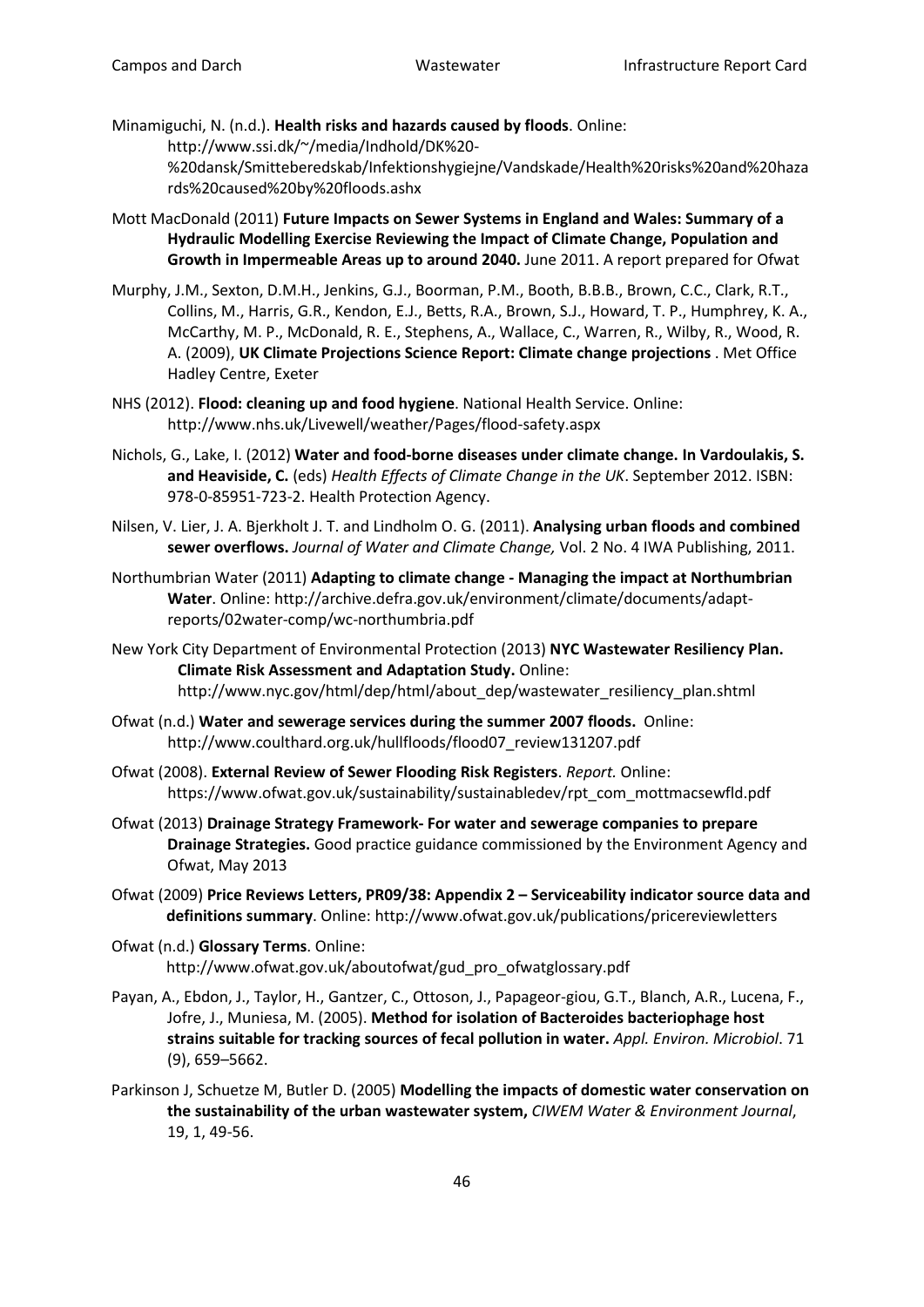- Parry, M., Canziani, O., Palutikof, J., van der linden, P. and Hanson, C. (eds) (2007). **Climate change: Impacts, adaptation and vulnerability.** Contribution of Working Group II to the Fourth Assessment Report of the Intergovernmental Panel on Climate Change. Cambridge, UK : Cambridge University Press.
- Pitt, M. (2008). **The Pitt review: learning lessons from the 2007 floods.** Online: [http://archive.cabinetoffice.gov.uk/pittreview/thepittreview/final\\_report.html](http://archive.cabinetoffice.gov.uk/pittreview/thepittreview/final_report.html)
- Rauch, W., Bertrand-Krajewski, J.-L., Krebs, P., Mark, O., Schilling, W., Schütze, M.,Vanrolleghem, P.A. (2002). **Mathematical modelling of integrated urban drainage systems**. *Water Science and Technology* 45 (3) 81-94 .
- Reacher, M., McKenzie, K., Lane, C. Nichols, T., Kedge, I., Iverson, A., Hepple, P., Walter, T., Laxton, C., Simpson, J..(2004). **Health impacts of flooding in Lewes: a comparison of reported gastrointestinal and other illness and mental health in flooded and non-flooded households**. *Communicable Disease and Public Health* , 7 (1): 39-46.
- Rohling E., Grant K., Hemleben C., Siddall M., Hoogakker B., Bolshaw M., Kucera M. (2008) **High rates of sea-level rise during the last interglacial period** *Nat. Geosci.* 1 38–42
- Romanowicz, R., Beven, K. , Wade, S. & Vidal, J. (2006) **Effects of climate change on river flows and groundwater recharge, a practical methodology**. Interim Report on Rainfall–Runoff Modelling, UKWIR Report CL/04, London, UK.
- Sanderson, M. (2010) **Changes in the frequency of extreme rainfall events for selected towns and cities**. Met Office report for Ofwat.
- Schmid, D., Lederer, I., Much, P., Pichler, A.M., Allerberger, F. (2005) **Outbreak of norovirus infection associated with contaminated flood water, Salzburg, 2005**. *Eurosurveillanc*e 10(6).
- South West Water (2011) **SWW Climate Change adaptation report.** Online: http://archive.defra.gov.uk/environment/climate/documents/adapt-reports/02watercomp/wc-south-west.pdf
- Schütze, M., Campisano,A., Colas,H., Schilling,W., Vanrolleghem,P.A . (2004) **Real time control of urban wastewater systems - where do we stand today?** *Journal of Hydrology* 299, 335-348.
- Schütze, M., Butler, D., Beck, M.B. (2002) **Modelling simulation and control of urban wastewater systems**, Springer
- Thames Water (2011) **Adaptation reporting power - Direction to report: Thames Water's response**. Online: http://archive.defra.gov.uk/environment/climate/documents/adaptreports/02water-comp/wc-thames-water.pdf
- The Marmot Review (2010) *Fair Society, Healthy Lives***.** Strategic Review of Heath Inequalities in England post-2010.
- Trenberth, K. E., Dai, A., Rasmussen, R. M. & Parsons, D. B. (2003) **The changing character of precipitation**. *Bull. Am. Meteorol. Soc.* 84, 1205–1217.
- UKWIR (2012). **Climate Change Implications for Wastewater Treatment** (12/CL/12/1). ISBN:1 84057 634 0
- UKWIR (2010). **Climate Change Modelling for Sewerage Networks** (10/CL/10/15). ISBN: 1 84057 573 5
- UKWIR (2006). **Climate change and the hydraulic design of sewerage systems: summary report** (03/CL/0). UKWIR, London, UK.